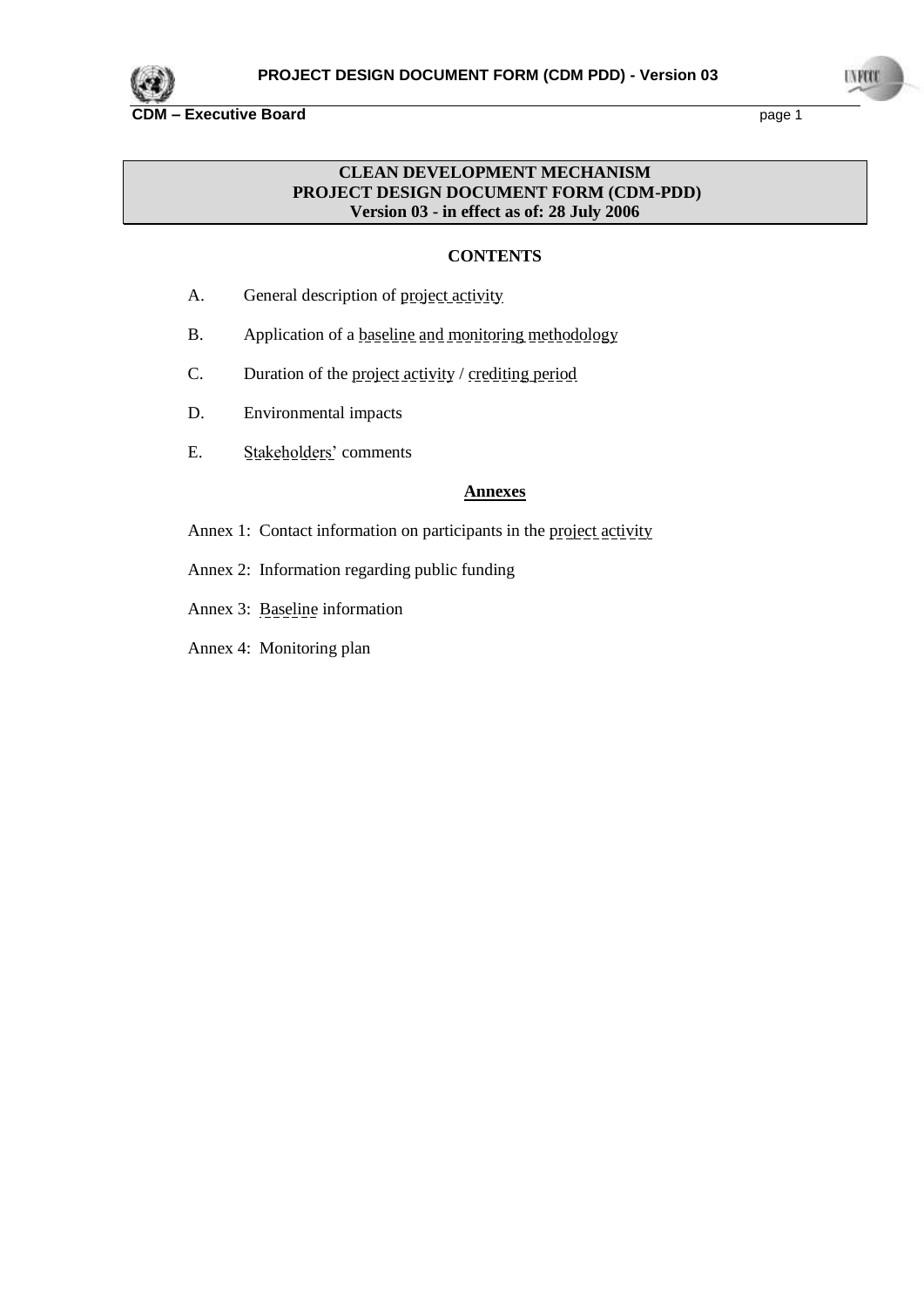

### **SECTION A. General description of project activity**

## **A.1 Title of the project activity:**

Guanacaste Wind Farm Version 10. Date: 18/08/2010.

## **A.2. Description of the project activity:**

The Guanacaste Wind Farm Project (hereafter referred to as "PEG") is being developed by Planta Eólica Guanacaste S.A. (hereafter referred to as "Project Participant"), a company owned by Enerwinds de Costa Rica S.A., (owner of a 90% equity stake) and Juwi S.A. (owner of a 10% equity stake). The controlling shareholder of Enerwinds and driving financier and force for the development of the Project was Econergy International Plc, (hereafter referred to as "Project Developer") a group active in the development of renewable energy and emission reduction projects that has been acquired by the GDF-Suez group in October 2008.

This project is located at Provincia de Guanacaste in the northwest of Costa Rica (hereafter referred to as the "Host Country"). The proposed project will use wind power to generate renewable electricity, which will be delivered to the national grid of Costa Rica (hereafter referred to as the "Grid"). The renewable electricity produced by PEG will avoid  $CO<sub>2</sub>$  emissions from electricity generation by fossil fuel power plants. This substitution effect is especially strong as the project activity has the great advantage of generating electricity during the dry season when the generation capacities of hydro power plants are reduced and thermal plants are demanded most.

This project will involve the construction of 55 wind energy converters (WECs) with 900 kW of installed capacity each, totaling 49.5MW. These generators will be operated at the top of the towers at 45m height above the ground. The rotor diameter has 44m with 3 blades of 22 meters each. The wind site has an average wind speed of 12 m/s and an average capacity factor of approximately 56.6%, resulting in a projected (P50) average generation of 245.3 GWh/year when all phases are concluded.

The project will contribute to the sustainable development of Costa Rica as it will foster and stimulate the expansion of renewable energy technologies, reduce the country"s dependency on fuel imports and consequently improve its trade balance. Furthermore, by demonstrating the viability of larger gridconnected wind farms, the project will strengthen and diversify the national energy supply, foster the development of sustainable energy technologies, and improve local living standards.

Other benefits to sustainable development in Costa Rica are summarized below:

- Increasing the share of renewable power generation at the level of the regional and national grid;
- Preventing lack of power supply and increasing its stability and reliability;
- Reducing GHG emissions compared to a business-as-usual scenario;
- Improve air quality by reducing other power generation industry pollutants  $(SO_x, NO_x,$  particulate material, etc.);
- Stimulating the growth of the wind power industry and supply services in Costa Rica;
- Preserving natural resources including land, forests, minerals, water and ecosystems;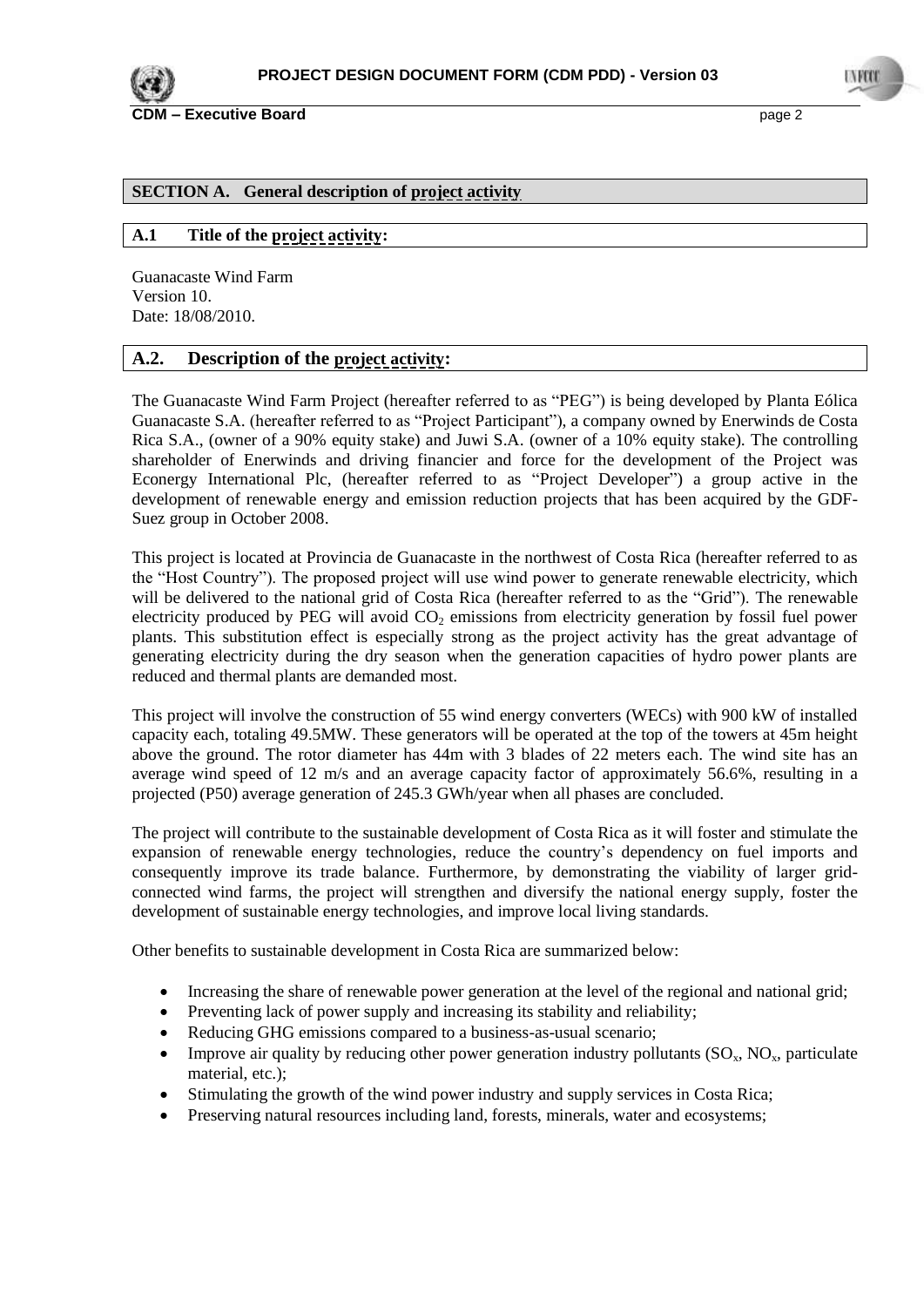



I A PECI

- Increase the participation of private investors in the energy sector that is still dependent on state owned generation;
- Creating job opportunities in the project area.

The following jobs are estimated to be generated during the construction phase by this project activity:

| <b>Equipment (WECs)</b>                                    | 50  |
|------------------------------------------------------------|-----|
| <b>Substation</b>                                          | 20  |
| <b>Balance of Plant</b>                                    | 100 |
| <b>Development</b>                                         | 10  |
| <b>Construction Management &amp;</b><br><b>Supervision</b> | 10  |
| <b>Lodging &amp; Food Services</b>                         | 20  |
| <b>Total Construction jobs</b>                             | 210 |

#### **Table 1. Estimated jobs during construction phase**

The work force responsible for operation and maintenance will be contracted locally. The estimated direct job creation during the operational phase is listed in the table 2 below:

| <b>Operations and Maintenance</b>       | 10 |
|-----------------------------------------|----|
| <b>Administration</b>                   |    |
| <b>Local Management and supervision</b> |    |
| <b>Total Operations jobs</b>            | 13 |

## **Table 2. Estimated direct jobs during operations**

| <b>Project participants:</b><br>A.3.<br>Name of Party involved (*)<br>((host) indicates a host Party)              | <b>Private and/or public</b><br>entity(ies) project participants<br>$(*)$ (as applicable) | Kindly indicate if the Party<br>involved wishes to be<br>considered as project<br>participant (Yes/No) |
|--------------------------------------------------------------------------------------------------------------------|-------------------------------------------------------------------------------------------|--------------------------------------------------------------------------------------------------------|
| Costa Rica (host)                                                                                                  | Planta Eólica Guanacaste,<br>$\bullet$<br>S.A. (Private Entity)                           | No                                                                                                     |
| <b>Netherlands</b>                                                                                                 | Electrabel NV/SA<br>$\bullet$                                                             | No                                                                                                     |
| (*) In accordance with the CDM modalities and procedures, at the time of making the CDM-PDD public at the stage of |                                                                                           |                                                                                                        |

validation, a Party involved may or may not have provided its approval. At the time of requesting registration, the approval by the Party(ies) involved is required.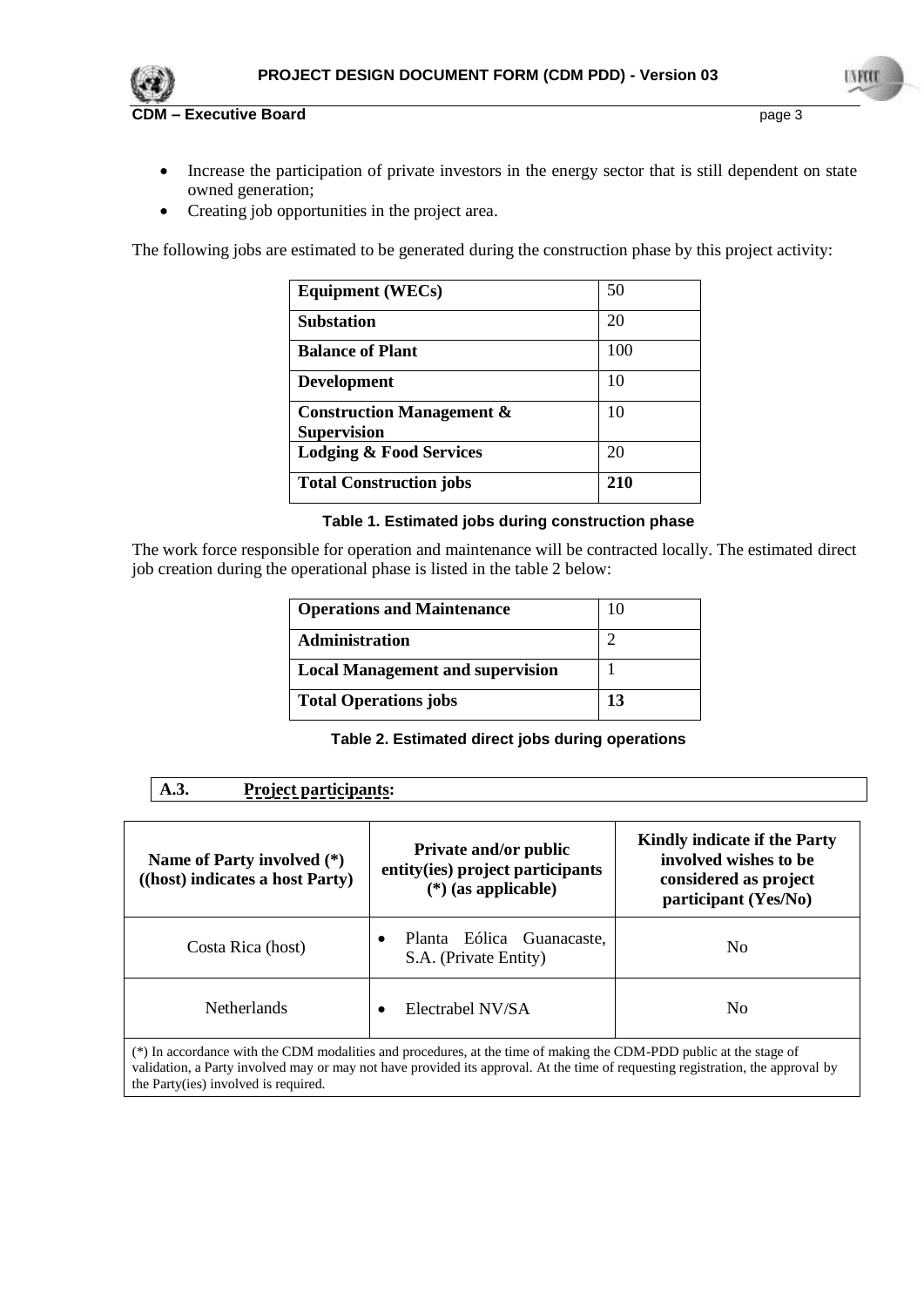

# **A.4. Technical description of the project activity:**

#### **A.4.1. Location of the project activity:**

District of Mogote, Canton of Bagaces, Province of Guanacaste, Costa Rica. Geographic coordinates:  $10^{\circ}$  46'58" N; 85 $^{\circ}$  16'34" W.

| {<br>-------- | <b>Host Party</b> (ies): |
|---------------|--------------------------|
|---------------|--------------------------|

Costa Rica

|            | A.4.1.2. | <b>Region/State/Province etc.:</b> |  |
|------------|----------|------------------------------------|--|
| Guanacaste |          |                                    |  |

**A.4.1.3. City/Town/Community etc:**

Bagaces canton, Mogote district

**A.4.1.4. Detail of physical location, including information allowing the unique identification of this project activity (maximum one page):**

PEG is located in Guanacaste province, in Bagaces canton, Mogote district, totaling around 200 hectares. The Guanacaste province is located in the northwest of Costa Rica and is a border province to the south of Nicaragua.



**Picture 1 - Costa Rica and Guanacaste province location**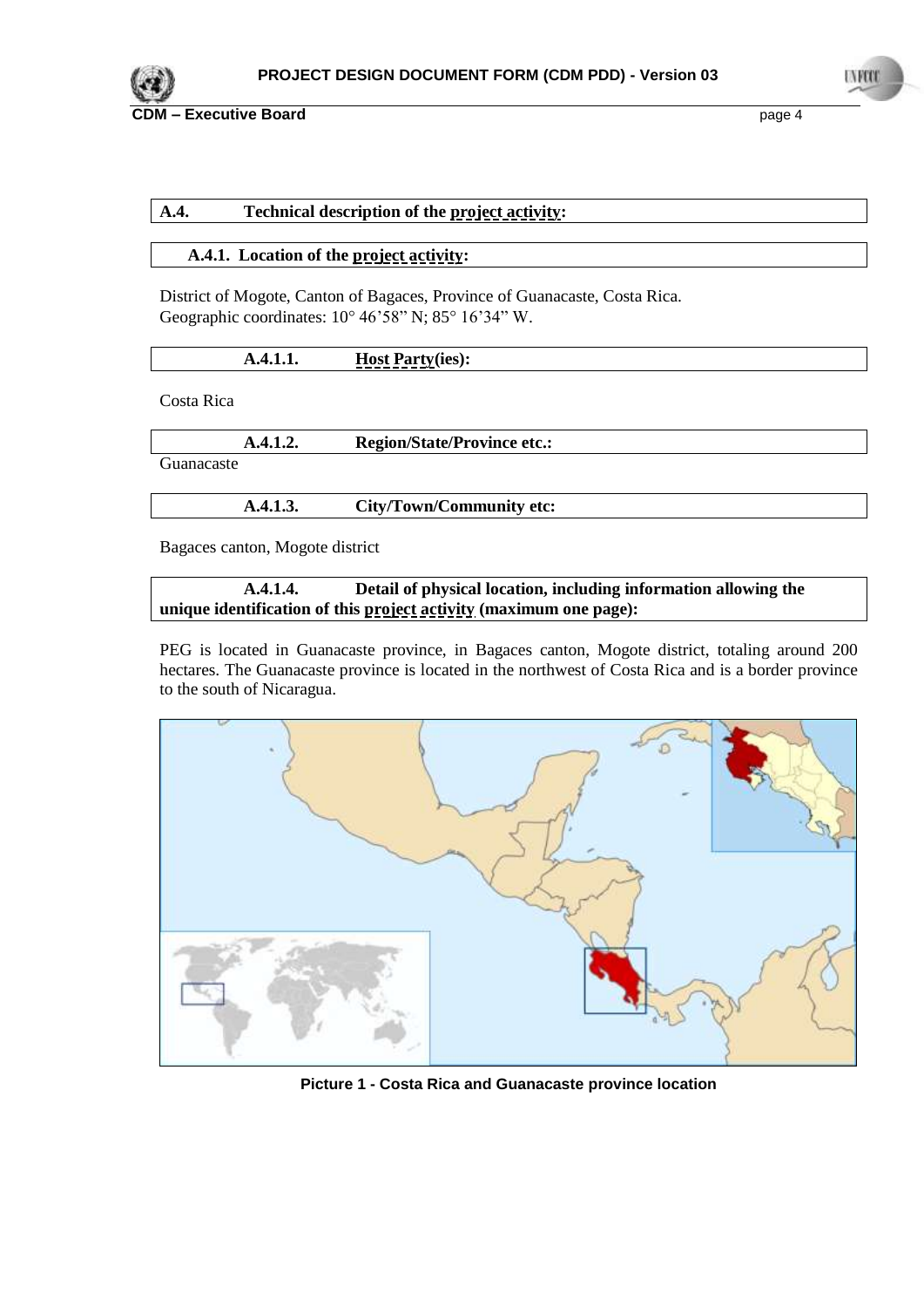



**Picture 2 - PEG location**

# **A.4.2. Category(ies) of project activity:**

Sectoral Scope 1: Energy industries – renewable/non renewable sources;

#### **A.4.3. Technology to be employed by the project activity:**

The project will use an environmentally safe and sound technology in the electricity sector. The renewable electricity generated by the project activity would have otherwise been generated by the operation of grid-connected power plants and by the addition of new generation sources, as reflected in the combined margin (CM) in the baseline scenario. The project activity will install 55 ENERCON E-44 900 kW wind energy converters (WECs). These WECs are known for their gearless variable speed design, eliminating the risk of gearbox failure.

At the time of the project starting date, the project activity was expected to be installed in two Phases. Construction of Phase 1 was expected to start in November 2007 with the installation of 28 WECs and the operation of these WECs was projected to start in November 2008. Phase 2 was expected to start its operations in January 2009. Due to unexpected delays, Phase 1 effectively started its operation in September 2009 and Phase 2 is operational since December 2009.

[Table](#page-5-0) 3 below presents a summary of the technology to be employed in this project.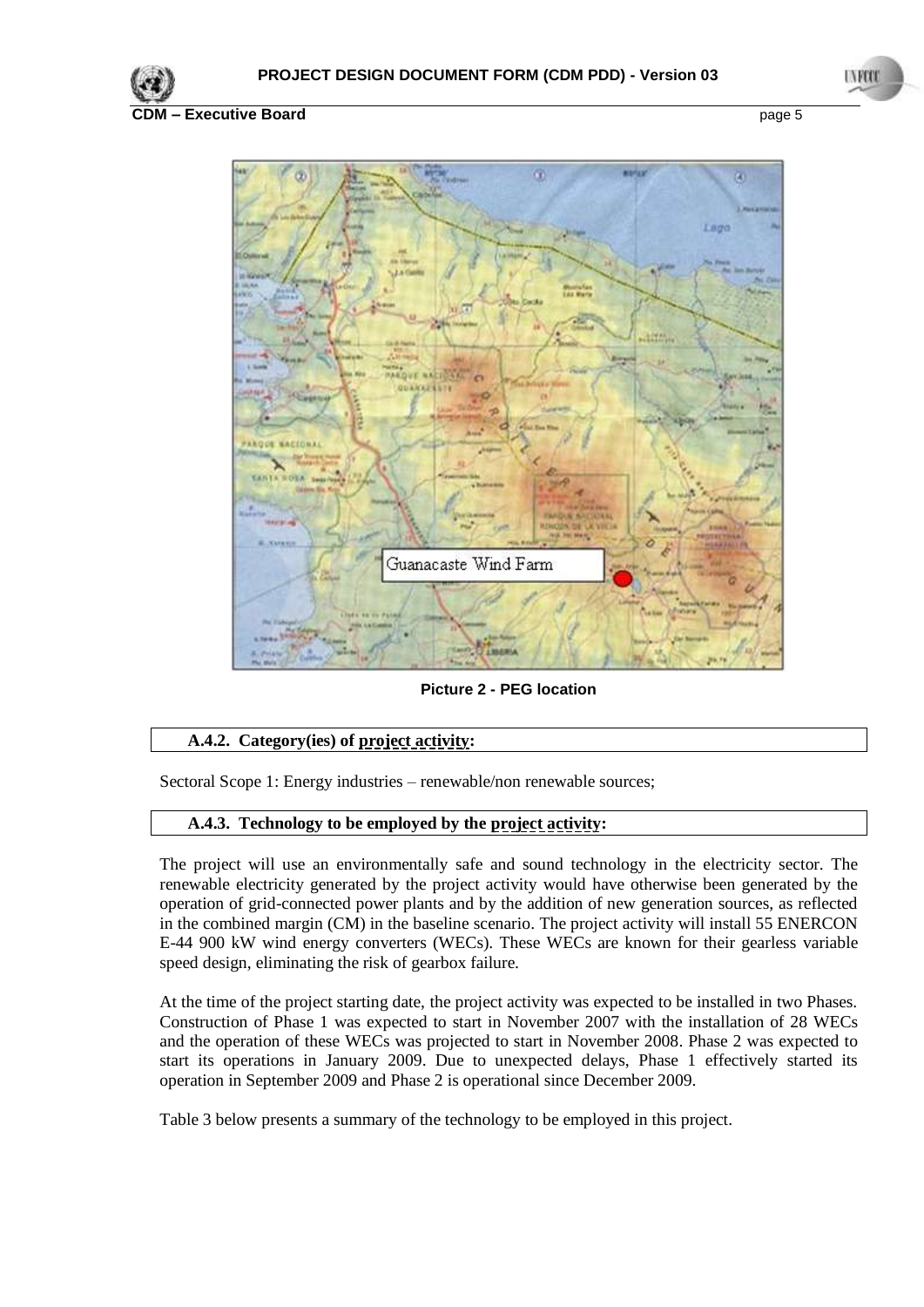

1

**CDM – Executive Board** page 6

| <b>WEC</b> manufacturer                  | Enercon $(1)$      |
|------------------------------------------|--------------------|
| <b>Type</b>                              | $E-44(1)$          |
| <b>Total capacity</b>                    | 900 kW each (1)    |
| <b>Capacity factor (P50)</b>             | 56.6% (2)          |
| <b>Number of WECs</b>                    | 55 $(1)$           |
| Lifetime                                 | 18 years $(3)$     |
| <b>Rotor diameter</b>                    | $44 \text{ m} (3)$ |
| (1) WEC purchase agreement $\frac{1}{1}$ |                    |
| (2) Wind Study <sup>2</sup>              |                    |
| (3) Design Assessment <sup>3</sup>       |                    |

### **Table 3. Technical detail of the project activity**

<span id="page-5-0"></span>Considering the P50 capacity factor of 56.6% as projected by the Wind Study developed by RAM, the expected average net power supplied to the grid is 92,646 MWh/yr during first phase (operation of 28 WECs) and 245,300 MWh/yr when both phases are operational, i.e. with all the 55 WECs in operation.

#### **A.4.4 Estimated amount of emission reductions over the chosen crediting period:**

A fixed crediting period was selected for this project activity. The average estimated emissions reductions is  $95,225$  tCO<sub>2</sub> per year during the crediting period.

<sup>&</sup>lt;sup>1</sup> Contract Agreement between PEG and Enercon for the purchase of WECs, contract no. W-03371-V01

<sup>&</sup>lt;sup>2</sup> RAM Associates: Wind Resource Assessment for a 50 MW Wind Farm at La Gloria, Costa Rica, developed by on June 2007.

<sup>&</sup>lt;sup>3</sup> DEWI-OCC Offshore and Certification Centre GmbH: State of Compliance for the Design Assessment, STC – 070901, Rev. 1.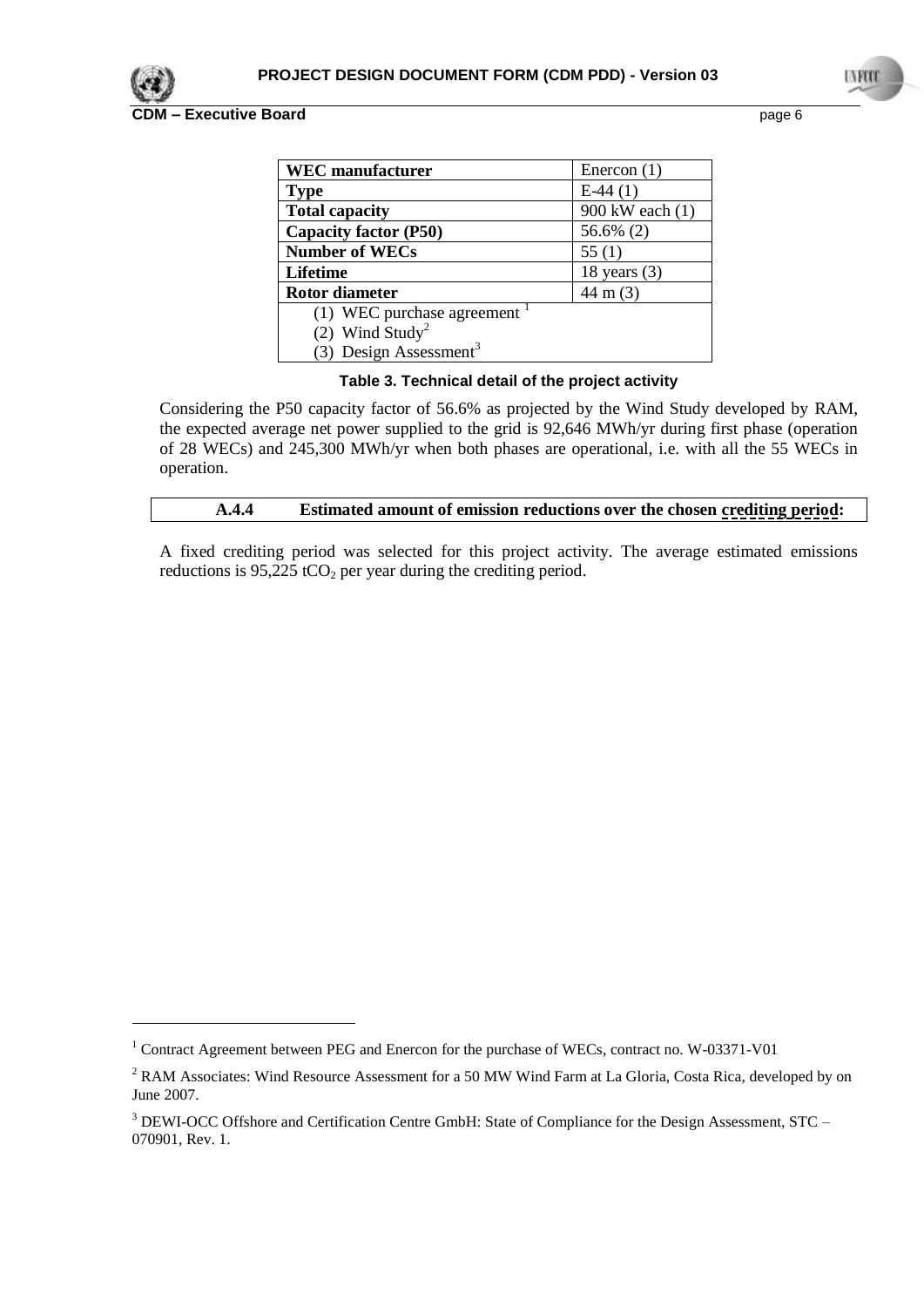

| Year*                                                                                         | Annual estimation of<br>emission reductions in<br>tones of CO <sub>2</sub> e |
|-----------------------------------------------------------------------------------------------|------------------------------------------------------------------------------|
| 2011                                                                                          | 87,290                                                                       |
| 2012                                                                                          | 95,225                                                                       |
| 2013                                                                                          | 95,225                                                                       |
| 2014                                                                                          | 95,225                                                                       |
| 2015                                                                                          | 95,225                                                                       |
| 2016                                                                                          | 95,225                                                                       |
| 2017                                                                                          | 95,225                                                                       |
| 2018                                                                                          | 95,225                                                                       |
| 2019                                                                                          | 95,225                                                                       |
| 2020                                                                                          | 95,225                                                                       |
| 2021                                                                                          | 7,935                                                                        |
| Total estimated reductions (tonnes of<br>CO <sub>2</sub> e)                                   | 952,250                                                                      |
| Total number of crediting years                                                               | 10                                                                           |
| Annual average over the crediting period<br>95,225<br>of estimated reductions tonnes of CO2e) |                                                                              |

\*from 1 February 2011 to 31 January 2021

Table 4. Annual estimation of emissions reductions

#### **A.4.5. Public funding of the project activity:**

There is no public funding from any Annex I Party for this project.

### **SECTION B. Application of a baseline and monitoring methodology**

## **B.1. Title and reference of the approved baseline and monitoring methodology applied to the project activity:**

- Methodology used for baseline calculations and monitoring: ACM 0002 *"Consolidated baseline methodology for grid-connected electricity generation from renewable sources"* version 11;
- "Tool to calculate the emission factor for an electricity system" version 02;
- "Tool for the demonstration and assessment of additionality" version 05.2.

### **B.2 Justification of the choice of the methodology and why it is applicable to the project activity:**

The approved baseline methodology ACM0002 is applicable to grid-connected renewable power generation project activities that: a) install a new power plant at a site where no renewable power plant was operated prior implementation of the project activity (greenfield plant); (b) involve a capacity addition; (c) retrofit of (an) existing plant(s); or (d) involve a replacement of (an) existing plant(s).

The proposed project activity is a greenfield wind power plant, does not involve switching from fossil fuels to renewable energy source, is not a biomass fired power plant, and the geographic and system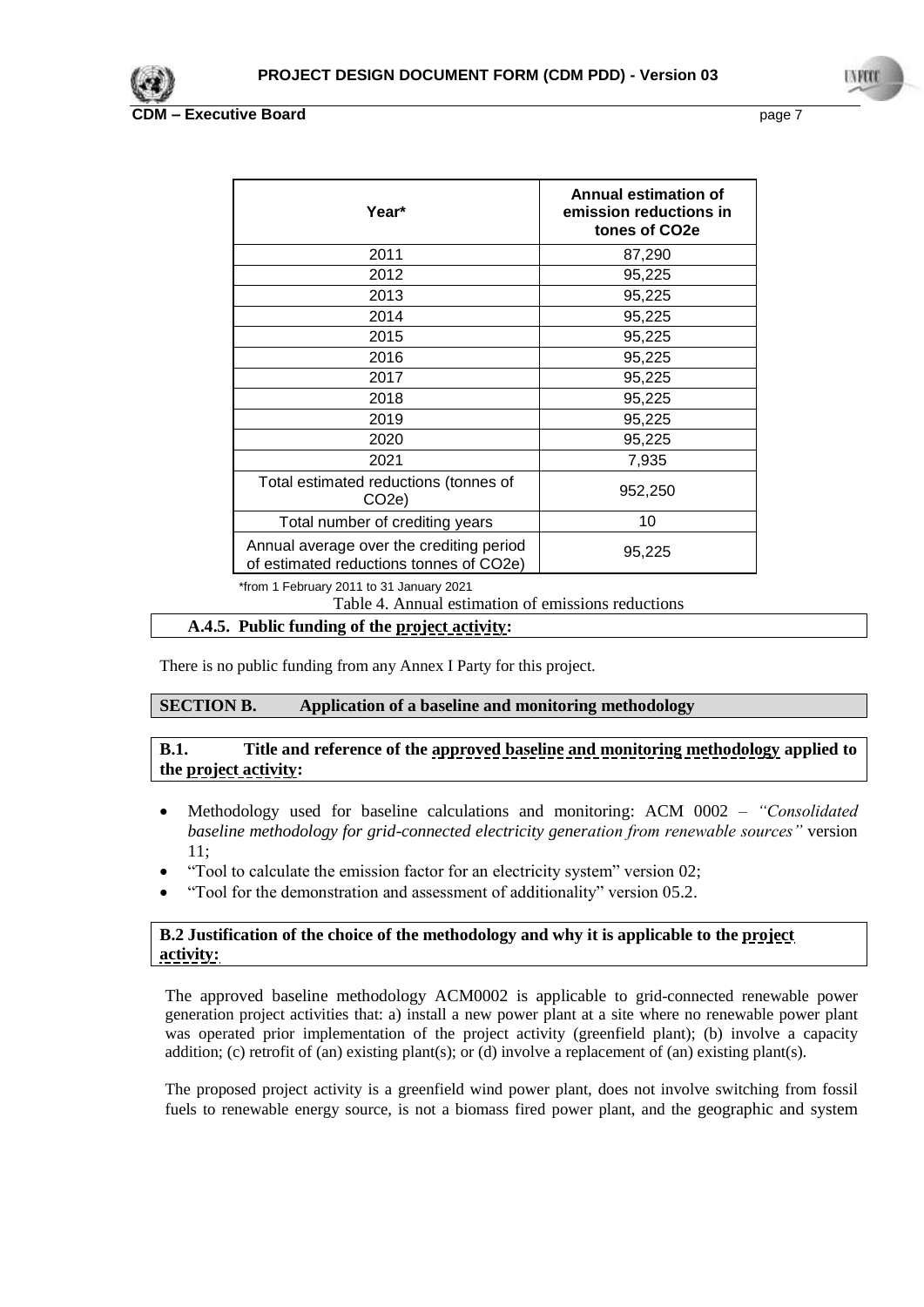

boundaries of the grid can be clearly identified and information on the grid is available.Therefore, the project activity is applicable to ACM0002.

#### **B.3. Description of the sources and gases included in the project boundary**

According to the methodology, the spatial extent of the project boundary includes the project site and all power plants connected physically to the electricity system that the PEG will be connected to.

Electricity system: The National Interconnected System (NIS) is the defined electricity system for the project activity. It is controlled and operated by the Electricity Institute of Costa Rica (*Instituto Costaricense de Electricidad ICE* – a vertically integrated national utility) and all power plants connected to it are included in the project boundary.

PEG: The project site where PEG is installed is included in the project boundary.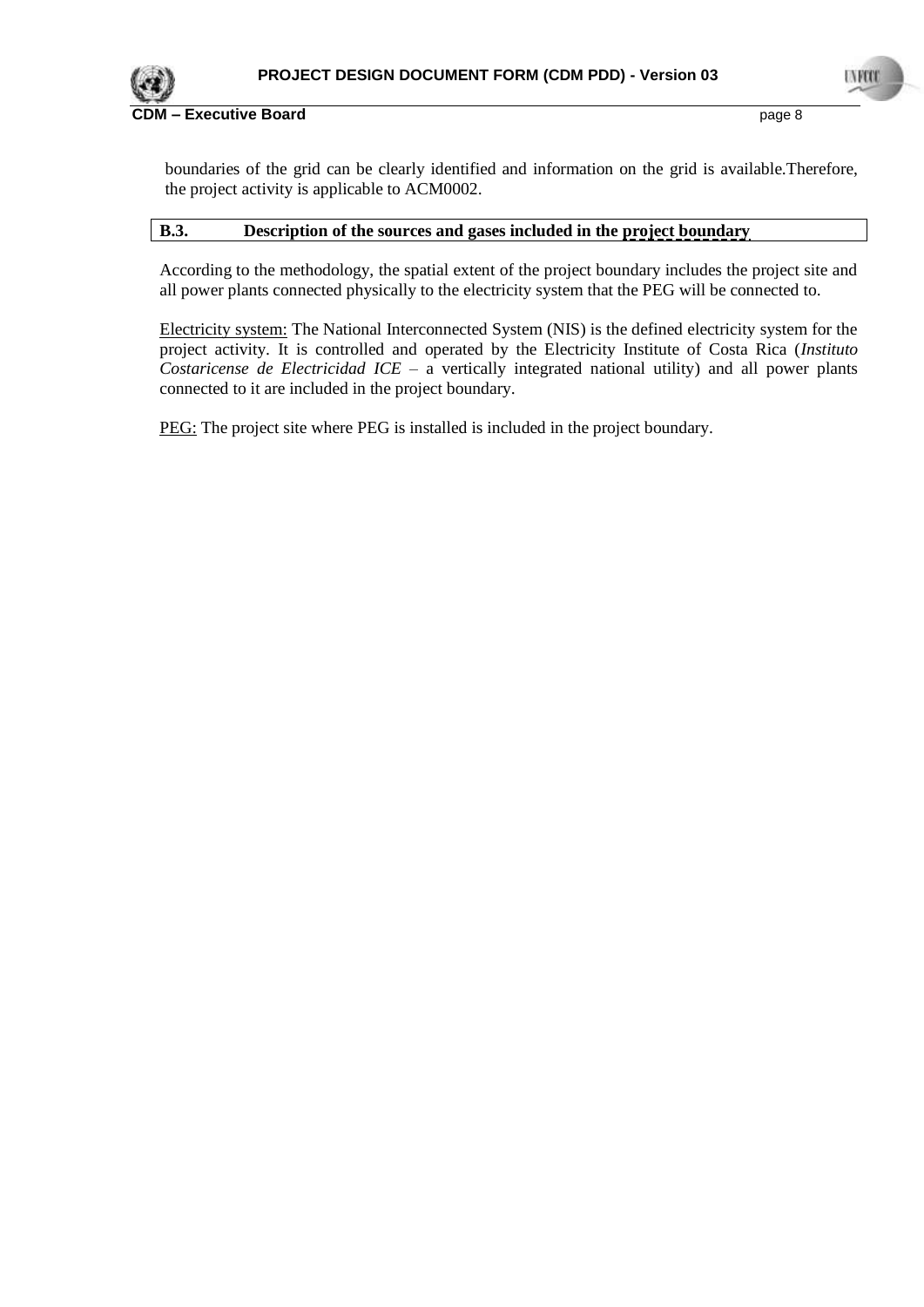

|          | <b>Source</b>                                                     | Gas             | Included?      | Justification/Explanation |
|----------|-------------------------------------------------------------------|-----------------|----------------|---------------------------|
|          | CO <sub>2</sub><br>emissions<br>from<br>electricity               | CO <sub>2</sub> | Yes            | Main emission source.     |
| Baseline | generation in<br>fossil fuel<br>fired power                       | CH <sub>4</sub> | N <sub>o</sub> | Minor emission source.    |
|          | plants that is<br>displaced<br>due to the<br>project<br>activity. | $\rm N_2O$      | N <sub>0</sub> | Minor emission source.    |

Since project activity is a wind farm project, no project emissions are accounted for PEG. This is assumption is in line with ACM0002.



**Figure 1. Flow diagram project boundary**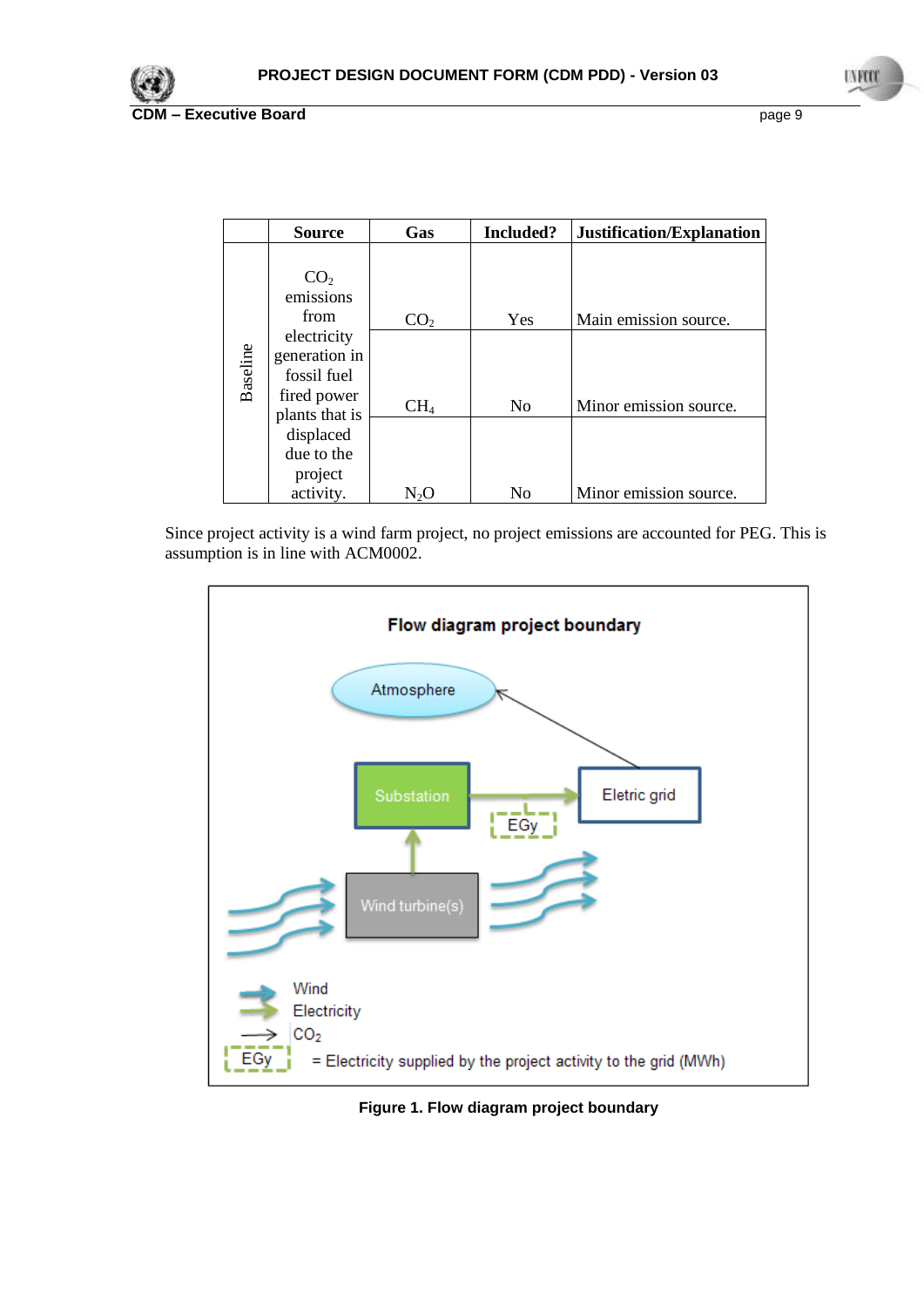

1

**CDM – Executive Board** page 10

### **B.4**. **Description of how the baseline scenario is identified and description of the identified baseline scenario:**

The project activity is the installation of a new grid-connected renewable power plant/unit. It does not modify or retrofit an existing electricity generation facility. Therefore, in accordance with ACM0002, the baseline scenario is the following:

Electricity delivered to the grid by the project would have otherwise been generated by the operation of grid-connected power plants and by the addition of new generation sources, as reflected in the combined margin (CM) calculations described in the "Tool to calculate the emission factor for an electricity system".

## **B.5. Description of how the anthropogenic emissions of GHG by sources are reduced below those that would have occurred in the absence of the registered CDM project activity (assessment and demonstration of additionality):**

The approved methodology ACM0002 requires the use of the latest version of the *"Tool for the demonstration and assessment of additionality"* agreed and approved by the Executive Board. The latest available version (05.2) was used.

| Date:            | <b>Details</b>                                |  |
|------------------|-----------------------------------------------|--|
| February 2006    | CDM evidence (Project Developer admission     |  |
|                  | to trading on the AIM market)                 |  |
| 09 February 2007 | Econergy Brasil Ltda started working on       |  |
|                  | PEG's CDM Project (evidenced by an internal   |  |
|                  | email)                                        |  |
| 17 July 2007     | Financial decision making<br>(signature of    |  |
|                  | contract agreement for purchase the WECs).    |  |
|                  | This is considered the CDM starting date.     |  |
| February 2008    | <b>Construction Works Started</b>             |  |
| 12 December 2007 | Request for validation proposal (evidenced by |  |
|                  | an email requesting proposal)                 |  |
| 28 May 2008      | Validation contract signed                    |  |

In order to register this project activity, the Project Developer took the following steps:

# **Table 5. Project timeframe**

These steps includeCDM activities undertaken prior to the starting date of the project activity as well as continuing and real actions to achieve CDM status, as required by paragraphs 102 (a) and (b) of the VVM<sup>4</sup> .The starting date of the CDM project activity was defined as the purchase of the WEC, a contract that implies a cost of approximately  $\epsilon$  48 Million and therefore the major share of the total capital expenditure. All activities undertaken before were preparative and did not imply significant expenditures, but created the precondition to finance the project implementation. This complies with the definition of the CDM Glossary of Terms, Version 03: "*The starting date of a CDM project* 

<sup>&</sup>lt;sup>4</sup> A detailed description of the Project Developer admission to trading on the AIM market (Econergy IPO process) and the fact that CDM was a decisive factor in the decision to proceed with the project is presented in sections 2(b) and  $3(a)$  (ii) and  $3(a)$  (iii) of the PDD.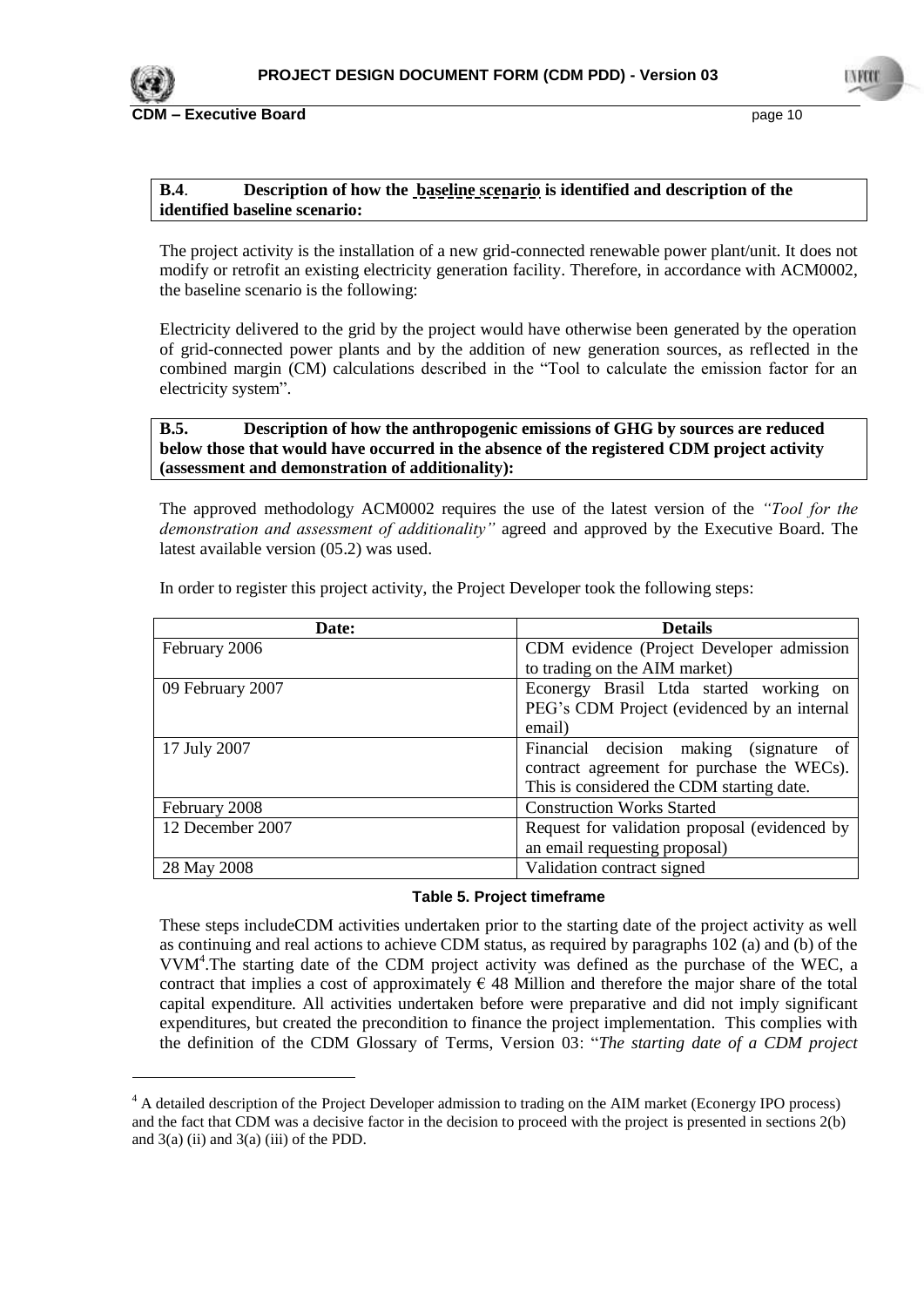

*activity is the earliest date at which either the implementation or construction or real action of a project activity begins*", as well as with the respective clarifications provided at EB 41:

"*In light of the above definition, the start date shall be considered to be the date on which the project participant has committed to expenditures related to the implementation or related to the construction of the project activity. This, for example, can be the date on which contracts have been signed for equipment or construction/operation services required for the project activity. Minor preproject expenses, e.g. the contracting of services /payment of fees for feasibility studies or preliminary surveys, should not be considered in the determination of the start date as they do not necessarily indicate the commencement of implementation of the project*."

### **Step 1. Identification of alternatives to the project activity consistent with current laws and regulations**

Define realistic and credible alternatives to the project activity that can be the baseline scenario through the following sub-steps:

# *Step 1a. Define alternatives to the project activity:*

- a) Alternative 1: The proposed project activity construction of a new wind energy development with an installed capacity of 49.50 MW - not undertaken as a CDM project.
- b) Alternative 2: Continuation of the current situation (no project activity or other alternatives undertaken).

#### *Step 1b. Consistency with mandatory laws and regulations:*

All above mentioned alternatives are in compliance with all mandatory applicable legal and regulatory requirements of Costa Rica.

#### *Step 2: Investment analysis*

<u>.</u>

The "Tool for the demonstration and assessment of additionality" (Version 05.2) states that project participants may choose to apply Step 2 (Investment analysis) or Step 3 (Barrier analysis) to demonstrate the additionality of the project. As will be shown under Step 3, Barrier Analysis, PEG faced significant investment barriers and the CDM was crucial to secure financing for the project. Further, under the situation of lack of access to capital markets for equity and debt, as will be demonstrated below, the Investment Analysis is not a meaningful additionality criterion<sup>5</sup>. Nevertheless the project developers opted to conduct Step 2 as well in order to complement and illustrate the additionality as proved by barrier analysis. Accordingly, the Investment Analysis shall determine whether the proposed project activity is not:

- a) The most economically or financially attractive; or
- b) Economically or financially feasible, without the revenue from the sale of certified emission reductions (CERs)

To conduct the investment analysis, the PP used the following steps:

<sup>&</sup>lt;sup>5</sup>Damodaran, Aswath, Corporate Finance. Theory and Practice. 2nd Edition. John Wiley & Sons 2001, pgs. 362 – to 369.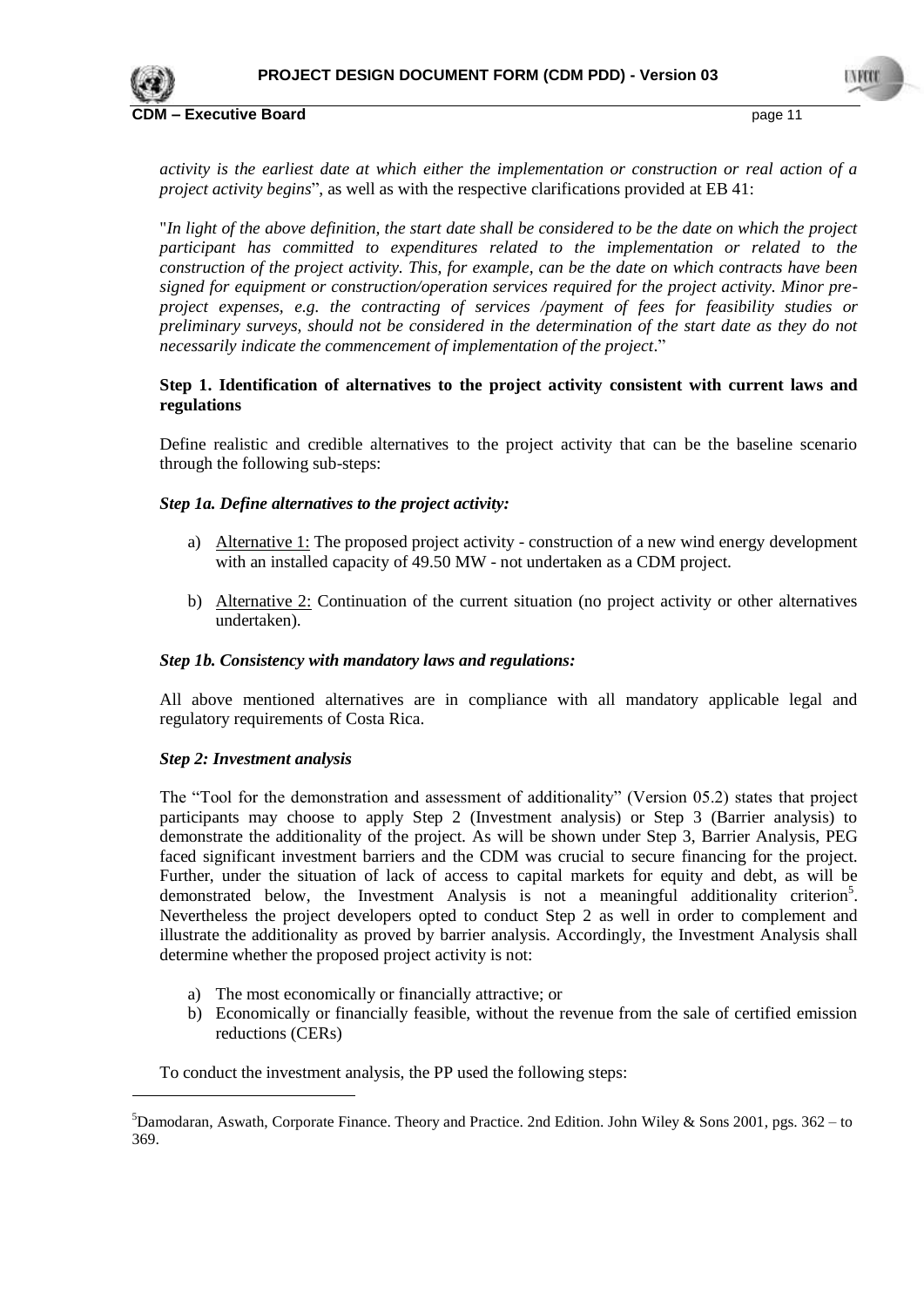

1

**CDM – Executive Board** page 12

### *Sub-step 2a: Determine appropriate analysis method*

The Option III – Benchmark analysis was used.

## *Sub-step 2b: Option III. Apply benchmark analysis*

For the purpose of this investment analysis, the IRR was deemed the most suitable indicator. The appropriate benchmark for comparison as presented below was defined according to the "Tool for the demonstration and assessment of additionality" (Additionality Tool) and in line with the "Guidance on the Assessment of Investment Analysis" (Guidance on Investment Analysis). As such, it is based on standard market parameters that consider the specific characteristics of the project type, but are not linked to the subjective profitability expectation of a particular project developer.

To allow the proper definition of a benchmark based on market parameters that are specific to the project in question, some background information about the project development and its search for financing from capital markets is required. Most of the information presented is available in the Econergy IPO Admission Document<sup>6</sup> (IPO Document).

The Project Developer, Econergy, was founded in 1994 as a consulting company in the US, later becoming a company with the mission to develop renewable energy and emission reduction projects (IPO Document, page 9-10). At the time, this innovative business model was not financed by standard capital markets and on 02 September 2005 Econergy signed a CER Loan Agreement to obtain USD 4 million earmarked for the purchase of CERs and investments in Project Development entities (IPO Document, page 11). The financing agreement further specified that the loan shall be repaid by the delivery of CERs only, i.e. no financial repayment was allowed by the creditor (IPO Document, page 47).

This initial financing allowed Econergy to prospect investment opportunities with CDM potential as it was Econergy"s mission and obligation under the CER Loan Agreement. Alongside with the development of other mainly renewable energy projects in Latin America, Econergy, acting through its subsidiary Enerwinds S.A. in Costa Rica [page 119], initiated the development of PEG (referred to as "Guayabo" Project in the IPO Document).

With this specific business model of investing in CDM and Renewable energy projects, Econergy prepared the IPO Document to launch into the Alternative Investment Market (AIM) in the London Stock Exchange, in order to obtain the capital needed to implement the projects listed in the IPO Document. In the Admission Document (page 13) Econergy commits to using over 90 % of the net proceeds of the IPO to *"make direct equity investments in clean energy assets in emerging markets, with initial emphasis on Latin America and the Caribbean ("LAC"). These assets have the potential to produce a dual revenue stream from the sale of both energy and Carbon Credits."* The project PEG and the intention to pursue the CDM status for this particular project is clearly stated in the IPO Document (page 16). Therefore, the development of PEG and its CDM registration were a central part of the Econergy business model. Also, the IPO Document (pages 26 and 48) explicitly alerts potential investors that the development of renewable energy projects in emerging markets are subject

<sup>6</sup> Econergy International PLC, Admission to trading on AIM, February 20,2006; available from: [http://web.archive.org/web/20060602205507/www.econergy.com/investor\\_relations/admissions\\_document/Econerg](http://web.archive.org/web/20060602205507/www.econergy.com/investor_relations/admissions_document/Econergy_Admissions_Document.pdf) [y\\_Admissions\\_Document.pdf,](http://web.archive.org/web/20060602205507/www.econergy.com/investor_relations/admissions_document/Econergy_Admissions_Document.pdf) accessed on 8 February 2010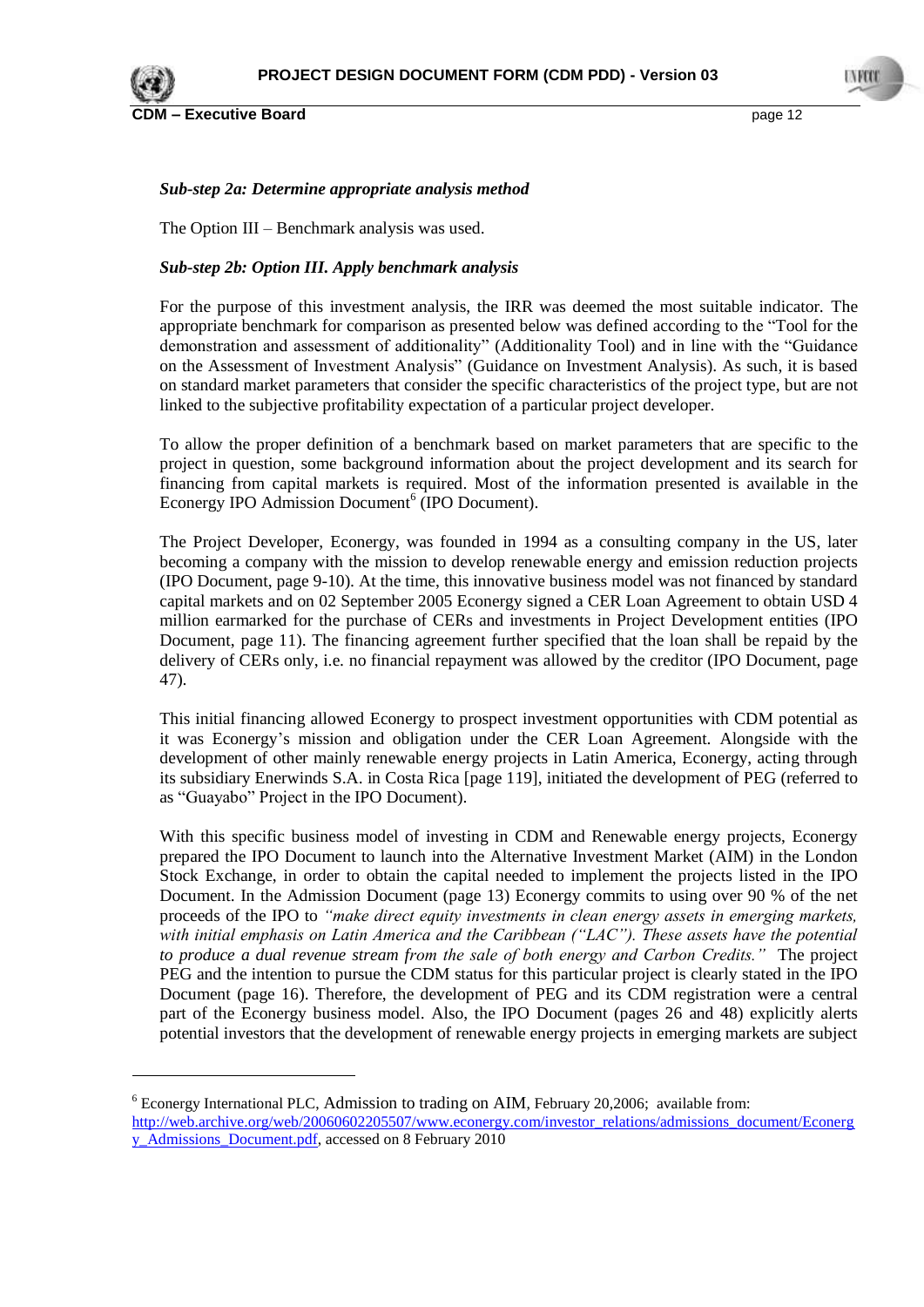

-

**Executive Board CDM 2008 CDM 2008 CDM 2009 CDM 2009 Page 13** 

to numerous risks that shall be taken into account for the appraisal of the offer. Specifically the risks described are:

- Political risks;
- Contractual risks;
- Currency risks;
- Operating and performance risks;
- Difficulties in securing the non-recourse project finance modality as proposed;
- Regulatory risks;
- Possible adverse economic conditions and emerging markets risk
- Liquidity Risk: AIM is a market for emerging or smaller growing companies and may not provide the liquidity normally associated with the Official List or other exchanges. (page 44);

In addition to these risks, the AIM informs on the header of the IPO Document (page 1) that an *"investment in Econergy International PLC involves a high degree of risk and particular attention is drawn to the risk factors set out in Part V of this document."*

Further, the AIM clarifies: *"AIM is a market designed primarily for emerging or smaller companies to which a higher investment risk tends to be attached than to larger or more established companies."* 

Considering the risks associated to Econergy business model, the IPO Document defined that a return of 20% p.a. for shareholders equity should compensate the investors for these risks (page 9). To understand the relevance of this statement for the discussion of an appropriate benchmark we have to consider that:

- i) PEG is not only "characteristic of the project type" proposed in the [Econergy] Business Model, but a central part of the proposal;
- ii) The IPO Document was developed under advisory of Numies Securities Limited, being advisory a regulated activity in the UK according to the rules of AIM and the London Stock Exchange.<sup>7</sup>
- iii)Econergy was admitted to AIM with this IPO Document; and
- iv) The capital was fully underwritten by private and institutional investors (banks, pension funds, family funds and other equity funds) as listed in Table 6 below.

| <b>Name</b>                               | Shares aquired in IPO |        |
|-------------------------------------------|-----------------------|--------|
|                                           | N°                    | %      |
| Elsina Limited for Tchenguiz Family Trust | 15,935,700            | 18.32% |
| Ospraie Management                        | 12,182,963            | 14.00% |

<sup>7</sup> According to the IPO Document [page 1]: *"Numis Securities Limited, which is authorised and regulated in the UK by the Financial Services Authority and is a member of the London Stock Exchange, is the Company's Nominated Adviser and Broker for the purposes of the AIM Rules and is acting exclusively for the Company in connection with the Placing and Admission. […] Its responsibilities as the Company's Nominated Adviser under the AIM Rules are owed solely to London Stock Exchange plc and are not owed to the Company or to any Director or to any other person who may rely on any part of this document".* Econergy is the "Company" referred to in this text.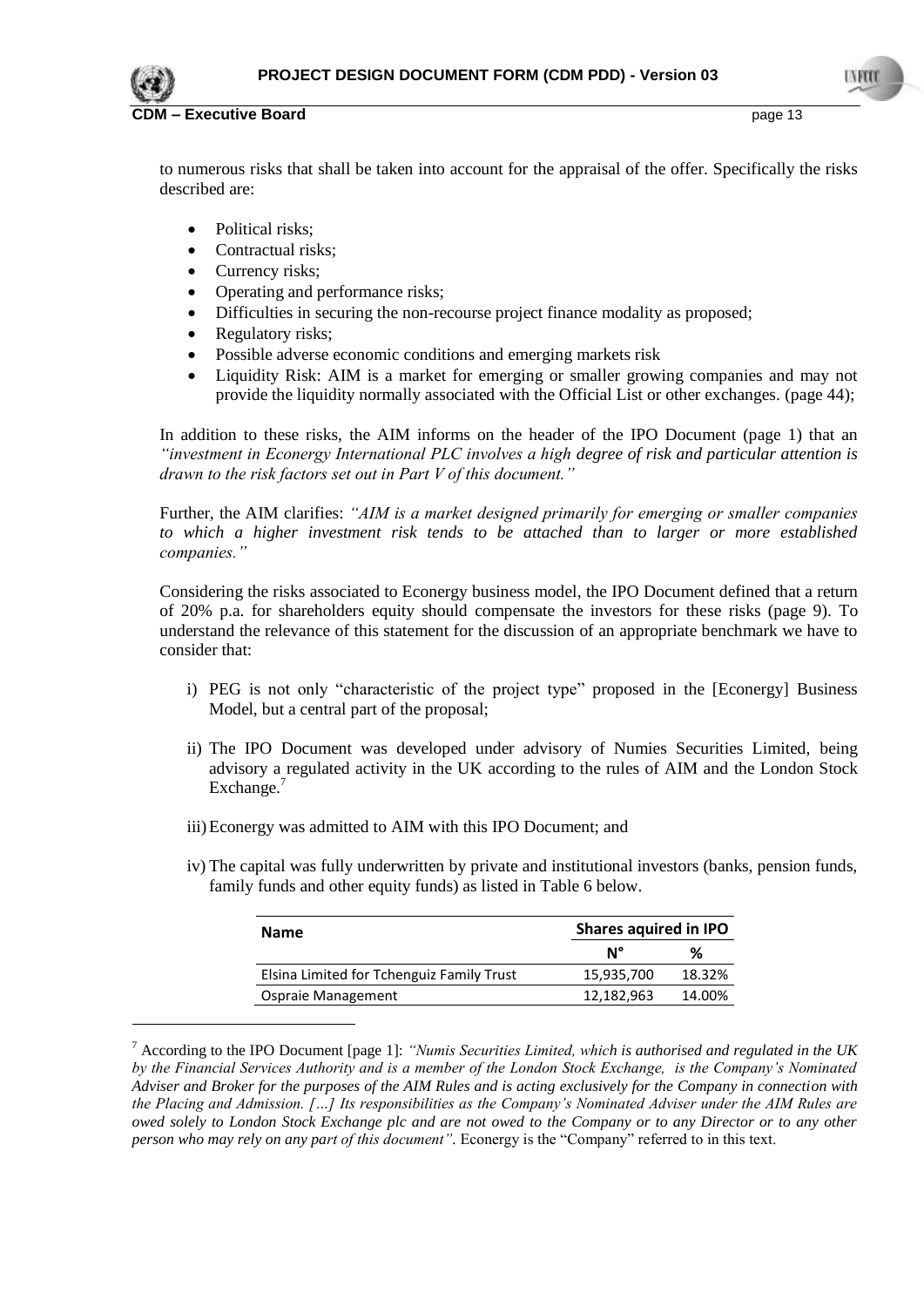**CDM – Executive Board COVID-14 COVID-14 page 14 page 14** 

| 8,659,952 | 9.95% |
|-----------|-------|
| 7,536,950 | 8.66% |
| 5,376,812 | 6.18% |
| 5,673,039 | 6.52% |
| 4,334,000 | 4.98% |
| 4,000,000 | 4.60% |
| 3,695,000 | 4.25% |
| 2,766,425 | 3.18% |
|           |       |

# **Table 6. Econergy main shareholders after the IPO<sup>8</sup>**

Based on the facts mentioned above, the expected rate of return of 20% as defined in the IPO Document must be seen as an estimate "of the cost of financing and required return on capital, (…) based on bankers views and private equity investors/funds required return on comparable projects", as defined by the Additionality Tool.

Though not required by the Additionality Tool, Econergy has also provided confidential evidence to the audit team that this benchmark was applied for evaluation and approval of other projects undertaken by the company.

To further reference and obtain a more specific benchmark for the case of PEG, and in reference to the Additionality Tool, which allows to define a benchmark based on "*Government bond rates, increased by a suitable risk premium to reflect private investment and/or the project type, as substantiated by an independent (financial) expert or documented by official publicly available financial data"*, the project participants requested KPMG as independent financial expert to estimate the cost of capital for wind power investments such as PEG in Costa Rica. In reference to the Additionality Tool, KPMG applies the Capital Asset Pricing Model (CAPM) to measure the cost of equity for wind investments with the characteristics of PEG by combining government bond rates and suitable risk premium that reflect the characretristics of the PEG investment. For this purpouse KPMG used prestigious publicly available data and references that are standard in the market. Consequently, the cost of equity as calculated by KPMG represents the minimum return required by equity investors at the project start date for an investment like PEG in the specific case of Cost Rica.

The CAPM is a standard tool in corporate finance that postulates that the cost of equity is a linear function of the company's exposure to systemic risk.<sup>9</sup> The CAPM specification used by KPMG for the benchmark estimation is the following:

$$
k_e = r_f + \beta \times ERP + SRP + CRP + CSP
$$

Where:

<u>.</u>

<sup>8</sup> Econergy Internacional PLC 2007 Annual Report

<sup>&</sup>lt;sup>9</sup>The CAPM was introduced in the financial literature during the 1960's by several authors, including: Sharpe, W. F. (1964) Capital Asste Prices: A Theory of Market Equilibrium, Journal of Finance; Lintner J. (1965) The Valuation of Risk Assets and the Selection of Risky Investments in Stock Portfolios and Capital Budgets, Review of Economics and Statistics; and Mossin, J (1966) Equilibrium in a Capital Market, Econometrica. The CAPM is presented in many corporate finance textbooks; see for example Lawrence J. Gitman, Principles of Managerial Finance, Tenth edition; Damodaran, Aswath, Corporate Finance. Theory and Practice. 2<sup>nd</sup> Edition. John Wiley & Sons 2001; or Brealey, R.A., Myers, S. C, y Allen, F, 2006, Principles of Corporate Finance. Eight Edition. McGraw-Hill. The CAPM is also analyzed in Ibbotson & Associates, "*Stocks, Bonds, Bills and Inflation, 2007 Yearbook (Valuation Edition).*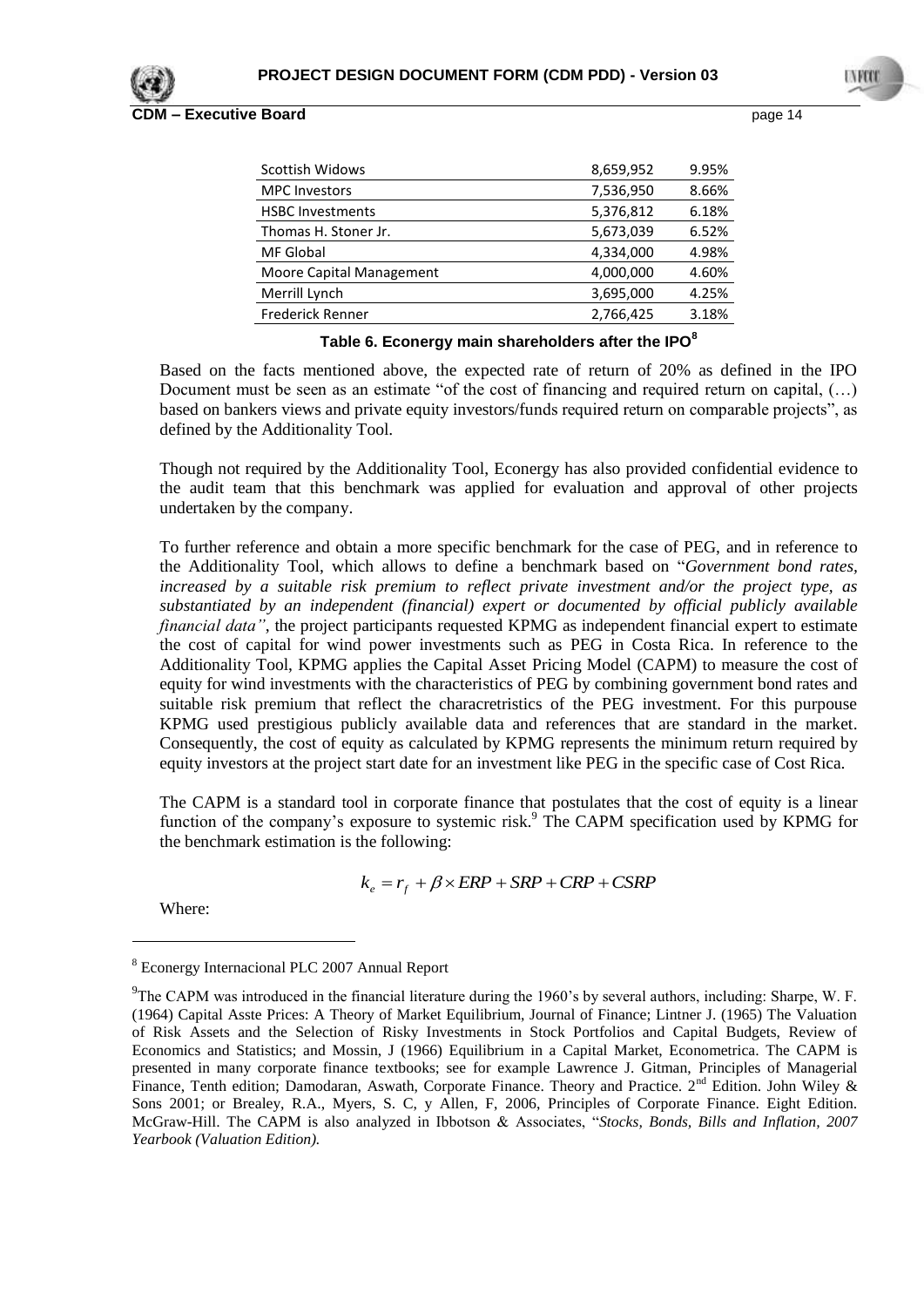

*Ke:cost of equity; Rf* : Risk free rate *β*: Equity beta *ERP*: Equity Risk premium *SRP*: Size risk premium; *CRP*: Country risk premium *CSRP*: Company-specific risk premium

According to KPMG the cost of equity can be estimated by measuring and adding the cited parameters and a further brief description of the variables and the sources used by KPMG for their estimation is provided below:

- *Risk free rate*  $(R_f)$  Since any risky investment should return at least as much as the riskless asset, the risk-free rate is the starting point of the CAPM. This method implicitly assumes the presence of a single riskless asset, that is, an asset perceived by all investors as having no risk. A common choice for the nominal riskless rate is the yield on a U.S. Treasury security. The horizon of the chosen Treasury security should match the horizon of the activity being valued. For the PEG case, KPMG has chosen the US-TBond with 20 years maturity as released by the Federal Reserve Bank. The value applied is 5.3%.
- *Equity risk premium (ERP)*. The market risk premium is the difference between the expected rate of return of the market as a whole, and the risk free rate. It quantifies the return in excess of the risk free rate which is required by investors to invest into a well diversified portfolio of equities. Therefore, the market risk premium does not include Costa Rican country risk premium, and does not reflect the higher or lower risk exposure of specific sectors, firms or projects.

The market risk premium used by KPMG for estimating the cost of equity has been obtained by KPMG from Ibbotson & Associates. The value used was 7.1%.

- *Equity beta (β)*. The equity beta is the measurement of the risk of a security or portfolio that can not be eliminated by investors through diversification (i.e., its *systematic risk*). The equity beta can be estimated from the betas of securities (or portfolios) with risk characteristics that are similar to the activity in question. For the assessment of the cost of equity for a project activity like PEG, KPMG choose the average beta calculated by Ibbotson & Associates for the Electric Sector in the US and adjusted it for the leverage of the PEG investment. The value calculated for the beta by KPMG is 0.84.
- *Size premium (SP)*. According to KPMG *"there are several empirical studies performed since CAPM was originally developed indicating that realized total returns on smaller companies have been substantially greater over a long period of time than the original formulation of the CAPM would have predicted.*" In general, the use of a size premium is justified by the fact that small capitalization stocks are considered riskier than large capitalization stocks. In the specific case of Econergy and PEG, this is also justified by the following disclaimer made by the AIM: "*AIM is a market designed primarily for emerging or smaller companies to which a higher investment risk tends to be attached than to larger or more established companies.*" [IPO document, page 1] KPMG defined the SP to be 3.6% based on the SBBI Valuation Eddition.
- *Country risk premium (CRP):* Emerging markets" lower degree of diversification to the world goods and financial markets represent the main causes for the country risk premium. Investors may view some country-level factors as country-specific and demand a premium due to risks of financial, economic, and political nature, such as currency volatility, losses from exchange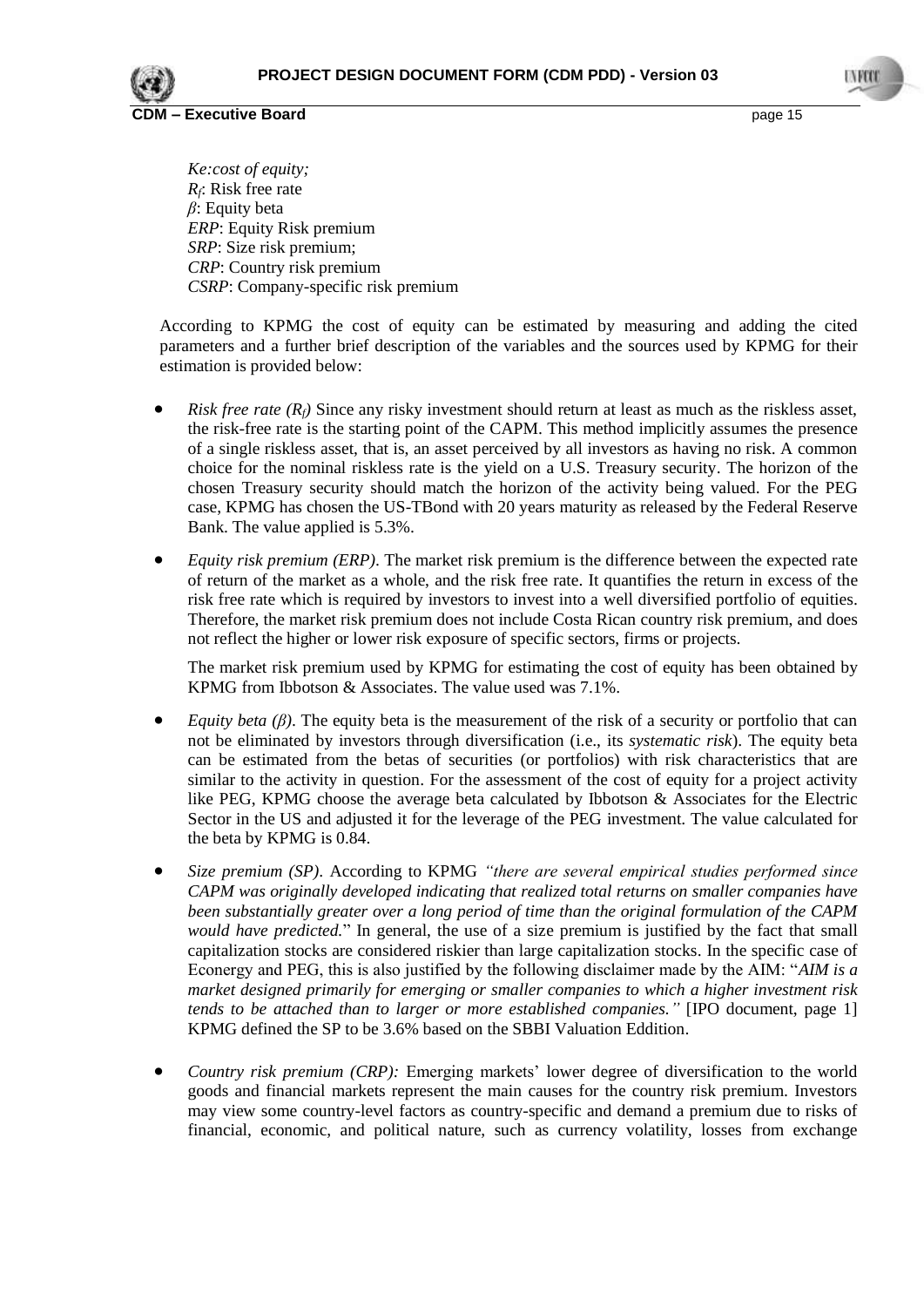

controls, volatility of the economy, inflation, labor issues, economic planning failures, political leadership and frequency of change, poorly developed legal system and other. KPMG calculated the CRP based on the spread between the Costa Rica sovereign debt and the US Treasury Bonds to be 1.9%.

 *Company-specific risk premium*: According to KPMG *"The notion that the only component of risk that investors care about is market or systematic risk is based on the assumption that all unique or unsystematic risk can be eliminated by holding a perfectly diversified portfolio of risky assets with beta of 1.0. Particularly in the case of closely held companies, it is difficult to hold such a perfectly diversified portfolio that would eliminate all unique risk. Therefore, for the cost of capital for closely held companies, other risk elements should be considered, that neither beta factor nor size premium or country premium accounts for.*" Based on their professional experience KPMG has choosen a value of 1.0% as appropriate for investmenst like PEG in the specific context of Costa Rica.

As a result, the nominal post-tax cost of equity estimated by KPMG for investmenst like PEG is 17.7%. This cost of equity is slightly lower, but still coherent with Econergy´s expected rate of return, 20%, which was defined in Econergy"s IPO Document, and which was used by Econergy for the evaluation and approval of other similar projects undertaken by the company, as demonstrated to the DOE.

| 5.3%     |
|----------|
| 0.84     |
| 7.1%     |
| 3.6%     |
| 1.9%     |
| 1.0%     |
| $17.7\%$ |
|          |

Table 7 summarizes the calculation of the cost of equity as provided by KPMG. The full report was provided to the DOE

# **Table 7. PEG Benchmark**

# *Sub-step 2c: Calculation and comparison of financial indicators*

The IRR was calculated using the 20-year Free Cash Flow to Equity (FCFE) model for PEG as it was assumed 2 years for construction and 18 years for operation in accordance with the wind turbine manufacturer specifications, as well as the BOT (Build Operate and Transfer) contract that implies that after 18 years of operation the plant will be transferred to ICE without any financial compensation. Also, all information used was available at that moment invesment decision was made (July 2007). The main assumptions for the investment analysis are presented below:

| Data                            | <b>Value used</b> | <b>Description</b>      | <b>Evidence</b>             |
|---------------------------------|-------------------|-------------------------|-----------------------------|
| <b>First Phase COD</b>          | November 2008     | Installation of 28 WECs | Econergy 2006 annual report |
| Second Phase COD   January 2009 |                   | Installation of 27 WECs | Econergy 2006 annual report |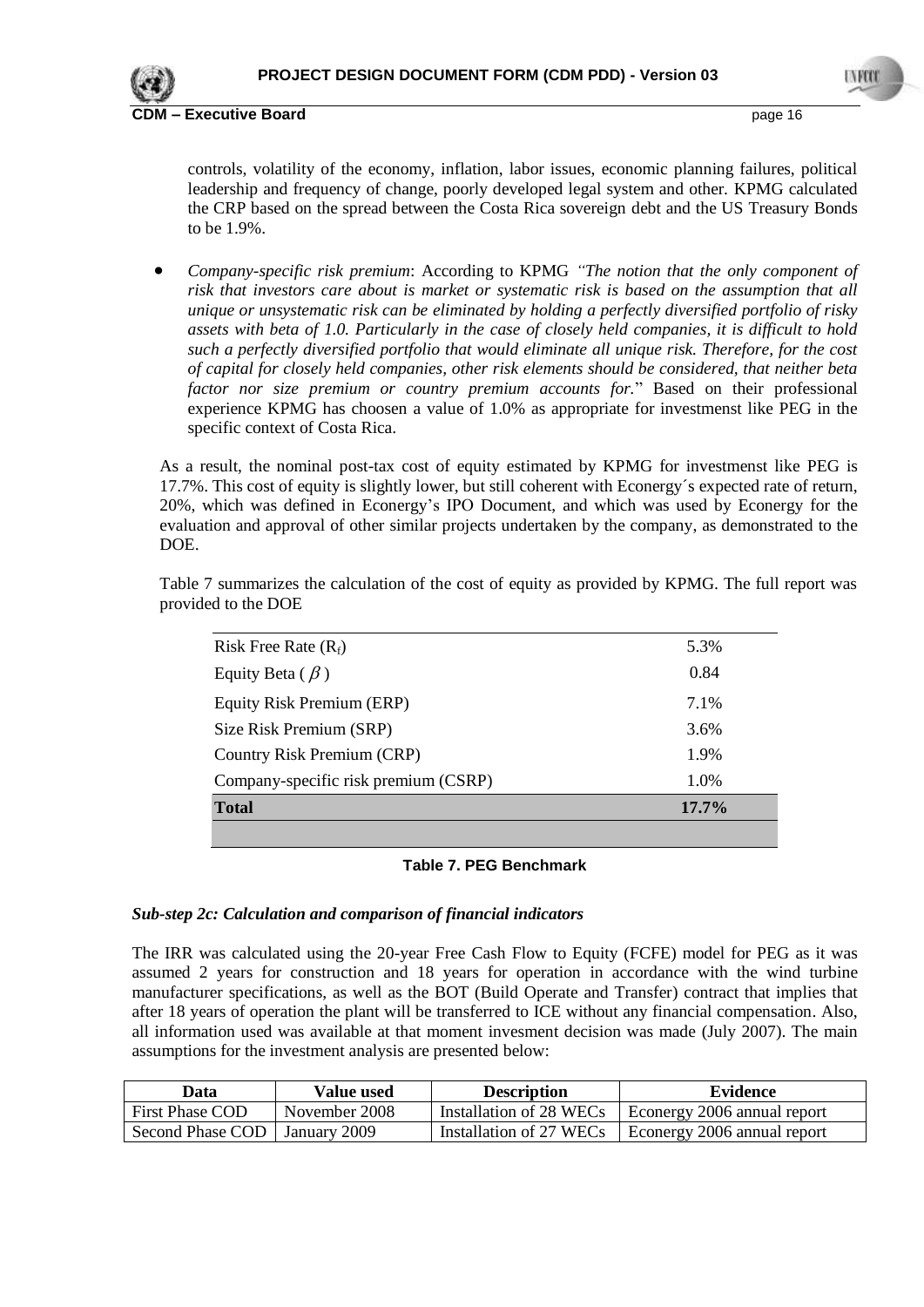

1

**CDM – Executive Board** page 17

| Electricity<br>price<br>(average)/Monomic<br>Price<br>Electricity<br>generation | <b>USD</b><br>0.06331<br>kWh<br>245,300 MWh/year<br>for 55 WECs in<br>operation                                                                                                                                                                                    | Value<br>calculated<br>in<br>with PPA<br>accordance<br>assumptions<br>(PPA<br>defines high season and<br>low season electricity<br>prices)<br>estimate<br>$P-50$<br>as<br>by<br>suggested<br>the<br>engineering<br>company         | PPA pages 19-22. For variations<br>along the year, see page 19 of<br>PPA.<br>Wind Resource Assessment for a<br>50 MW Wind Farm at La Gloria,<br>Costa Rica |
|---------------------------------------------------------------------------------|--------------------------------------------------------------------------------------------------------------------------------------------------------------------------------------------------------------------------------------------------------------------|------------------------------------------------------------------------------------------------------------------------------------------------------------------------------------------------------------------------------------|------------------------------------------------------------------------------------------------------------------------------------------------------------|
| O&M costs                                                                       | 16.5%<br>of<br>the                                                                                                                                                                                                                                                 | for use in the investment<br>analysis. $^{10}$<br>Value estipulated in the                                                                                                                                                         | PPA page 24                                                                                                                                                |
| Operation<br>Insurance                                                          | revenue<br>690,000 USD                                                                                                                                                                                                                                             | <b>PPA</b><br>estimated<br>Value<br>at<br>project start                                                                                                                                                                            | Insurance evidence files                                                                                                                                   |
| Other<br>Administrative                                                         | 50,000 USD                                                                                                                                                                                                                                                         | Value was estimated at<br>project start and is lower<br>than incurred expenses<br>evidenced by the<br>as<br>Contract with Enerwinds<br>Management<br>for<br>Services.                                                              | Contract for the provision of<br><b>Management Services</b>                                                                                                |
| Guarantees-<br>Compliance<br>/Environmental                                     | 190,000 USD                                                                                                                                                                                                                                                        | Value was estimated at<br>project start.                                                                                                                                                                                           | Comission quoted by HSBC<br>$(2\%)$                                                                                                                        |
| Majour<br>Maintenance                                                           | 1,000,000 USD                                                                                                                                                                                                                                                      | Value was estimated at<br>project start for years<br>2017 and 2026                                                                                                                                                                 | According to internal estimates.                                                                                                                           |
| Total<br>Equity<br>Requirement                                                  | 28,438,000                                                                                                                                                                                                                                                         | Value was estimated as<br>30%<br>of<br>Project's<br><b>Investment Costs.</b>                                                                                                                                                       | According to BNPP LOI from 9<br><b>July 2007</b>                                                                                                           |
| <b>Financial Debt</b>                                                           | 67,120,000                                                                                                                                                                                                                                                         | Value estimated as 70%<br>of Project's Investment<br>Costs                                                                                                                                                                         | According to BNPP LOI from 9<br><b>July 2007</b>                                                                                                           |
| Interests                                                                       | Fixed<br>$\sigma$<br>rate<br>8.69%,<br>corresponding to a<br>floating reference<br>of Libor $+2.875%$<br>converted to a fixed<br>rate by the use of an<br>USD denominated<br>interest<br>rate<br>derivative contract<br>(interest rate swap)<br>with 15 yrs. tenor | Value defined by the<br>BNPP proposal, with the<br><b>USD</b><br>average<br>denominated<br>15<br>yrs.<br>interest rate swap rate of<br>5.82% as quoted daily<br>by Bloomberg during<br>the period 18 June 2007<br>to 16 July 2007. | BNPP LOI, 9 July 2007<br>Data from Bloomberg financial<br>services (data during the period<br>18/06/2007 to 16/07/2007)                                    |

<sup>&</sup>lt;sup>10</sup> The *GUIDELINES FOR THE REPORTING AND VALIDATION OF PLANT LOAD FACTORS* (EB48 annex 11) states that the plant load factor can be defined using third parties hired by the project participants, among others. In 2007, PEG hired the RAM Associates to perform a wind resource assessment of the project site.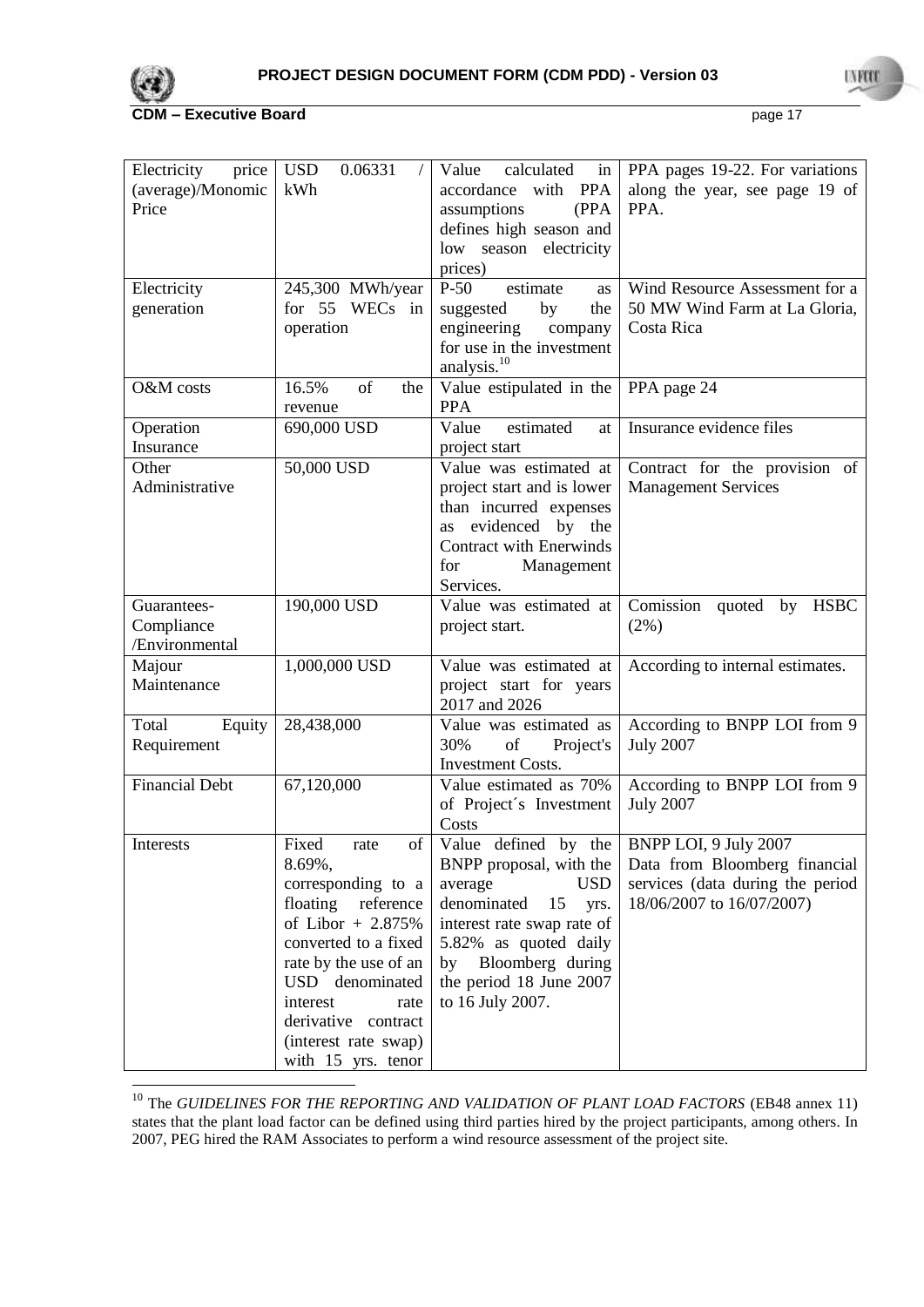

|                                     | and a fixed interest                                                      |                                                                                                                                                                                                                                                                                                                                                                                                                                                                                                                                                                                          |                                                                                                                                                           |
|-------------------------------------|---------------------------------------------------------------------------|------------------------------------------------------------------------------------------------------------------------------------------------------------------------------------------------------------------------------------------------------------------------------------------------------------------------------------------------------------------------------------------------------------------------------------------------------------------------------------------------------------------------------------------------------------------------------------------|-----------------------------------------------------------------------------------------------------------------------------------------------------------|
|                                     | rate of 5.82%                                                             |                                                                                                                                                                                                                                                                                                                                                                                                                                                                                                                                                                                          |                                                                                                                                                           |
| Depreciation<br>Factor              | 6%                                                                        | Yearly<br>depreciation<br>factor (%) according to<br>an operation period of<br>18 years from January<br>2009 (full Commercial<br>Operation of 49.5 MW).                                                                                                                                                                                                                                                                                                                                                                                                                                  | According<br>International<br>to<br>Accounting Standard IAS 16<br>paragraph 56.                                                                           |
| <b>Other Taxes</b>                  | (CIT),<br>13%<br>30%<br>15%<br>(VAT)<br>and<br><b>WHT</b>                 | It includes: i) Tax rate<br>for Corporate Income<br>Tax (CIT - %); ii) Tax<br>Rate<br>for<br><b>VAT</b><br>("Impuesto<br>sobre<br><i>las</i><br>Ventas"). Not applied<br>due to the expected full<br>exoneration in the Sales<br>Tax and Import Duties<br>would be given for the<br>purchase of equipment,<br>materials<br>and<br>machinary, needed for<br>the development of the<br>Wind mill $&$ the sale of<br>power; iii) Tax Rate for<br><b>WHT</b><br>Dividends.<br>on<br>Only<br>applies<br>to<br>remittances<br>to<br>shareholders<br>non<br>domicilated<br>Costa<br>in<br>Rica. | All references provided by the<br>Costa Rican government<br>at:<br>http://dgt.hacienda.go.cr.                                                             |
| Inflation                           | Variable, using US<br>PPI and CR CPI<br>projections.                      | US Price index (PPI), in<br>accordance<br>with<br>the<br>PPA<br>the Costa<br>and<br>Rican consumer price<br>(CR CPI) for<br>index<br>expenditures<br>not<br>considered in the PPA                                                                                                                                                                                                                                                                                                                                                                                                        | http://www.ihsglobalinsight.com/                                                                                                                          |
| Working<br>Capital<br>Configuration | 30<br>for<br>days<br>payable<br>accounts<br>and<br>accounts<br>receivable | Value<br>estimated<br>at<br>project start                                                                                                                                                                                                                                                                                                                                                                                                                                                                                                                                                | According to PPA invoice cycle.                                                                                                                           |
| Lifetime                            | 18 years                                                                  | Lifetime of the WECs,<br>tower and hub                                                                                                                                                                                                                                                                                                                                                                                                                                                                                                                                                   | Offshore<br>DEWI-OCC<br>and<br>Certification<br>GmbH:<br>Centre<br>State of compliance<br>for the<br>design<br><b>STC</b><br>assessment,<br>070901, Rev1. |

# **Table 8. Main assumptions**

The Capital expenditures at project starting date are detailed below: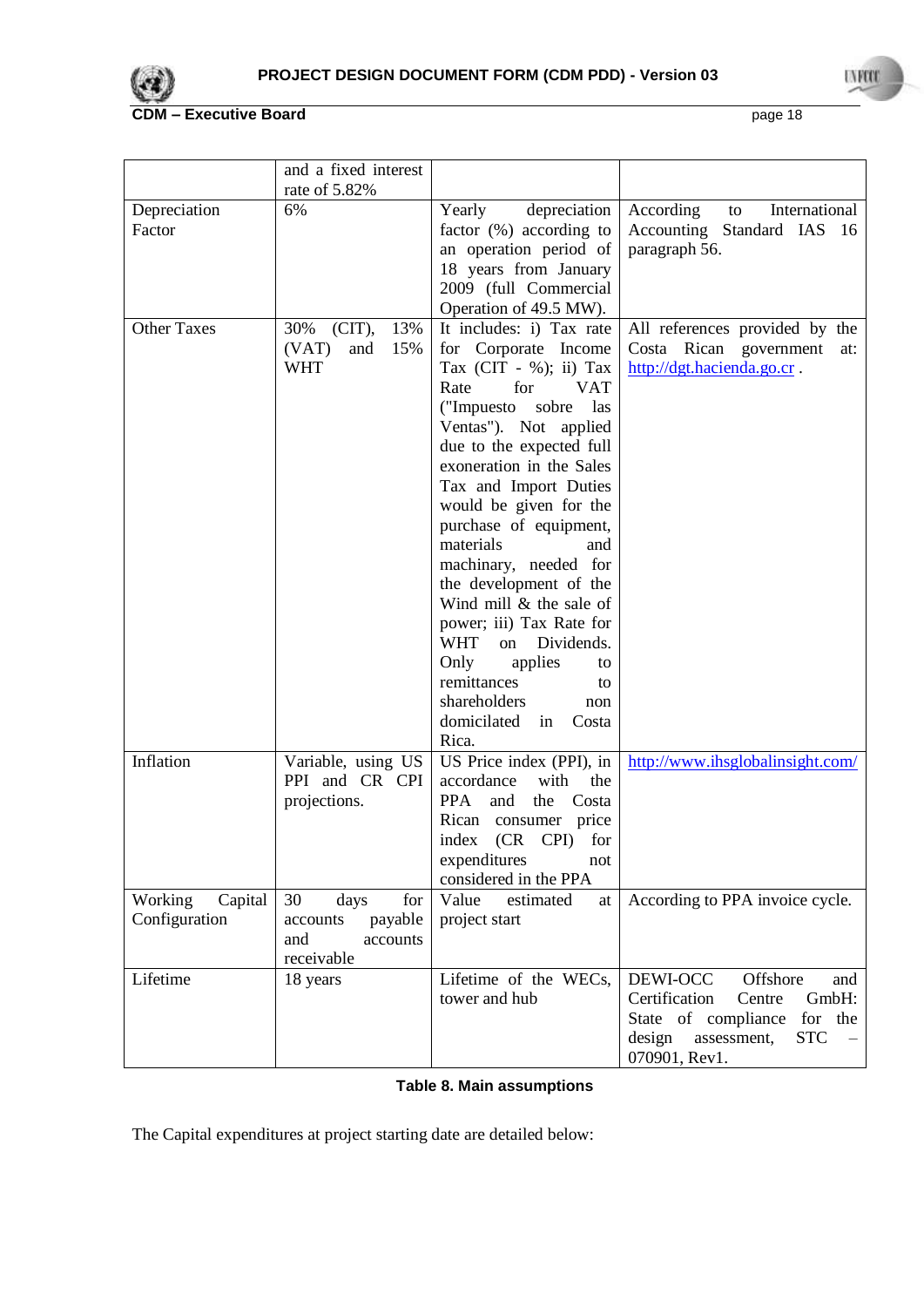

|                                                                         | <b>Bugeted at</b><br>project start | <b>Evidence</b>                                                                                                                                                                                                                                                                                                                                                                                                                                                                                                                                                                                                |
|-------------------------------------------------------------------------|------------------------------------|----------------------------------------------------------------------------------------------------------------------------------------------------------------------------------------------------------------------------------------------------------------------------------------------------------------------------------------------------------------------------------------------------------------------------------------------------------------------------------------------------------------------------------------------------------------------------------------------------------------|
| <b>CAPEX</b>                                                            | (kUSD)                             |                                                                                                                                                                                                                                                                                                                                                                                                                                                                                                                                                                                                                |
| <b>Development Costs Subtotal</b><br>(Engineering, Supervision, Others) | 2,547                              | Value was estimated at project starting date and<br>is in line with the realized expenditures of $2,553$<br>kUSD<br>referenced<br>Shareholders<br>by<br>as<br>Contributions, May 2009                                                                                                                                                                                                                                                                                                                                                                                                                          |
| <b>Direct Costs Subtotal</b>                                            | 78,401                             |                                                                                                                                                                                                                                                                                                                                                                                                                                                                                                                                                                                                                |
|                                                                         |                                    | Value was estimated at project starting date and<br>is in line with the realized expenditures of 3,700<br>kUSD as referenced by Public Deeds (20-Jun-08                                                                                                                                                                                                                                                                                                                                                                                                                                                        |
| Land, access rights, other                                              | 3,773                              | & 19-Sep-09)                                                                                                                                                                                                                                                                                                                                                                                                                                                                                                                                                                                                   |
| <b>WECs</b>                                                             | 66,300                             | WEC purchase contract with value of $\epsilon$ 48,070<br>at exchange rate as applicable at project starting<br>date $(1 \in 1.3785 \text{ USD})^{11}$                                                                                                                                                                                                                                                                                                                                                                                                                                                          |
| Civil Works                                                             | 4,228                              | Value was estimated at project start but the<br>contract price was 10,131 kUSD, which is<br>significantly higher than the numbers projected,<br>even when considering that insurance was<br>covered. Incured expenditures are referenced by<br>Balance of Plant; Executed 23-May-08 (based<br>on a exchange rate of 1 cólon = $0.0019610$<br>$\text{USD}^{12}$                                                                                                                                                                                                                                                 |
| Substation                                                              | 4,100                              | Value was estimated at project start and is lower<br>than the realized expenditure of 5,700 kUSD as<br>referenced by the Subestation Construction<br>Contract (Signed 16-Oct-07)                                                                                                                                                                                                                                                                                                                                                                                                                               |
| <b>Indirect Costs Subtotal</b>                                          | 2,103                              |                                                                                                                                                                                                                                                                                                                                                                                                                                                                                                                                                                                                                |
|                                                                         |                                    | Value was estimated at project start and<br>considered the expectation that full exoneration<br>in the Sales Tax and Import Duties would be<br>given for the purchase of equipment, materials<br>and machinary, needed for the development of<br>the Wind mill $\&$ the sale of power. In fact these<br>exemptions were granted later than expected<br>(Sales<br>and<br>exemption<br>Import<br>Duty<br>tax<br>exemption)<br>and as a consequence<br>tax<br>a<br>expenditure of 5,755 kUSD accured, which had<br>not been considered at project starting date.<br>References are presented in Tax evidence file |
| Taxes                                                                   | 978                                | and sample documentation.                                                                                                                                                                                                                                                                                                                                                                                                                                                                                                                                                                                      |

<sup>&</sup>lt;sup>11</sup> [http://www.oanda.com/lang/pt/currency/historical-](http://www.oanda.com/lang/pt/currency/historical-rates?date_fmt=normal&date=31.07.07&date1=01.07.07&exch=USD&expr=EUR&format=HTML&margin_fixed=0)

-

[rates?date\\_fmt=normal&date=31.07.07&date1=01.07.07&exch=USD&expr=EUR&format=HTML&margin\\_fixed=](http://www.oanda.com/lang/pt/currency/historical-rates?date_fmt=normal&date=31.07.07&date1=01.07.07&exch=USD&expr=EUR&format=HTML&margin_fixed=0) [0,](http://www.oanda.com/lang/pt/currency/historical-rates?date_fmt=normal&date=31.07.07&date1=01.07.07&exch=USD&expr=EUR&format=HTML&margin_fixed=0) accessed on 5 February 2010

<sup>12</sup>http://www.oanda.com/lang/es/currency/historical-

rates?date\_fmt=normal&date=30.05.08&date1=01.05.08&exch=CRC&expr=USD&format=HTML&margin\_fixed= 0, accessed on 5 February 2010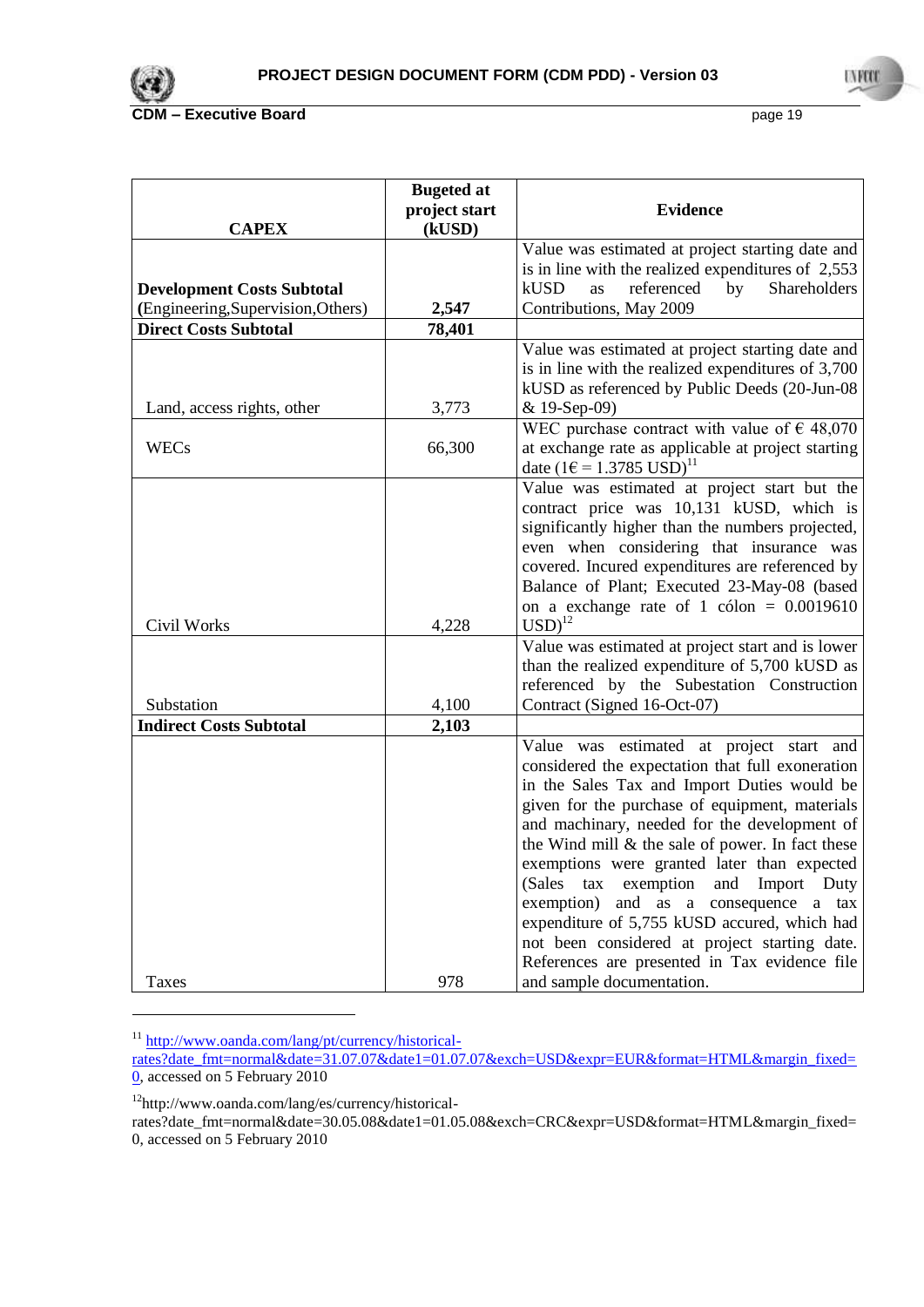

|                                 |           | Value was estimated at project start but in fact |
|---------------------------------|-----------|--------------------------------------------------|
|                                 |           | the insurance obligations later were included in |
|                                 |           | the Civil Works, WECs and Substation             |
| Insurance (during construction) | 1.125     | contracts.                                       |
| <b>Other financial Subtotal</b> | 12,507.5  | <b>BNPP LOI, 9 July 2007</b>                     |
| <b>TOTAL</b>                    | 95,558.48 |                                                  |

#### **Table 9. Capital Expenditures**

The PEG equity investment in this project as budgeted at project start accounts for around USD 28 million, i.e. 30% of the total capital expenditures as up to 70% can be financed according to the BNP Paribas proposal. Considering this third party financing, the following table presents the Projects' Free Cash Flow from the perspective of the shareholders. In line with the inflation adjustment terms of the PPA and in harmony with the benchmark which was defined in nominal terms, the Cash Flow projection was elaborated in nominal terms.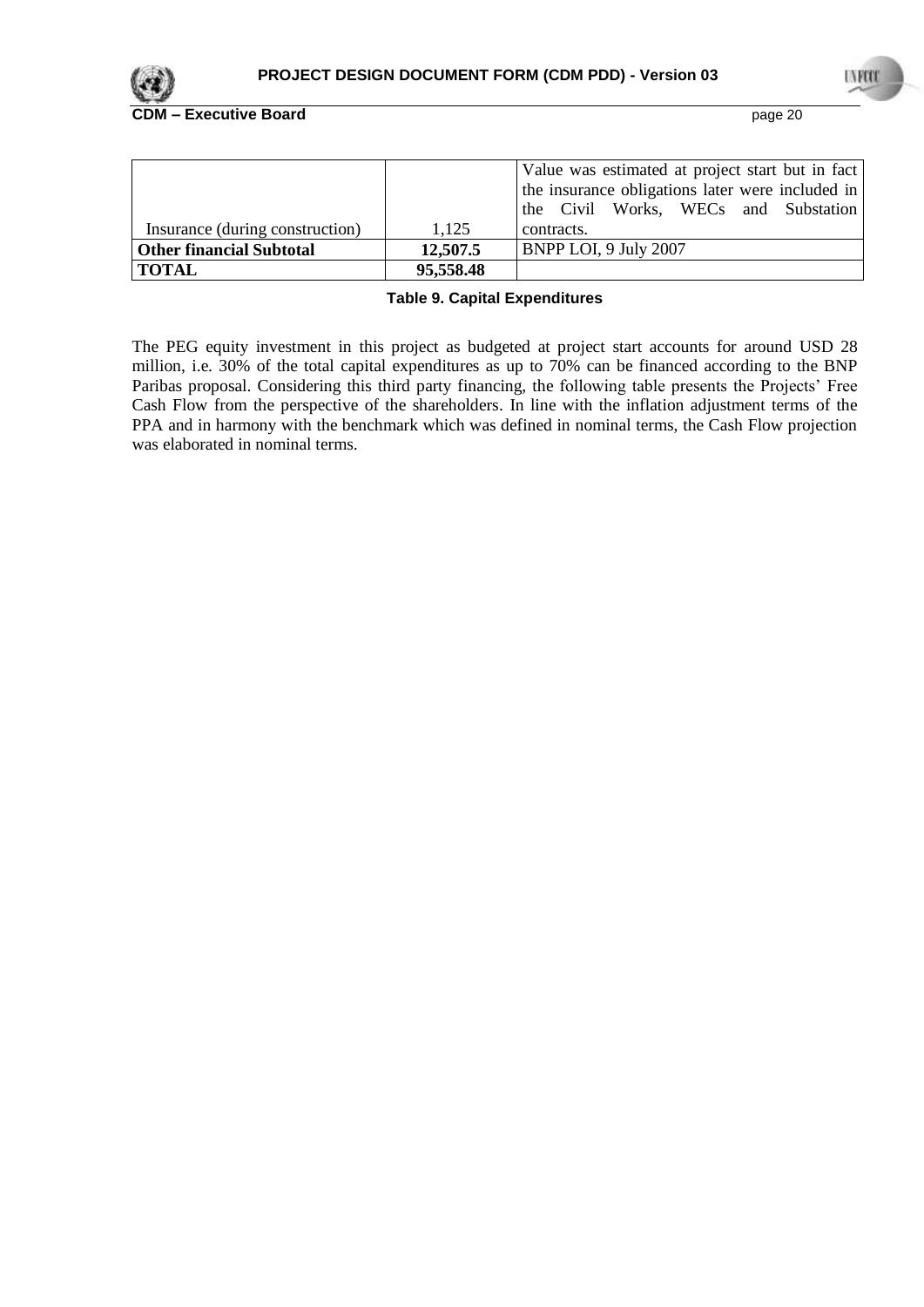



| CASH FLOW REPORT ('000 USD)                         | 2007      | 2008         | 2009        | 2010           | 2011           | 2012           | 2013           | 2014           | 2015           | 2016           | 2017     | 2018         | 2019         |
|-----------------------------------------------------|-----------|--------------|-------------|----------------|----------------|----------------|----------------|----------------|----------------|----------------|----------|--------------|--------------|
| <b>ELECTRICITY SALES</b>                            |           | 1,318        | 15,580      | 15,630         | 15,683         | 15,736         | 15,789         | 15,844         | 15,899         | 15,956         | 16,013   | 16,072       | 16,132       |
| <b>TOTAL NET SALES</b>                              |           | 1,318        | 15,580      | 15,630         | 15,683         | 15,736         | 15,789         | 15,844         | 15,899         | 15,956         | 16,013   | 16,072       | 16,132       |
| <b>O&amp;M EXPENSES</b>                             |           | 217          | 2,571       | 2,579          | 2,588          | 2,596          | 2,605          | 2,614          | 2,623          | 2,633          | 2,642    | 2,652        | 2,662        |
| <b>TOTAL OPERATING COSTS</b>                        |           | 217          | 2,571       | 2,579          | 2,588          | 2,596          | 2,605          | 2,614          | 2,623          | 2,633          | 2,642    | 2,652        | 2,662        |
|                                                     |           |              |             |                |                |                |                |                |                |                |          |              |              |
| <b>GROSS PROFIT</b>                                 |           | 1.100        | 13,009      | 13,051         | 13,096         | 13,139         | 13,184         | 13,229         | 13,276         | 13,323         | 13,371   | 13,420       | 13,470       |
|                                                     |           |              |             |                |                |                |                |                |                |                |          |              |              |
| <b>INSURANCE</b>                                    |           | 115          | 703         | 717            | 731            | 745            | 760            | 774            | 789            | 805            | 820      | 836          | 852          |
| <b>GUARANTEES</b>                                   |           | 190          | 190         | 190            | 190            | 190            | 190            | 190            | 190            | 190            | 190      | 190          | 190          |
| <b>MANAGEMENT</b>                                   |           | 38           | 54          | 57             | 61             | 65             | 69             | 73             | 77             | 82             | 87       | 93           | 98           |
| <b>MAJOUR MAINTENANCE</b>                           |           | $\mathbf{0}$ | $\mathbf 0$ | $\mathbf 0$    | $\mathbf 0$    | $\mathbf{0}$   | $\mathbf 0$    | $\mathbf 0$    | 0              | $\mathbf{0}$   | 1,000    | $\mathbf{0}$ | 0            |
| <b>TOTAL ADDITIONAL COSTS</b>                       |           | 343          | 947         | 964            | 982            | 1,000          | 1,018          | 1,037          | 1,057          | 1,077          | 2,097    | 1,118        | 1,140        |
|                                                     |           |              |             |                |                |                |                |                |                |                |          |              |              |
| <b>EBITDA</b>                                       |           | 758          | 12,062      | 12,087         | 12,113         | 12,139         | 12,166         | 12,192         | 12,219         | 12,246         | 11,274   | 12,302       | 12,330       |
| <b>DEPRECIATION</b>                                 |           | $\mathbf{0}$ | 4,858       | 4,858          | 4,858          | 4,858          | 4,858          | 4,858          | 4,858          | 4,858          | 4,858    | 4,858        | 4,858        |
| <b>EBIT</b>                                         |           | 758          | 7,204       | 7,229          | 7,255          | 7,281          | 7,307          | 7,334          | 7,361          | 7,388          | 6,415    | 7,443        | 7,471        |
| <b>INTEREST EXPENSES + OTHER FINANCIAL EXPENSES</b> |           | $-5,911$     | $-5,784$    | $-5,447$       | $-4,998$       | $-4,549$       | $-4,100$       | $-3,651$       | $-3,202$       | $-2,754$       | $-2,305$ | $-1,856$     | $-1,407$     |
| <b>INCOME TAXES</b>                                 |           | 0            | $-426$      | $-534$         | $-677$         | $-820$         | $-962$         | $-1,105$       | $-1,247$       | $-1,390$       | $-1,233$ | $-1,676$     | $-1,819$     |
| <b>NET EARNINGS</b>                                 |           | $-5,153$     | 994         | 1,247          | 1,580          | 1,912          | 2,245          | 2,578          | 2,911          | 3,244          | 2,878    | 3,911        | 4,245        |
|                                                     |           |              |             |                |                |                |                |                |                |                |          |              |              |
| <b>DEPRECIATION</b>                                 |           | $\mathbf{0}$ | 4,858       | 4,858          | 4,858          | 4,858          | 4,858          | 4,858          | 4,858          | 4,858          | 4,858    | 4,858        | 4,858        |
| <b>OTHER ADJUSTMENTS</b>                            |           | $\mathbf{0}$ |             |                |                |                |                |                |                |                |          |              |              |
| <b>CAPEX</b>                                        | $-95,558$ |              |             |                |                |                |                |                |                |                |          |              |              |
| +/- WORKING CAPITAL INCR.                           |           | 62           | 929         | $\overline{2}$ | $\overline{2}$ | $\overline{2}$ | $\overline{2}$ | $\overline{2}$ | $\overline{2}$ | $\overline{2}$ | -80      | 84           | $\mathbf{2}$ |
| <b>DRAWDOWN OF DEBT</b>                             | 67,120    |              |             |                |                |                |                |                |                |                |          |              |              |
| <b>DEBT REPAYMENTS</b>                              |           |              | $-2,582$    | $-5,163$       | $-5,163$       | $-5,163$       | $-5,163$       | $-5,163$       | $-5,163$       | $-5,163$       | $-5,163$ | $-5,163$     | $-5,163$     |
| <b>FCFE</b>                                         | $-28,438$ | $-5,215$     | 2,342       | 940            | 1,273          | 1,605          | 1,938          | 2,271          | 2,604          | 2,937          | 2,653    | 3,522        | 3,938        |
|                                                     |           |              |             |                |                |                |                |                |                |                |          |              |              |
| <b>Project IRR to Equity</b>                        | 7.85%     |              |             |                |                |                |                |                |                |                |          |              |              |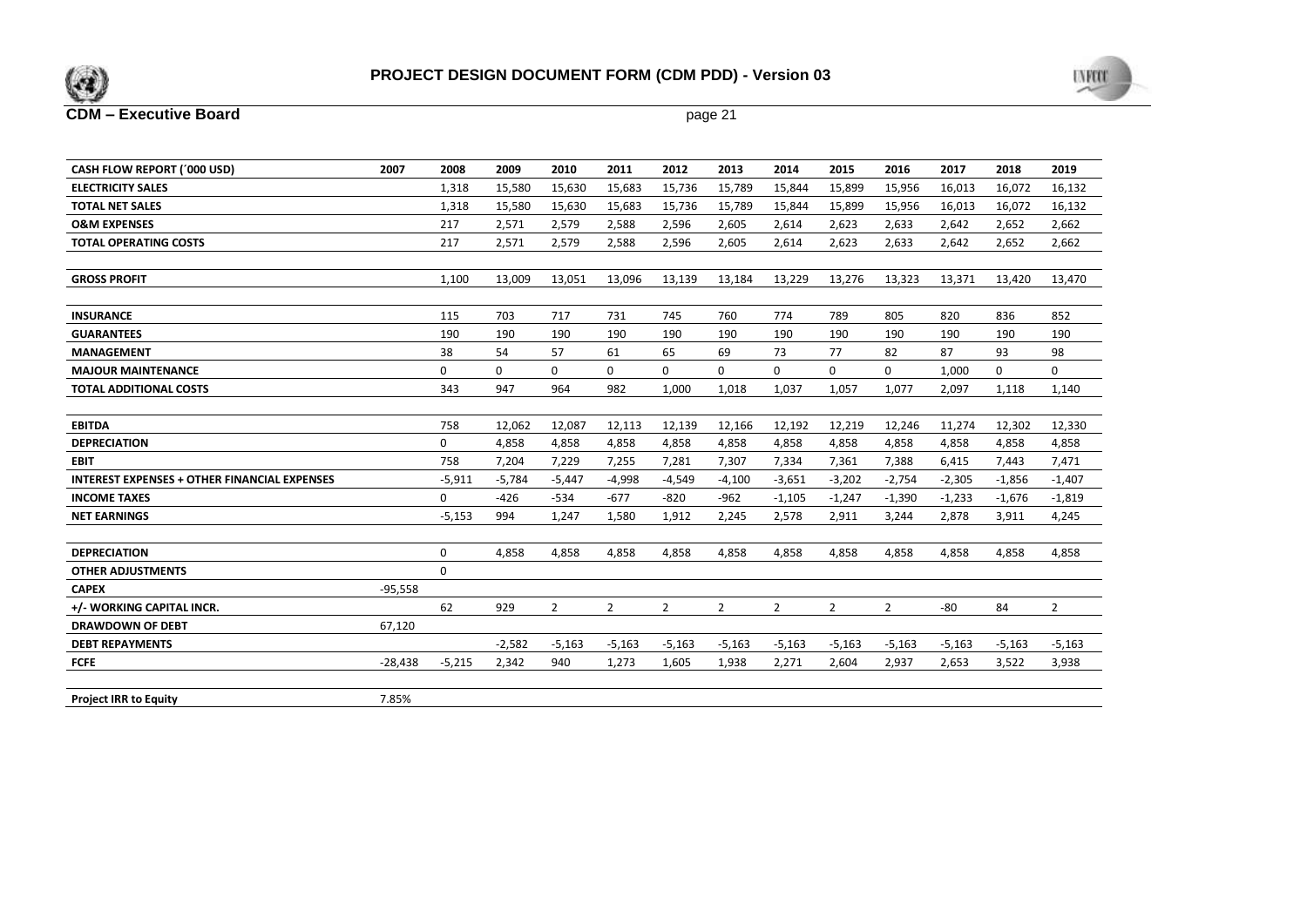



# Continuing

| <b>CASH FLOW REPORT ('000 USD)</b>                  | 2020           | 2021           | 2022           | 2023           | 2024           | 2025           | 2026     |
|-----------------------------------------------------|----------------|----------------|----------------|----------------|----------------|----------------|----------|
| <b>ELECTRICITY SALES</b>                            | 16,193         | 16,255         | 16,318         | 16,383         | 16,449         | 16,516         | 16,584   |
| <b>TOTAL NET SALES</b>                              | 16,193         | 16,255         | 16,318         | 16,383         | 16,449         | 16,516         | 16,584   |
| <b>O&amp;M EXPENSES</b>                             | 2,672          | 2,682          | 2,693          | 2,703          | 2,714          | 2,725          | 2,736    |
| <b>TOTAL OPERATING COSTS</b>                        | 2,672          | 2,682          | 2,693          | 2,703          | 2,714          | 2,725          | 2,736    |
|                                                     |                |                |                |                |                |                |          |
| <b>GROSS PROFIT</b>                                 | 13,521         | 13,573         | 13,626         | 13,680         | 13,735         | 13,791         | 13,848   |
|                                                     |                |                |                |                |                |                |          |
| <b>INSURANCE</b>                                    | 869            | 885            | 902            | 920            | 937            | 956            | 974      |
| <b>GUARANTEES</b>                                   | 190            | 190            | 190            | 190            | 190            | 190            | 190      |
| <b>MANAGEMENT</b>                                   | 104            | 111            | 118            | 125            | 133            | 141            | 150      |
| <b>MAJOUR MAINTENANCE</b>                           | $\mathbf 0$    | $\mathbf 0$    | $\mathbf 0$    | $\mathbf 0$    | $\mathbf 0$    | 0              | 1,000    |
| <b>TOTAL ADDITIONAL COSTS</b>                       | 1,163          | 1,186          | 1,210          | 1,235          | 1,260          | 1,286          | 2,313    |
|                                                     |                |                |                |                |                |                |          |
| <b>EBITDA</b>                                       | 12,358         | 12,387         | 12,416         | 12,445         | 12,475         | 12,504         | 11,534   |
| <b>DEPRECIATION</b>                                 | 4,858          | 4,858          | 4,858          | 4,858          | 4,858          | 4,858          | 4,858    |
| <b>EBIT</b>                                         | 7,500          | 7,528          | 7,558          | 7,587          | 7,616          | 7,646          | 6,676    |
| <b>INTEREST EXPENSES + OTHER FINANCIAL EXPENSES</b> | $-958$         | $-509$         | $-172$         | -0             | -0             | -0             | -0       |
| <b>INCOME TAXES</b>                                 | $-1,963$       | $-2,106$       | $-2,216$       | $-2,276$       | $-2,285$       | $-2,294$       | $-2,003$ |
| <b>NET EARNINGS</b>                                 | 4,579          | 4,914          | 5,170          | 5,311          | 5,331          | 5,352          | 4,673    |
|                                                     |                |                |                |                |                |                |          |
| <b>DEPRECIATION</b>                                 | 4,858          | 4,858          | 4,858          | 4,858          | 4,858          | 4,858          | 4,858    |
| <b>OTHER ADJUSTMENTS</b>                            |                |                |                | 5,537          |                |                | 2,571    |
| <b>CAPEX</b>                                        |                |                |                |                |                |                |          |
| +/- WORKING CAPITAL INCR.                           | $\overline{2}$ | $\overline{2}$ | $\overline{2}$ | $\overline{2}$ | $\overline{2}$ | $\overline{2}$ | $-80$    |
| <b>DRAWDOWN OF DEBT</b>                             |                |                |                |                |                |                |          |
| <b>DEBT REPAYMENTS</b>                              | $-5,163$       | $-5,163$       | $-2,582$       | 0              | 0              | 0              | 0        |
| <b>FCFE</b>                                         | 4,272          | 4,607          | 7,444          | 15,704         | 10,187         | 10,208         | 12,182   |

**Table 10. Free cash flow to equity as projected at project starting date**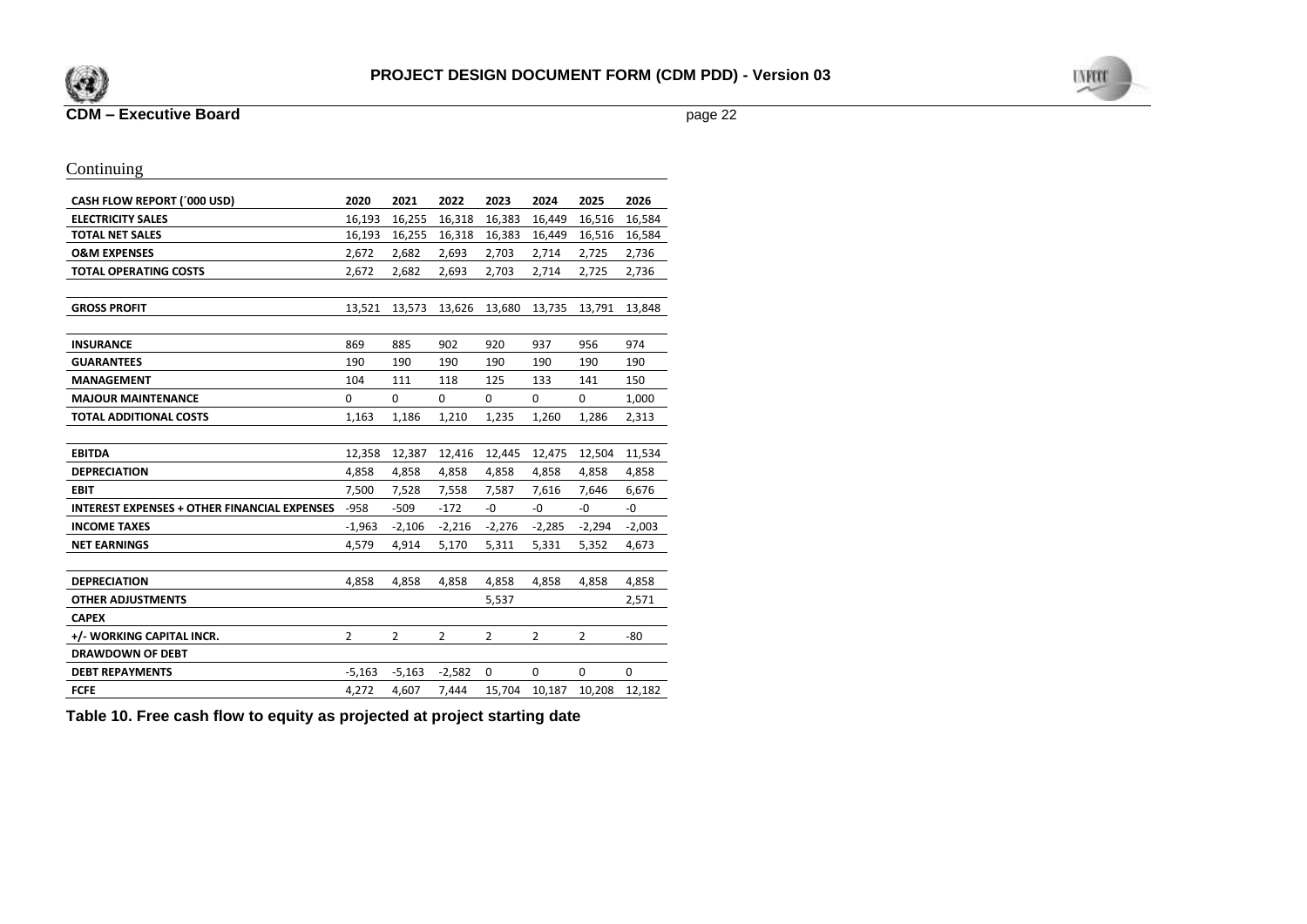

The nominal IRR of the projected cash flow without CERs is 7.85%, therefore it is lower than the benchmark applicable to the project activity. This shows that even under conditions in which access to capital markets for equity and debt financing is granted, the Project Activity is not economically or financially feasible. Consequently, the CDM benefits play an important role to improve the IRR, of the proposed Project Activity, and are also crucial to overcome several financial barriers to be shown under Step 3.

## *Sub-step 2d: Sensitivity analysis*

The Project Participants conducted a sensitivity analysis, varying in a 10% range the revenue, the O&M costs and the capital expenditures. This range of variation is in line with the "Guidance on the Assessment of Investment Analysis" of the Additionality Tool, version 05.2. The impact of this variation is presented in [Table 11](#page-22-0) and [Figure 2](#page-22-1) below:

|                  | Variation | <b>IRR</b> |
|------------------|-----------|------------|
| CapEx            | $-10%$    | 10.25%     |
|                  | 10%       | 6.01%      |
| OpEx             | $-10%$    | 8.28%      |
|                  | 10%       | 7.42%      |
| Revenue          | $-10%$    | 5.18%      |
|                  | 10%       | 10.42%     |
| <b>Base Case</b> | 0%        | 7.85%      |

**Table 11. Sensitivity analysis**

<span id="page-22-0"></span>

<span id="page-22-1"></span>**Figure 2. Sensitivity analysis**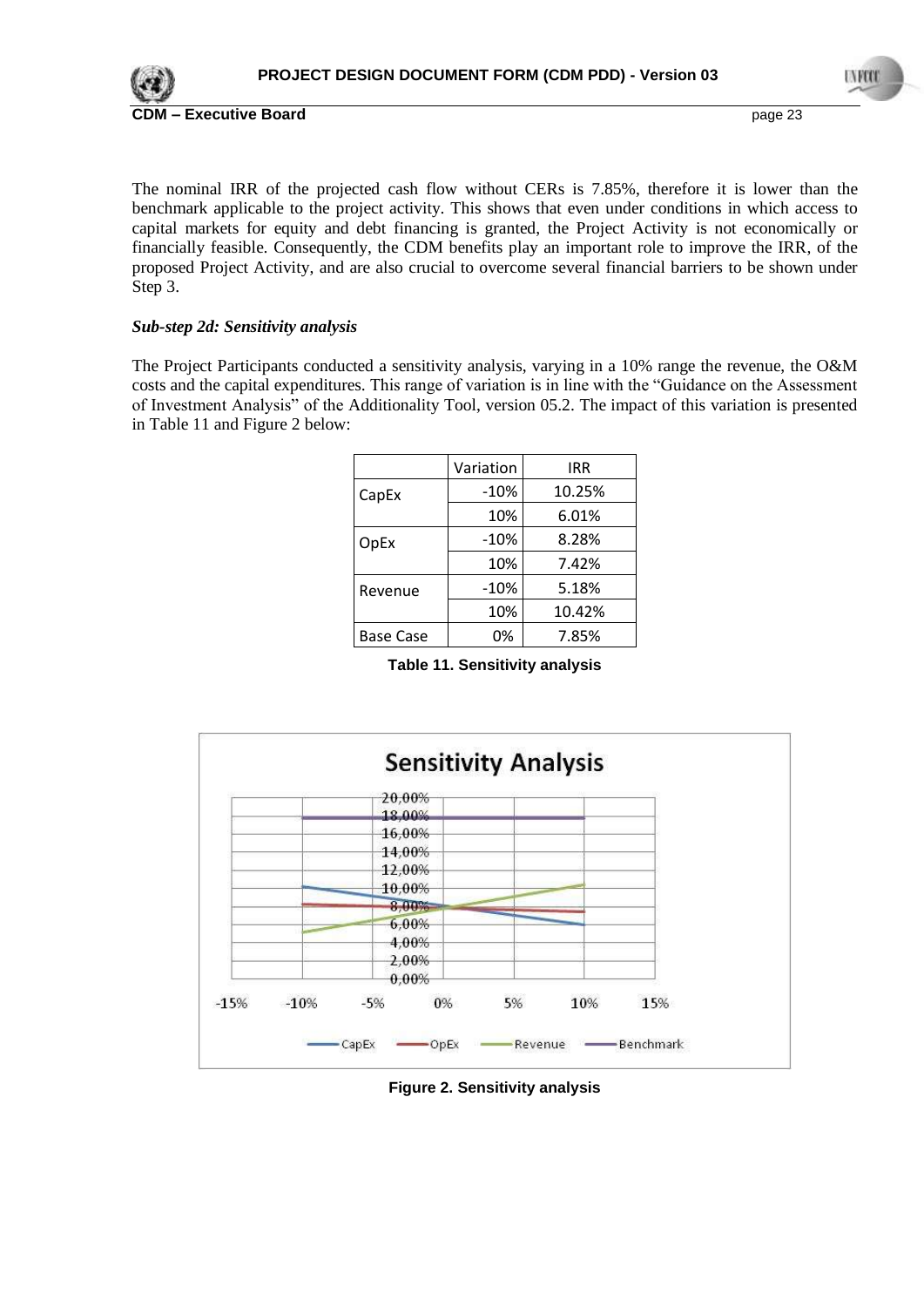

As per the data presented above, this project is not deemed financially attractive, as not even with the variation of 10% of the main value drivers the IRR reaches the benchmark.

The IRR would only reach the benchmark if:

- Revenues were significantly increased to USD 21,882 million (2010 value) (Revenue increased due to inflation only.). As the energy price is fixed by the PPA, this is only possible if the power generation reaches  $343,418$  MWh/y, which is  $40\%$ <sup>13</sup> more then the greatest value presented by RAM associates (P50 - 245,300MWh/y). Consequently, it is not a reasonable assumption that this generation volume will be reached on a regular basis.
- The Capex were reduced to 73,697 milion dollars, a variation of -23%. As the main expenditure is the purchase of the WECs and their price has been fixed (as stated above) at the project starting date, a significant reduction from the budgeted capital expenditures is not a reasonable assumption. On the contrary, it is always possible and quite common that the Capital Expenditures increase due to cost overruns as evidenced for the item *Civil Works* and *Substation* in Table 9. Additionaly, as there are no wind turbine manufacturers in Costa Rica, the contract had to be signed in Euros, adding a currency fluctuation risk to this project.
- O&M costs were reduced 242%. This is not a reasonable assumption as it would imply that instead of spending money to operate this project, PEG would receive additional payments.

These results show that only with highly unrealistic and very favourable circumstances it would be possible to reach the Project IRR benchmark. In reality, circumstances are typically more unfavourable than projected and the IRR would decrease even further away from the benchmark. We can conclude that the IRR is lower than the benchmark for a realistic range of assumptions for the input parameters of the sensitivity analysis, and therefore that the Project "is unlikely to be financially/economically attractive" as defined by the Additionality Tool.

# *Step 3. Barrier analysis:*

-

This Step is used to show that the Alternative 1: "construction of a new wind energy development with an installed capacity of 49.50 MW - not undertaken as a CDM project" as defined under Step 1. a faces barriers that prevent its implementation, while Alternative 2: Continuation of the current situation (no project activity or other alternatives undertaken) is not prevented by these barriers.

To demonstrate that the barriers identified "would prevent project proponents from carrying out the proposed project activity undertaken without being registered as a CDM project activity" the project participantes use the definitions of the the Additionality Tool, and the "Guidelines for objective demonstration and assessment of barriers" version 01 (Guidelines for Assessment of Barriers).

# *Sub-step 3a. Identify barriers that would prevent the implementation of the proposed CDM project activity:*

The following barriers have been identified to prevent the implementation of the proposed project activity from being carried out if the project was not registered as a CDM activity:

<sup>&</sup>lt;sup>13</sup> 344,787 MWh is a result of the revenue (USD21,882 Million) divided by the monomic price (USD 63.31/MWh)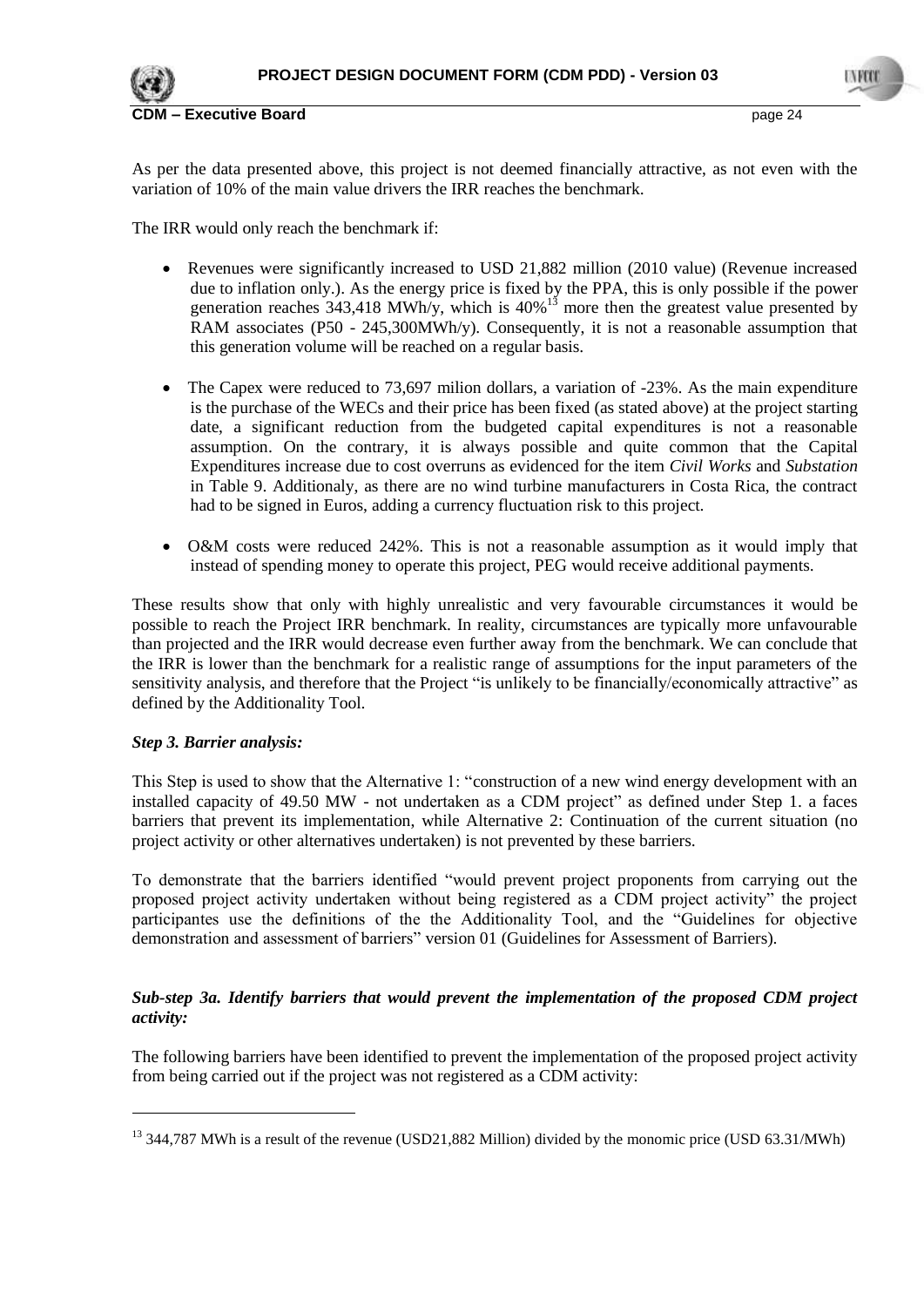

Investment Barriers, other than the economical/financial barriers described in Step 2 above:

- (a) According to the Additionality Tool, an investment barrier is shown if "For alternatives undertaken and operated by private entities", as it is the case of the proposed project activity, "similar activities have only been implemented with grants or other non-commercial finance terms."
	- i) As will be shown in Step 4, Common Practice Analysis, i) wind energy in Costa Rica represents only 3% of the country Energy Matrix and all 4 projects operating in the country are of ii) different scale and iii) have been financed by non commercial financial terms and/or were supported by the CDM or Activities Implemented Jointly (AIJ). Moreover, three of them started operations before the year 2000. The Tejona Wind Farm, which is operational since 2002, was not only registered as CDM project, but also developed by Costa Rica"s state-owned utility "Electricity Institute of Costa Rica" (*Instituto Costaricense de Electricidad* (ICE)), which controls the Costa Rica energy generation and distribution activities and therefore does not face the same risks or capital constraints as a private investor.

Result: The criterion is fulfilled and an investment barrier is confirmed.

- (b) According to the Additionality Tool, an investment barrier is shown if "No private capital is available from domestic or international capital markets due to real or perceived risk associated with investment in the country where the proposed CDM project activity is to be implemented, as demonstrated by the credit rating of the country or other country investment reports of reputed origin."
	- i) The fact that private capital markets were not willing or able to finance energy investments in Costa Rica is demonstrated by the observation that the electricity market is subject to a government monopoly held by the "Electricity Institute of Costa Rica" (*Instituto Costaricense de Electricidad* (ICE)) which controls 78% of the total installed capacity in Costa Rica<sup>14</sup> and 76% of the total electricity generation<sup>15</sup>. If other state-owned companies (such as Heredia Public Services Company (ESPH – *Empresa de Servicios Publicos de Heredia*) and Cartago"s Management Comission for Electric Services (JASEC – *Junta Administrativa de Servicios Eléctricos de Cartago*)) and cooperatives are included in this calculation, the private sector represents only  $14.75\%$ <sup>16</sup> (average from 2004 to 2006) of the power generation in Costa Rica. As a matter of fact the private sector can only own power generation assets up to a maximum of 20 MW, being obliged to sell its energy to the ICE. For generation assets with an installed capacity above 20 MW, as it is the case of PEG, the only feasible structure is to aquire a concession to Build, Operate and then Transfer (BOT)

-

<sup>14</sup> Source: "*Capacidad instalada del sector electrico nacional 1999-2007*", available at: [http://www.aresep.go.cr/cgi-bin/index.fwx?area=09&cmd=servicios&id=3045&sub=9648,](http://www.aresep.go.cr/cgi-bin/index.fwx?area=09&cmd=servicios&id=3045&sub=9648) file "*Capacidad por Fuente 1999-2007"*, accessed on June 2008;

<sup>15</sup> Source: "*Generacion de Energia Electrica 1998 – 2007*", available at: [http://www.aresep.go.cr/cgi](http://www.aresep.go.cr/cgi-bin/index.fwx?area=09&cmd=servicios&id=3045&sub=9648)[bin/index.fwx?area=09&cmd=servicios&id=3045&sub=9648,](http://www.aresep.go.cr/cgi-bin/index.fwx?area=09&cmd=servicios&id=3045&sub=9648) file "*Generación por Fuente 1999-2007"*accessed on June 2008.

<sup>&</sup>lt;sup>16</sup> Source: Calculated using ARESEP data above.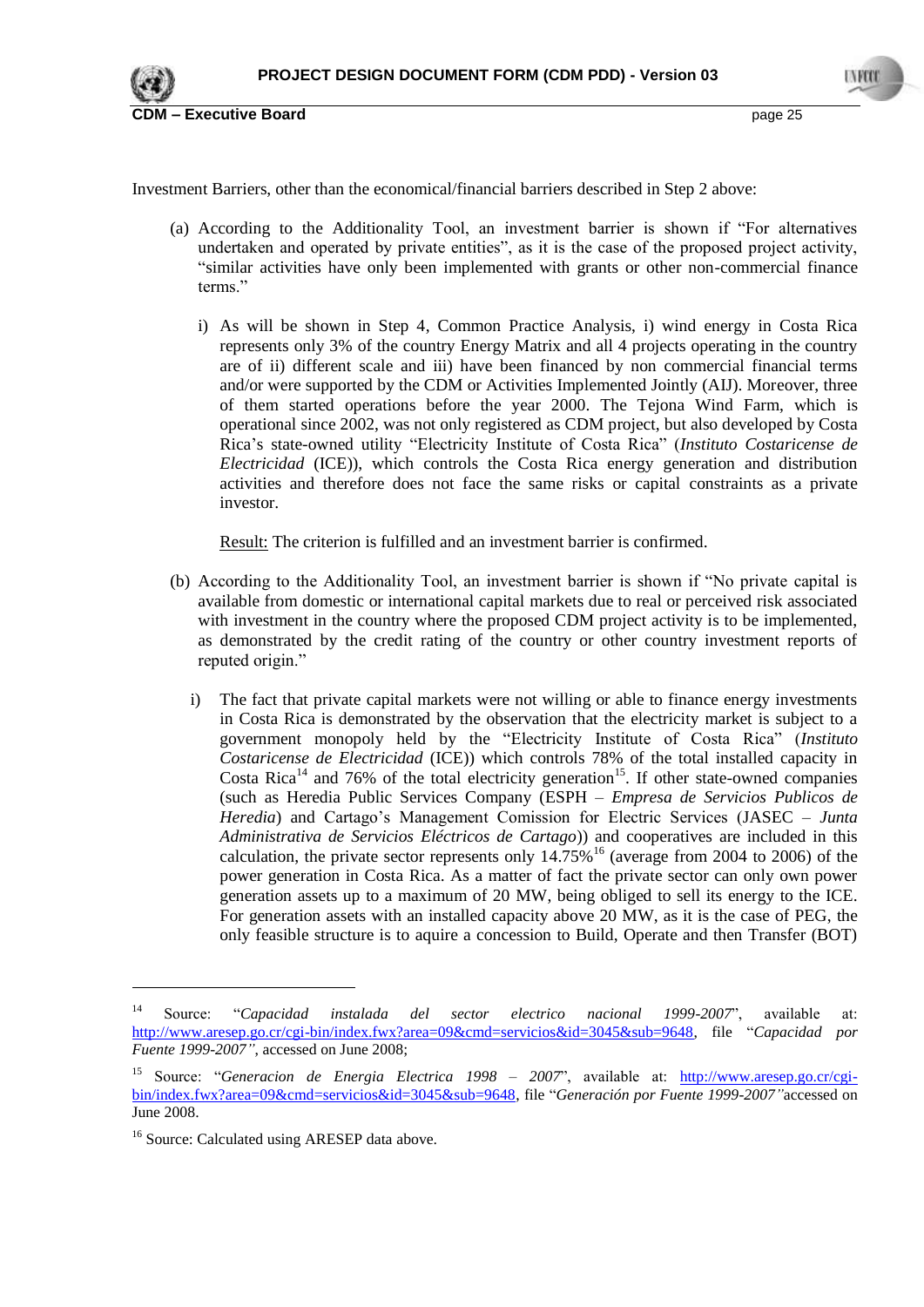

the asset for the lifetime of the concession<sup>17</sup>. Up to now only PEG and three other generation plants have been developed under this structure,<sup>18</sup>, one of those being the El General hydro power plant (which is pursuing the CDM status<sup>19</sup>), the second is La Joya hydro power plant (registered as CDM project<sup>20</sup>) and the third one the Miravalles III, a geothermal power plant that was commissioned in the year 2000. It is also important to know that both, the IPP, as well as the BOT scheme imply that 35% of the equity ownership must be owned by Costa Rican Nationals<sup>21</sup>. These facts and numbers illustrate that private investors and capital markets so far have faced difficulties to finance and operate energy generation assets in Costa Rica and that any entrants face increased real and perceived risks and barriers that will limit or turn unattractive the financing from capital markets. This is especially true if the Costa Rica specific Country and Regulatory Risk is combined with the technologic risk of an emerging technology like wind that has low participation in this specific market.

The fact that international equity markets are not capable or willing to finance investments in Costa Rica is also referenced in the literature:

Vivian O. Okere (2007)<sup>22</sup> defines Costa Rica as a Frontier Market, and clarifies: "The *International Finance Corporation (IFC) describes frontier markets are those emerging markets considered very risky when compared to the transitional emerging markets of Brazil, Russia, India and China (BRIC) and other climbing markets of Argentina, Taiwan, South Korea, Malaysia and Mexico etc. Many foreign investors prefer not invest in frontier markets such as Pakistan, Senegal, Nigeria, Nepal, Costa Rica, Maldives etc because of the risk involved. Limited stock market information and the problem of data availability are chronic in these markets."*

Further, according to a recent report of the World Bank<sup>23</sup> (page 6) Costa Rica is ranked 117 out of 180 countries in terms of business climate and the most severe shortcomings were related to (page 10,11) anti-competitive and informal practices, lack of access and high cost of financing, as well as regulatory uncertainty. Specific emphasis is given to the lack of access and cost of financing, which is seen as one of the main limitations (page 5, 10, 11) and as a very severe constraint. Specifically the electricity sector is defined as financially and

<sup>20</sup> <http://www.electricamatamoros.com/CentralLaJoya.aspx>and [http://cdm.unfccc.int/Projects/DB/AENOR1154424472.86/view,](http://cdm.unfccc.int/Projects/DB/AENOR1154424472.86/view) accessed on 8 February 2010.

<u>.</u>

 $17$  For a description of the legal framework please refer to KPMG, Investment in Costa Rica, 2005, available from [http://www.kca.kpmg.com/dbfetch/52616e646f6d4956978197411d2a7bf8b12b48c7218269eb75721a1a2f857fd1/co](http://www.kca.kpmg.com/dbfetch/52616e646f6d4956978197411d2a7bf8b12b48c7218269eb75721a1a2f857fd1/costarica.pdf) [starica.pdf,](http://www.kca.kpmg.com/dbfetch/52616e646f6d4956978197411d2a7bf8b12b48c7218269eb75721a1a2f857fd1/costarica.pdf) accessed on February 2010.

<sup>&</sup>lt;sup>18</sup> Informe de operación anual 2008, CENTRO NACIONAL DE CONTROL DE ENERGÍA

<sup>19</sup> [http://cdm.unfccc.int/Projects/Validation/DB/CS0ARNFFUC8XAFJZQGGJLM22VR46JZ/view.html,](http://cdm.unfccc.int/Projects/Validation/DB/CS0ARNFFUC8XAFJZQGGJLM22VR46JZ/view.html) accessed on 8 February 2010.

 $21$  Law no. 7508 available at:

[http://www.aresep.go.cr/docs/Ley%20Generacion%20Electrica%20Autonoma%20o%20Paralela.pdf,](http://www.aresep.go.cr/docs/Ley%20Generacion%20Electrica%20Autonoma%20o%20Paralela.pdf) accessed on 8 February 2010.

 $22$  Source: Journal of International Business and Economics, Jan, 2007 by Vivian O. Okere, available at: [http://findarticles.com/p/articles/mi\\_6775/is\\_1\\_7/ai\\_n28522791/,](http://findarticles.com/p/articles/mi_6775/is_1_7/ai_n28522791/) accessed 8 February 2010.

<sup>&</sup>lt;sup>23</sup>World Bank Report No. AAA39 – CR; Costa Rica Competitiveness Diagnosis and Recommendations, Volume 1, July 1, 2009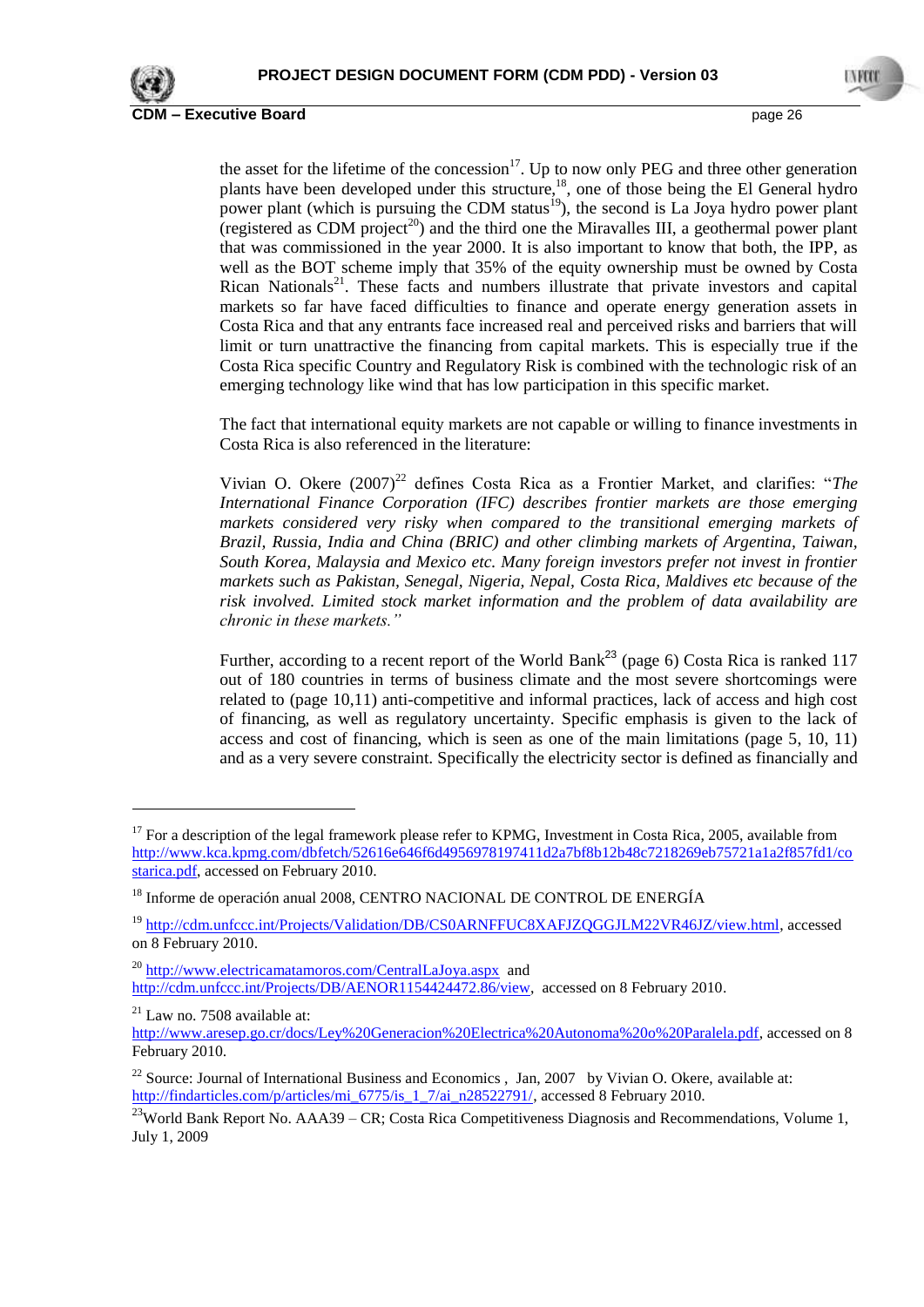

<u>.</u>

**CDM – Executive Board** page 27

technically unsustainable due to lack of investments (page 19) and the prevailing regulations are complex and lack clarity.

Another reference that illustrates that the situation stems also from the World Bank<sup>24</sup> who already pointed out in 2004 that the need to increase the private share in the electricity sector is an urgent priority for Costa Rica.

The citations show that obtaining capital in the international market for investments in Costa Rica is not straight forward.

Result: There is strong indication that this criterion is fulfilled and thefore the presence of an investment barrier is confirmed.

ii) To further support the difficulty to finance energy projects in Costa Rica as explained in the above item and to prove that CDM helped to overcome the investment barrier, it is important to revise the history of PEG, its origination, preparation and the steps for financing of the activities conducted by the Project Developer. The information provided below is evidenced in the Econergy IPO Admission Document (IPO Document).<sup>25</sup>

The Project Developer, Econergy, was founded in 1994 in the US, initially as a clean energy consulting company. In 2001, Econergy started developing for third parties" greenhouse gas emission reduction projects under the emerging Clean Development Mechanim. In July 2003, Econergy developed and submitted the world"s first CDM methodology to the UNFCCC (NM0001), which was approved in December 2003 (IPO Document, page 14). During the following years the company worked as a consultant for several CDM projects. Based on this track record and experience, Econergy seeked funds to finance its evolution from a consulting company into an investor in clean energy and carbon credit projects.

On 2<sup>nd</sup> September 2005, Econergy signed a CER loan agreement to obtain 4 million US\$. This loan did not allow repayment in cash and it required the delivery of 1.103.000 CERs, during the years 2006-2013 (IPO Document, page 73). Consequently the loan must be seen as an up-front financing for all activities to be implemented by Econergy as a clean energy and carbon credit project developer. Furthermore, the use of the funds was limited to "... *purchase Certified Emission Reductions ("CERS"or carbon credits) and/or to invest in power generation projects which may be or can become Clean Development Projects ("CDM") projects*...". In line with this condition and the strategy of Econergy, this funding was used to develop a portfolio of investment opportunities with CDM potential in the clean energy sector.

According to the Guidelines for the Assessment of Barriers (Guildeline 6, Example 2) it is defined that: "For the cases where it can be objectively demonstrated that a significant part of the project investment is provided upfront by a company as a pre-payment for expected CERs, there is an objective demonstration that the CDM actually enabled the financing of the project."

<sup>&</sup>lt;sup>24</sup> Memorandum of the President of the International Bank for Reconstruction and Development to the Executive Directors on a Country Partnership Strategy for the Republic of Costa Rica, World Bank, April 2004.

 $^{25}$ [http://web.archive.org/web/20060602205507/www.econergy.com/investor\\_relations/admissions\\_document/Econer](http://web.archive.org/web/20060602205507/www.econergy.com/investor_relations/admissions_document/Econergy_Admissions_Document.pdf)gy.com/investor\_relations/admissions\_document/Econergy.com/investor\_relations/admissions\_document/Econergy.com/ [gy\\_Admissions\\_Document.pdf,](http://web.archive.org/web/20060602205507/www.econergy.com/investor_relations/admissions_document/Econergy_Admissions_Document.pdf) accessed on 8 February 2010.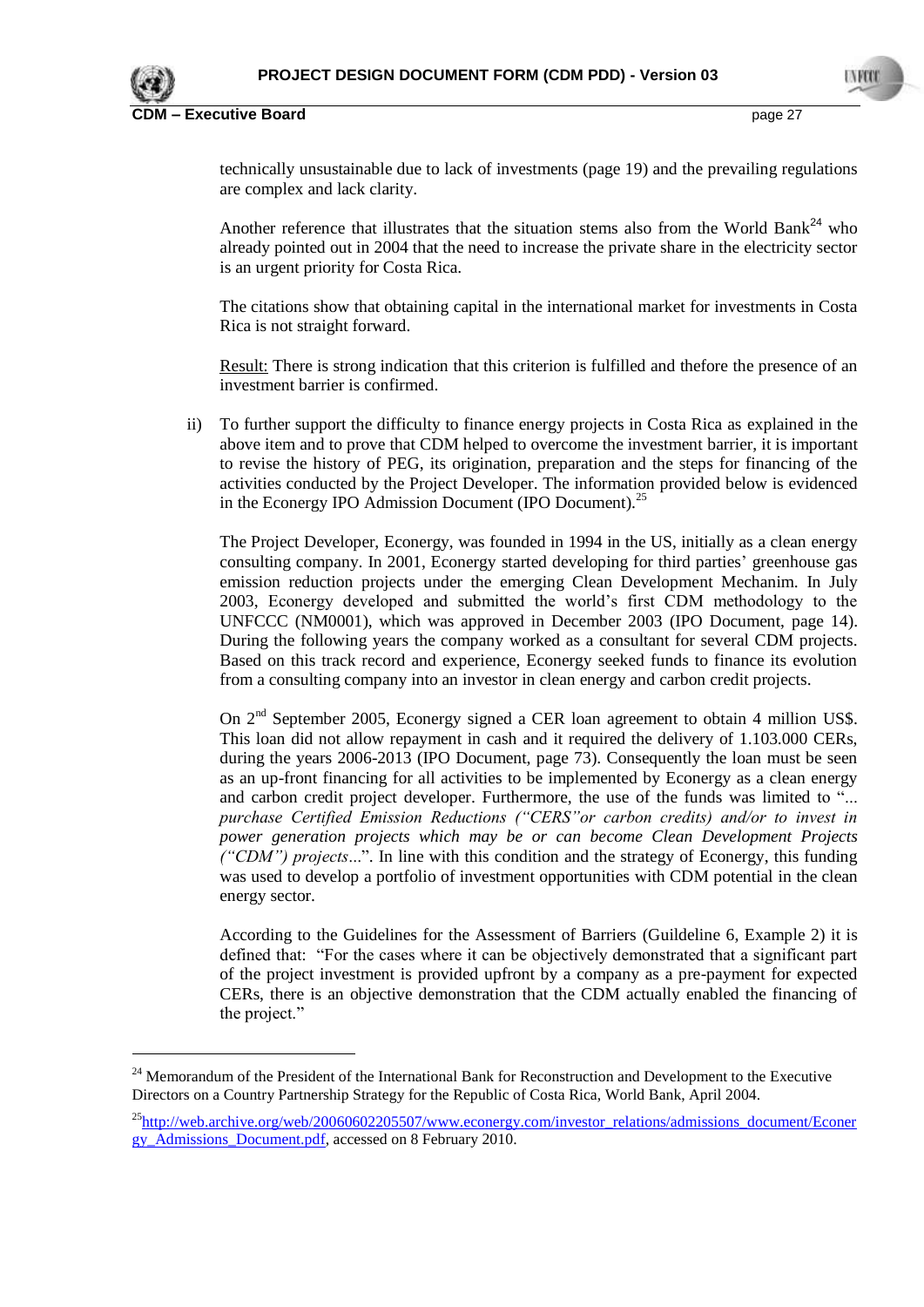

Result: Given the fact that this financing was crucial for the development of the Econergy business model and its IPO that allowed the investment in PEG, there is an objective demonstration that the CDM actually enabled the financing of the project.

iii) To further prove that CDM was crucial to secure full financing for PEG, it is important to acknowledge that Econergy prepared the IPO to raise sufficient equity to develop its project pipeline, which included PEG (under the name of "Guayabo"). The CDM potential was clearly described in the IPO Document [page 17]. This IPO proposed explicitly to the investors that over 90% of the net proceeds of the IPO "*will be used to make direct equity investments in clean energy assets in emerging markets, with initial emphasis on Latin America and the Caribbean (LAC"). These have the potential to generate a dual revenue stream from the sales of both energy and Carbon Credits."*

With this proposal Econergy was successfully listed on February 23<sup>rd</sup> 2006, and obtained net IPO proceeds of £55.5 million to finance the proposed business plan. Given Econergy"s track record and the importance given in the IPO Document to the benefit "*from an increasing demand for carbon credits"* (IPO Document, page 9), it is obvious that CDM was a crucial argument to raise the capital required for PEG.

Result: In line with the requirement of the Guidelines for Assessment of Barriers it is shown that "financing of the project was assured only due to the benefit of the CDM." and there is an objective demonstration that the CDM actually enabled the financing of the project.

- (c) Also the Guidelines for Assessment of Barriers (Guideline 2, Example 2) defines that barriers can be shown when "the expected revenues from the CDM are significant when put into relation with the risk(s) caused by the barrier(s)".
	- *i*) In addition to the investment barriers cited above, there is another specific barrier due to the currency fluctuations. The cost of the WECs is in Euros and the functional currency of the PEG investment is the US Dollar. According to the Guidelines for Assessment of Barriers, it is defined that "*Project proponents (PPs) can make an argument that additional CDM revenues have helped overcome the increased risk associated with the barrier. For this, they have to transparently demonstrate that the expected revenues from the CDM are significant when put into relation with the risk(s) caused by the barrier(s) and/or total cost of the project.*"

The importance of the CERs as hedge agains currency fluctuations was already mentioned in the IPO Document [page 26]: *"The Directors believe that Econergy is able to effectively mitigate against long-term foreign currency risk for the following reasons: Carbon Credits from Econergy's projects are likely to always be sold in Euros or USD."*

The effectivity of this strategy is cleary shown in the case of PEG. The signature of a WEC purchase agreement with a value of  $\epsilon$  48.07 million generated a significant currency exposure for PEG. The fact that the CER revenues are the project's only receivable quoted in Euro, make them a valuable hedge against this exposure. As a matter of fact the total CER revenue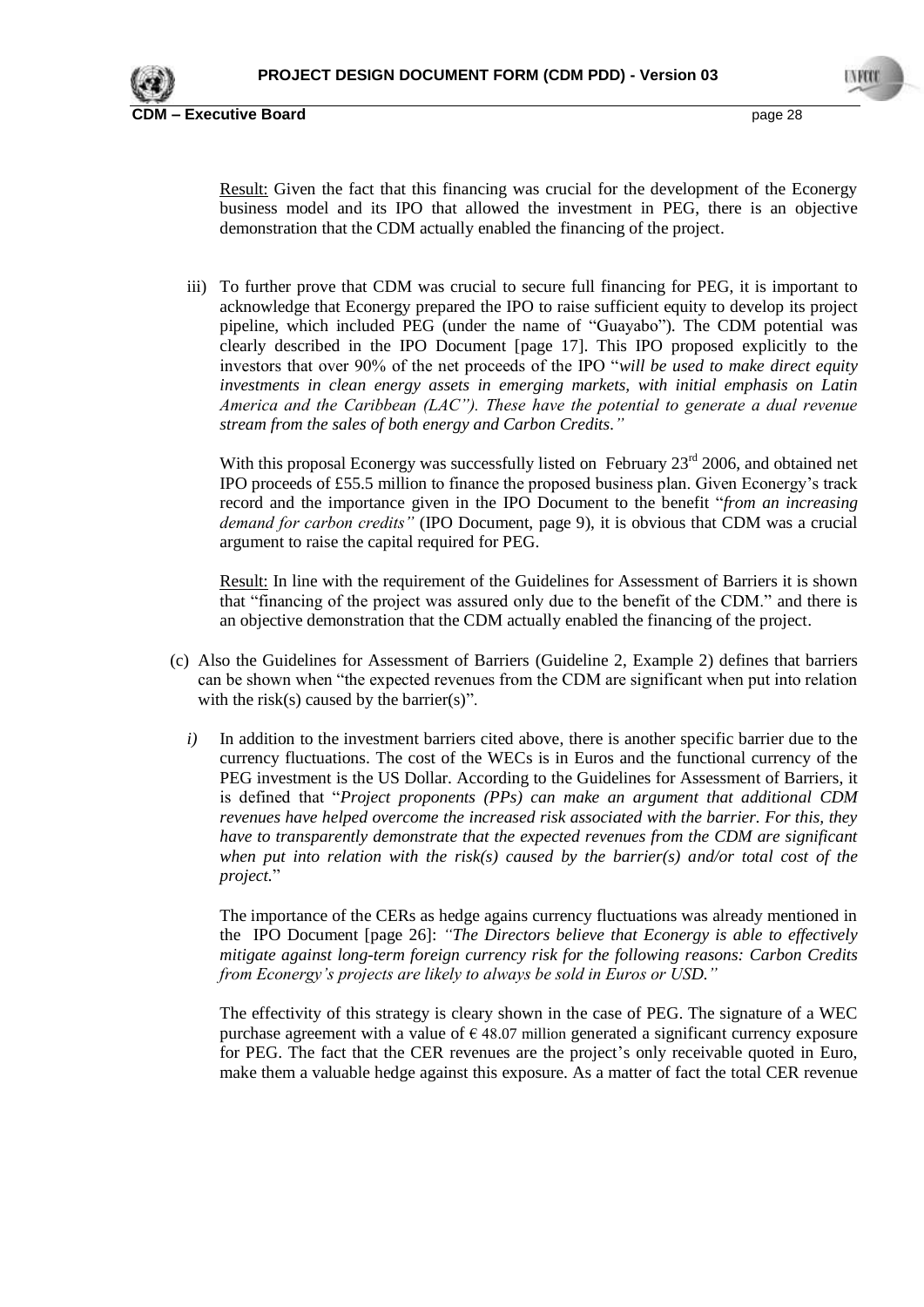

during 10 years, if quoted at  $\epsilon$  12 per CER as referenced by respective purchase proposals<sup>26</sup>, could provide total revenue of  $\epsilon$  11.2 million. This revenue partially offsets the currency fluctuations of the loan and could compensate a deterioration of the US Dollar versus the Euro by about 23%.

Result: In line with the requirement of the Guidelines for Assessment of Barriers it can be shown that "the expected revenues from the CDM are significant when put into relation with the risk(s) caused by the barrier(s)". As the compensation provided by the CERs is significant when compared to the exchange risk, the presence of the specific barrier is confirmed.

## *Sub-step 3b. Show that the identified barriers would not prevent the implementation of at least one of the alternatives (except the proposed project activity):*

As it has been shown above, there are clear investment barriers for *Alternative 1: The proposed project activity - construction of a new wind energy development with an installed capacity of 49.50 MW - not undertaken as a CDM project*.

In contrast, the *Alternative 2: Continuation of the current situation (no project activity or other alternatives undertaken)* is not hindered by any of the barriers mentioned. In fact, the installation of prompt start power stations, a well-established technology in Costa Rica can be observed during the validation process of this project, as ICE is renting thermal power generation units to supply electricity for Costa Rican demand.<sup>27</sup>

Based on the definitions of the Additionality Tool, it can be concluded that the barriers identified i) "effectively prevent potential project proponents from carrying out the proposed project activity undertaken without being registered as a CDM project activity", and ii) "do not prevent the implementation of at least one of the alternatives", as defined by the Additionality Tool.

Consequently both Sub-steps 3a-3b are satisfied and we proceed to Step 4.

#### *Sub 4. Common practice analysis:*

#### *Sub-step 4a. Analyze other activities similar to the proposed project activity:*

In accordance with the "Tool for the demonstration and assessment of additionality", projects are considered similar to the project activity if they are in the same country/region and/or rely on a broadly similar technology, are of a similar scale and take place in a comparable environment with respect to regulatory framework, investment climate, acess to technology, access to financing, etc.

Currently, there are four wind farms operating in Costa Rica. These activities and their respective nominal capacity and operation starting date are demonstrated in the Table below. These four projects represent

<u>.</u>

<sup>26</sup> BNPP LOI, 9 July 2007.

 $^{27}$  [http://www.nacion.com/ln\\_ee/2008/enero/12/pais1382249.html,](http://www.nacion.com/ln_ee/2008/enero/12/pais1382249.html) accessed on 8 February 2010.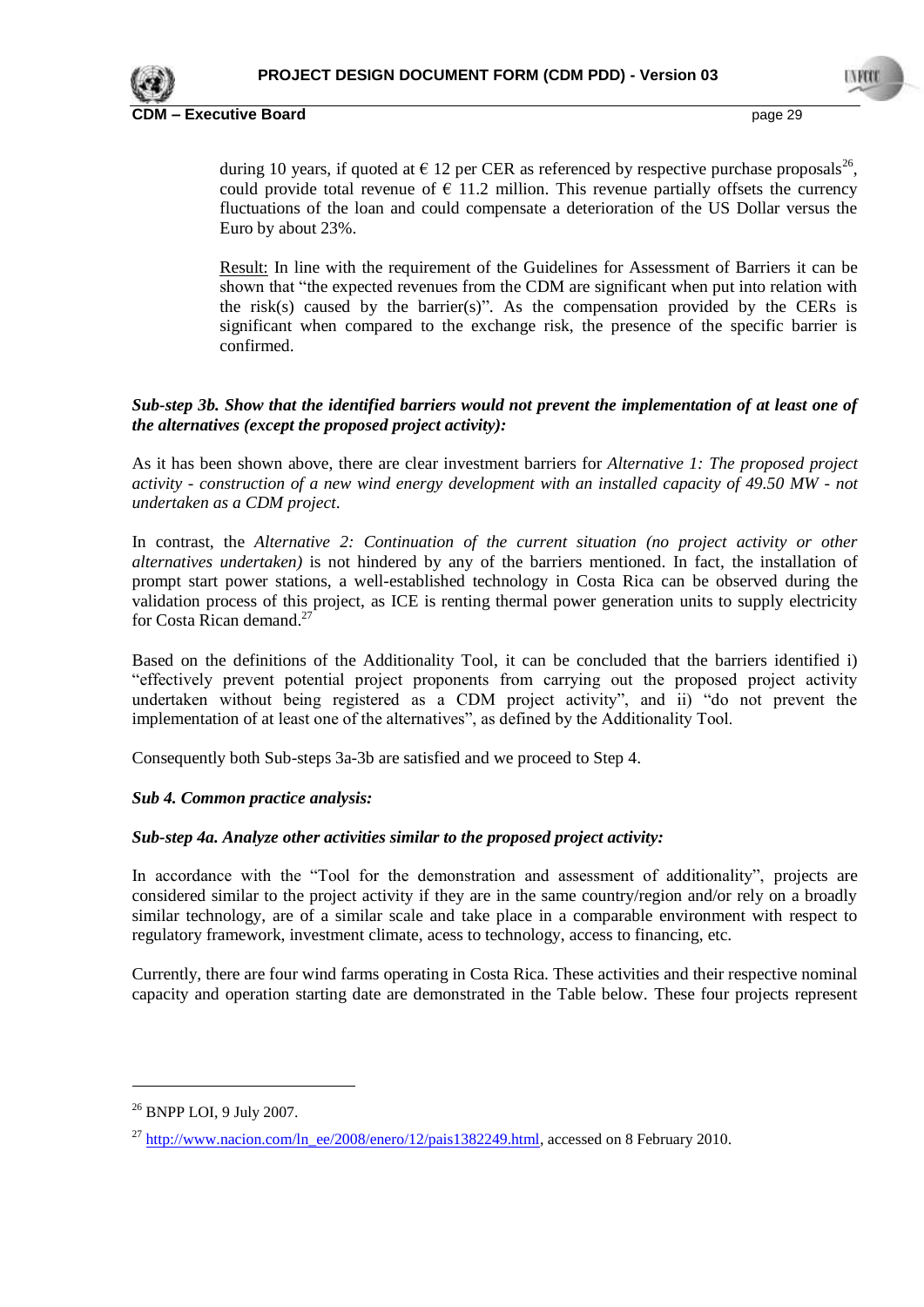

<u>.</u>

**CDM – Executive Board** page 30

around 3% of the electricity generation in the country<sup>28</sup>. This indicates that, despite the good wind potential in the country, the development of wind farms is not a common practice in Costa Rica. Three of the wind farms have been implemented as Activities Implemented Jointly under the Pilot Phase<sup>29</sup> (Aeroenergía, Tilarán and Tierras Morenas). As such they followed the specific purpouse of Annex I parties to develop emission reduction projects in other countries and had access to non commercial finance conditions and grants. Specifically the Tillarán project also had a wind turbine manufacturer (Kenentech) as shareholder and thefore preferential acccess to the technology.

Another specific feature of the mentioned windfarms is that they are all privately owned, which is allowed for assets up to and including 20 MW of installed capacity.

In contrast to the plants mentioned above, the Tejona Windfarm Project is owned by the state company ICE, was the only commissioned after 2000 and was structured as a CDM project activity, being registered in May 2007.

| <b>Wind Farm</b>        | <b>Nominal</b><br>Capacity | <b>Operation</b><br><b>Starting</b><br>Date | <b>Equity Investors that developed the</b><br>project                                                                                                                                   | Non commercial<br><b>Financial support or</b><br><b>Mechanism</b> |
|-------------------------|----------------------------|---------------------------------------------|-----------------------------------------------------------------------------------------------------------------------------------------------------------------------------------------|-------------------------------------------------------------------|
| Tilarán <sup>30</sup>   | 20 MW                      | 1996                                        | - Plantas Eólicas S.A. (joint venture between<br>Merril International, US and Charter Oak Energy,<br>subsidiary of Northeas Utilities, both US)                                         | AIJ                                                               |
|                         |                            |                                             | - Kenetech Windpower, US <sup>3132</sup>                                                                                                                                                |                                                                   |
| Aeroenergía $33$        | 6 MW                       | 1998                                        | - Aeroenergía S.A., CR<br>- Energy Works (subsidiary of US based Bechtel)<br>Corp.)<br>- Power Systems Inc., US<br>- Bluefields international, US<br>- Micon A/S, Denmark <sup>34</sup> | AIJ                                                               |
| Tierras<br>Morenas $35$ | 20 MW                      | 1999                                        | - New World Power Corp., US<br>- Molinas de Viento del Arenal S.A., Costa Rica                                                                                                          | AIJ / Commonwealth<br>Development                                 |

## **Table 12. List of Operating Wind Farms in Costa Rica**

<sup>28</sup> Calculated using data from ICE and ARESEP: "*Capacidad Instalada del sector electrico nacional 1999-2007*" and "*Generacion de Energia Electrica 1998-2007*". References to these documents presented in footnotes 15 and 16.

<sup>29</sup> Activities Implemented Jointly (AIJ) represent a pilot phase of CDM and Joint Implementation based on the concept of "learn-by-doing" where Annex-I Parties implement emission reductions activities in other countries. AIJ are based on the development of "small-scale" projects with intensive financial aid from international organizations and/or Annex-I countries.

 $30$ Source[: http://unfccc.int/kyoto\\_mechanisms/aij/activities\\_implemented\\_jointly/items/1722.php,](http://unfccc.int/kyoto_mechanisms/aij/activities_implemented_jointly/items/1722.php) accessed on February 2010.

<sup>31</sup>Source[: http://opus.zbw-kiel.de/volltexte/2003/1083/pdf/toc-dcp-1997-49.pdf,](http://opus.zbw-kiel.de/volltexte/2003/1083/pdf/toc-dcp-1997-49.pdf) accessed 8 February 2010.

 $32$  Barrier faced by Tilaran: Note that Kenetech Windpower filed for bankruptcy during 1996. This was followed by various company restructurations regarding Plantas Eolicas SA. which is now part of MesoAmerica Energy (http://www.mesoamericaenergy.com/). This indicates another investment barrier based on previous negative experiences with Wind Energy invstments in Costa Rica.

 $33$  Source: [http://unfccc.int/kyoto\\_mechanisms/aij/activities\\_implemented\\_jointly/items/1724.php,](http://unfccc.int/kyoto_mechanisms/aij/activities_implemented_jointly/items/1724.php) accessed on June 2008.

<sup>34</sup>Source[: http://opus.zbw-kiel.de/volltexte/2003/1083/pdf/toc-dcp-1997-49.pdf,](http://opus.zbw-kiel.de/volltexte/2003/1083/pdf/toc-dcp-1997-49.pdf) accessed on 8 February 2010.

<sup>35</sup> Source: [http://unfccc.int/kyoto\\_mechanisms/aij/activities\\_implemented\\_jointly/items/1728.php,](http://unfccc.int/kyoto_mechanisms/aij/activities_implemented_jointly/items/1728.php) accessed on June 2008.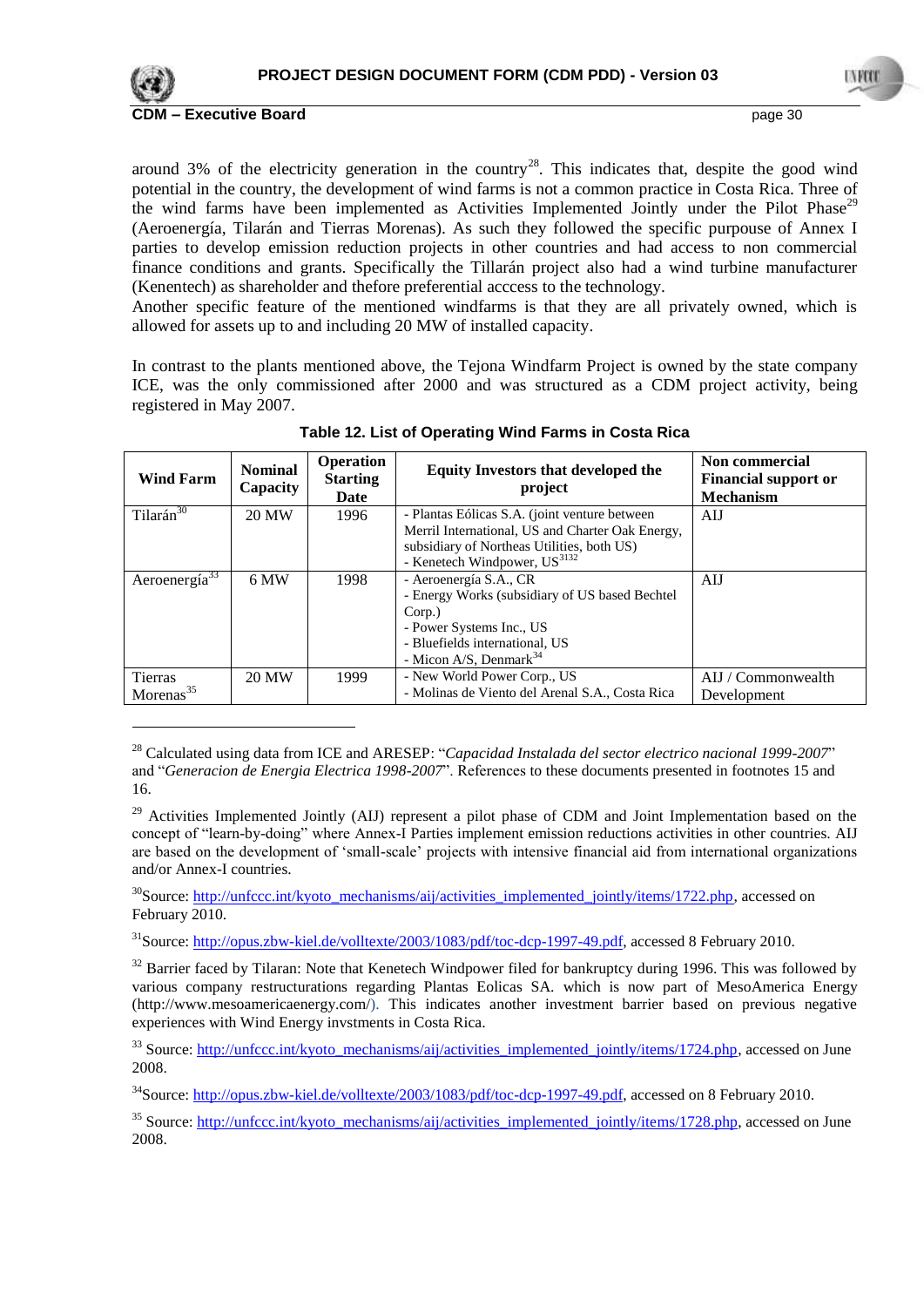

-

**CDM – Executive Board** page 31

|                         |       |      | - MINAE (CR Ministry for Environment and<br>$Energy)$ <sup>36</sup>                    | Corporation (CDC) and<br><b>International Finance</b><br>Corporation (IFC) |
|-------------------------|-------|------|----------------------------------------------------------------------------------------|----------------------------------------------------------------------------|
| Tejona<br>windfarm $37$ | 20 MW | 2002 | Electricity Institute of Costa Rica (Instituto)<br>Costaricense de Electricidad - ICE) | CDM, registered in May<br>2007                                             |

## *Sub-step 4b. Discuss any similar options that are occurring:*

There are distinctions between the proposed project activity and similar projects implemented previously or currently underway in Costa Rica.

In accordance with the Sub-step 4a of the Tool, any similar activity developed as a CDM project activity is not to be included in the Common Practice Analysis. Under this circumstance, Tejona windfarm is excluded for further analysis.

In addition, as previously stated and in accordance with the Additionality Tool, projects are considered similar if they have a similar scale and have been developed in a comparable environment with respect to investment climate, access to financing, among others. Aeroenergía and Tierras Morenas and Tilarán have been developed as pilot AIJ Projects and received significant funding from international entities<sup>38</sup>. Consequently, these projects have been developed in a distinct investment context which contributed to the alleviation of the investment barriers, as outlined in Sub-step 3a.

Moreover, the three wind projects (Aeroenergía, Tilarán and Tierras Morenas) have a considerable different scale – at least the half nominal installed capacity – when compared to PEG.

In addition, the mentioned projects are fully owned and operated by private investors while PEG is being developed under the BOT sheme. As a matter of fact there are only three other projects developed under this modality in Costa Rica, none of them using wind as energy source: Two of them are hydro power plants and are registered as CDM Projects (La Joya) or under validation (El General) and the third one is Miravalles III, a geothermal power plant, in operation since the year 2000.

Based on the evidence and arguments provided, it can be concluded that wind projects implemented previously or currently underway in Costa Rica, i) are of different scale, ii) have been developed under a different investment climate, iii) benefitted from differentiated access to technology and iv) financed by having access to non-commercial financing terms provided by development banks.

As a consequence, we can conclude in compliance with the Additionality Tool that, "similar activities are observed, but essential distinctions between the project activity and similar activities can reasponably be explained." Accordingly, the proposed project can not be considered common practice.

<sup>&</sup>lt;sup>36</sup>Source[: http://opus.zbw-kiel.de/volltexte/2003/1083/pdf/toc-dcp-1997-49.pdf,](http://opus.zbw-kiel.de/volltexte/2003/1083/pdf/toc-dcp-1997-49.pdf) accessed on 8 February 2010.

<sup>&</sup>lt;sup>37</sup> Source: [http://cdm.unfccc.int/Projects/DB/TUEV-SUED1166705222.75/view,](http://cdm.unfccc.int/Projects/DB/TUEV-SUED1166705222.75/view) accessed on June 2008.

<sup>&</sup>lt;sup>38</sup> 70% of the necessary funding resources to develop Tierras Morenas Project was provided by Commonwealth Development Corporation ((CDC), UK), International Finance Corporation ((IFC), USA) and other commercial banks from USA and Europe. 75% of the the necessary funding resources to develop Aeroenergía was provided by Central America Economic Integration Bank ((CABEI), Costa Rica). Information on both projects can be obtained by accessing references provided at footnotes 5 and 7.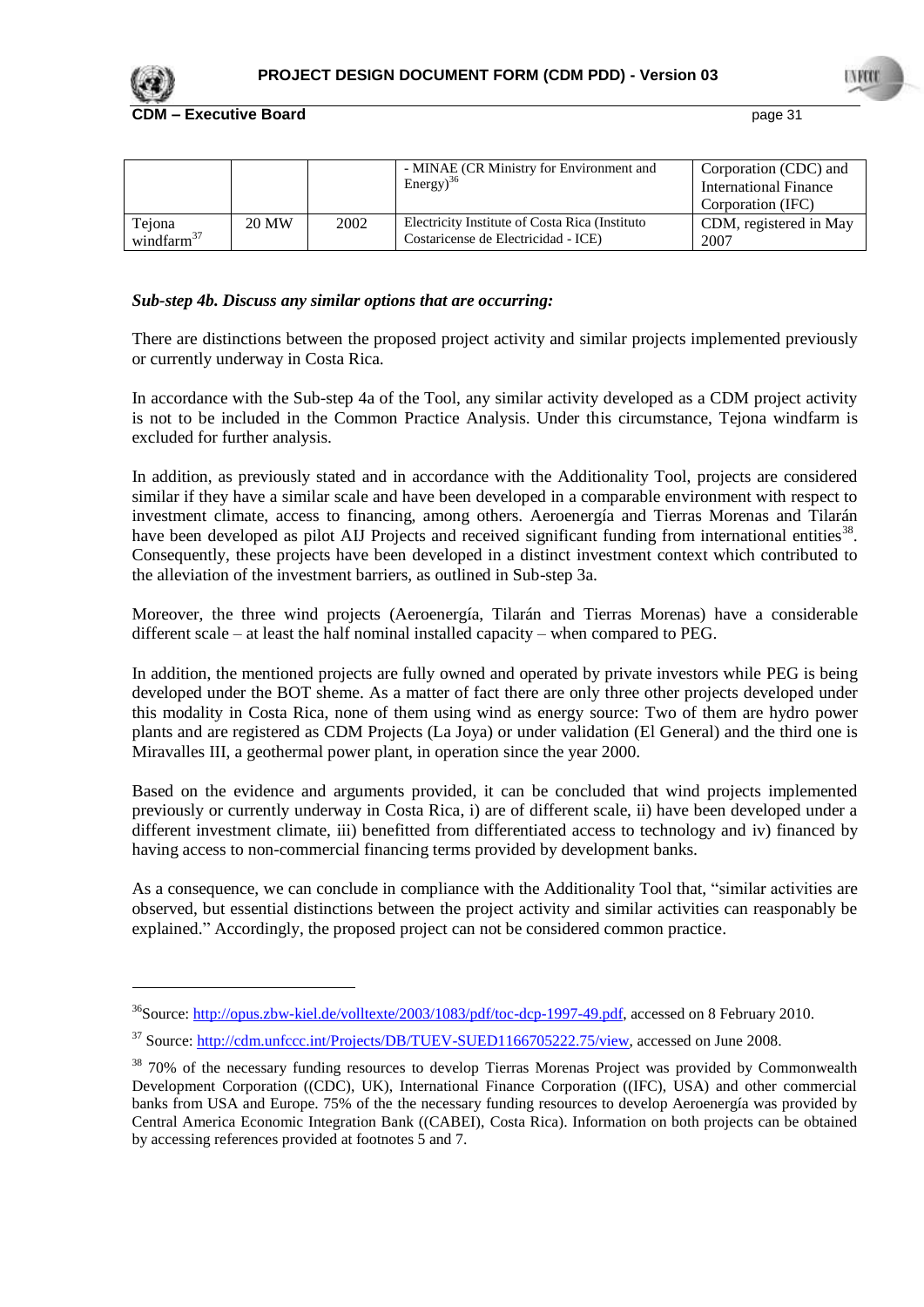

**CDM – Executive Board page 32 page 32** 

Therefore, Sub-steps 4a and 4b are satisfied and the proposed project activity is additional.

| B.6 | Emission rod<br>ons:<br>ĽГ |
|-----|----------------------------|
|     |                            |

# **B.6.1. Explanation of methodological choices:**

In order to calculate the ex-ante estimation of emission reductions for the first crediting period, estimated figures were used for parameters that are not available at validation or that will be monitored during the crediting period.

No potential emission sources of leakage and project emissions were identified for this project.

## **Project Emissions**

 $PEy = PE_{FF,y} + PE_{GP,y} + PE_{HP,y}$ 

Where:

PEy = Project emissions in year *y* ( $tCO<sub>2</sub>e/yr$ );

- $PE_{FFv}$  = Project emissions from fossil fuel consumption in year y (tCO<sub>2</sub>/yr);
- $PE<sub>GP,y</sub>$  = Project emissions from the operation of geothermal power plants due to the release of noncondenate gases in year y (tCO<sub>2</sub>e/yr);

 $PE_{HP,y}$  = Project emissions from water reservoirs of hydro power plants in year y (tCO<sub>2</sub>e/yr);

PEG is a wind power plant, without fossil fuel consumption. Consequently,  $PE_{FF,y} = 0$  (no fossil fuel consumption),  $PE_{GP,y} = 0$  (this project is not a geothermal power plant) and  $PE_{HP,y} = 0$  (this project is not a hydro power plant).

#### **Baseline emissions**

Baseline emissions include only  $CO<sub>2</sub>$  emissions from electricity generation in fossil fuel fired power plants that are displaced due to the project activity. The methodology assumes that all project electricity generation above baseline levels would have been generated by existing grid-connected power plants and the addition of new grid-connected power plants. The baseline emissions are to be calculated as follows:

 $BE_v = EG_{PLv} \cdot EF_{grid,CM, v}$ 

Where:

| $BE_v$           | = Baseline emissions in year y (tCO <sub>2</sub> /yr);                                                                                                                                                                             |
|------------------|------------------------------------------------------------------------------------------------------------------------------------------------------------------------------------------------------------------------------------|
| $EG_{PLv}$       | $=$ Quantity of net electricity generation that is produced and fed into the grid as a result of                                                                                                                                   |
|                  | the implementation of the CDM project activity in year $y$ (MWh/yr);                                                                                                                                                               |
| $EF_{grid,CM,y}$ | = Combined margin $CO_2$ emission factor for grid connected power generation in year y<br>calculated using the latest version of the "Tool to calculate the emission factor for an<br>electricity system" (tCO <sub>2</sub> /MWh); |

The calculation of  $EG<sub>PI,v</sub>$  is different for (a) Greenfield plants, (b) retrofits and replacements, and (c) capacity additions. PEG is a Greenfield plant; consequently option (a) will be used:

#### **(a) Greenfield renewable energy power plants**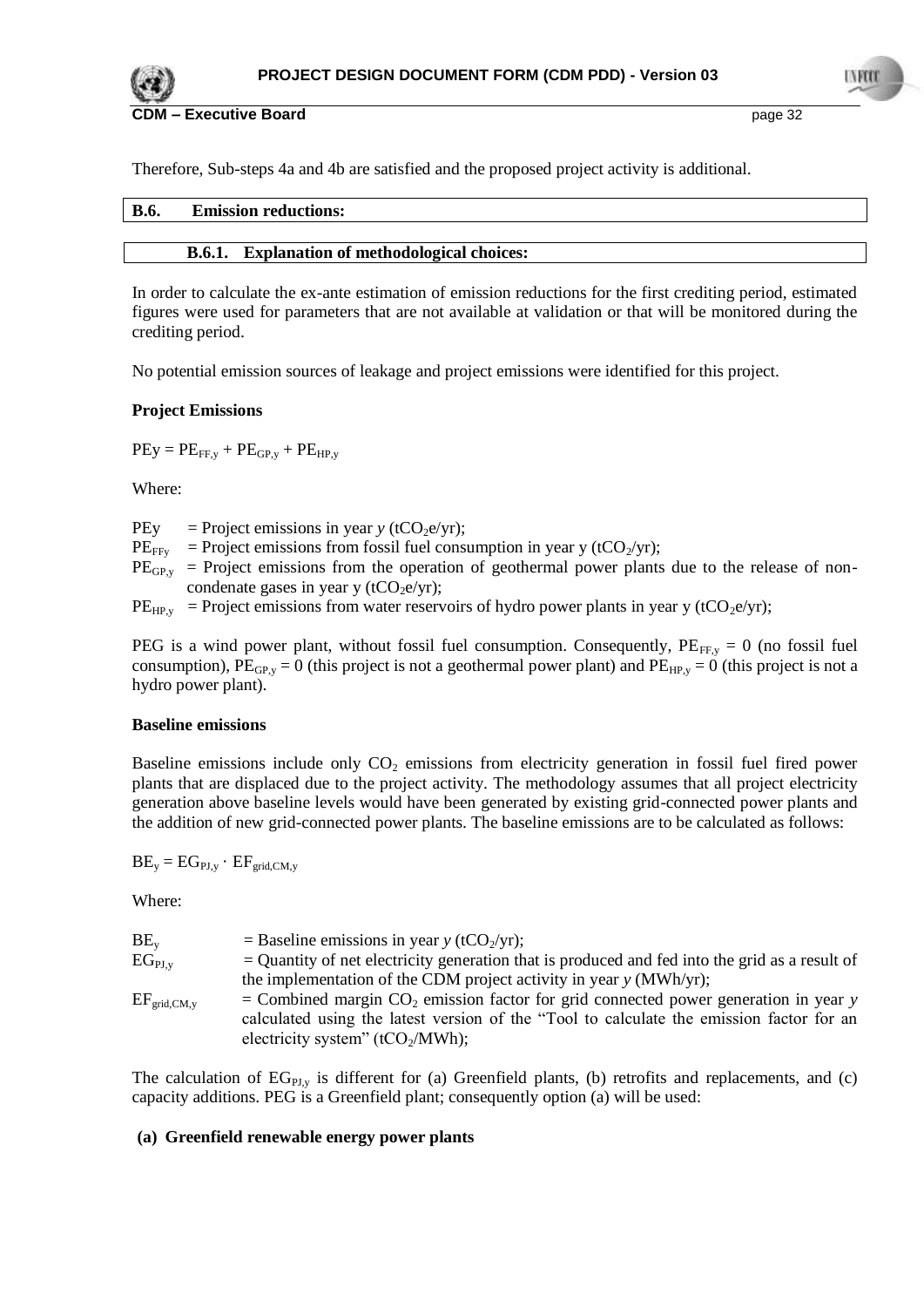

If the project activity is the installation of a grid-connected renewable power plant/unit at a site where no renewable power plant was operated prior to the implementation of the project activity, then:

 $EG_{PI, v} = EG_{\text{facility}, v}$ 

Where:

 $EG<sub>PLy</sub>$  = Quantity of net electricity generation that is produced and fed into the grid as a result of the implementation of the CDM project activity in year *y* (MWh/yr);  $EG<sub>facility.v</sub>$  = Quantity of net electricity generation supplied by the project plant/unit to the grid in the year *y* (MWh/yr)

#### **Leakage**

No leakage emissions are considered. The main emissions potentially giving rise to leakage in the context of electric sector projects are emissions arising due to activities such as power plant construction and upstream emissions from fossil fuel use (e.g. extraction processing, transport). These emissions sources are neglected.

#### **Emission reductions**

Emission reductions are calculated as follows:

 $ER_v = BE_v - PE_v$ 

Where:

 $ER<sub>v</sub>$  = Emission reductions in year y (tCO<sub>2</sub>e/yr);  $BE<sub>y</sub>$  = Baseline emissions in year y (tCO<sub>2</sub>/yr);

 $PE<sub>v</sub>$  = Project emissions in year y (tCO<sub>2</sub>e/yr);

As  $PE<sub>v</sub> = 0$ , the emission reductions will be calculated as:

 $ER_v = BE_v$ 

 $BE_v = EG_{PJ,v} \cdot EF_{grid,CM,v}$ 

The baseline emission factor  $(EF_{grid,CM,y})$  is calculated as a combined margin (CM), consisting of the combination of operating margin (OM) and build margin (BM) factors. Calculations for this combined margin were based on data from an official source and made publicly available.

According to the "Tool to calculate the emission factor for an electricity system" version 02, power plant capacity additions registered as CDM project activities should be included in the sample group that is used to calculate the operating margin if applicable, but excluded from the sample group m, used to calculate the build margin.

#### **STEP 1. Identify the relevant electricity systems**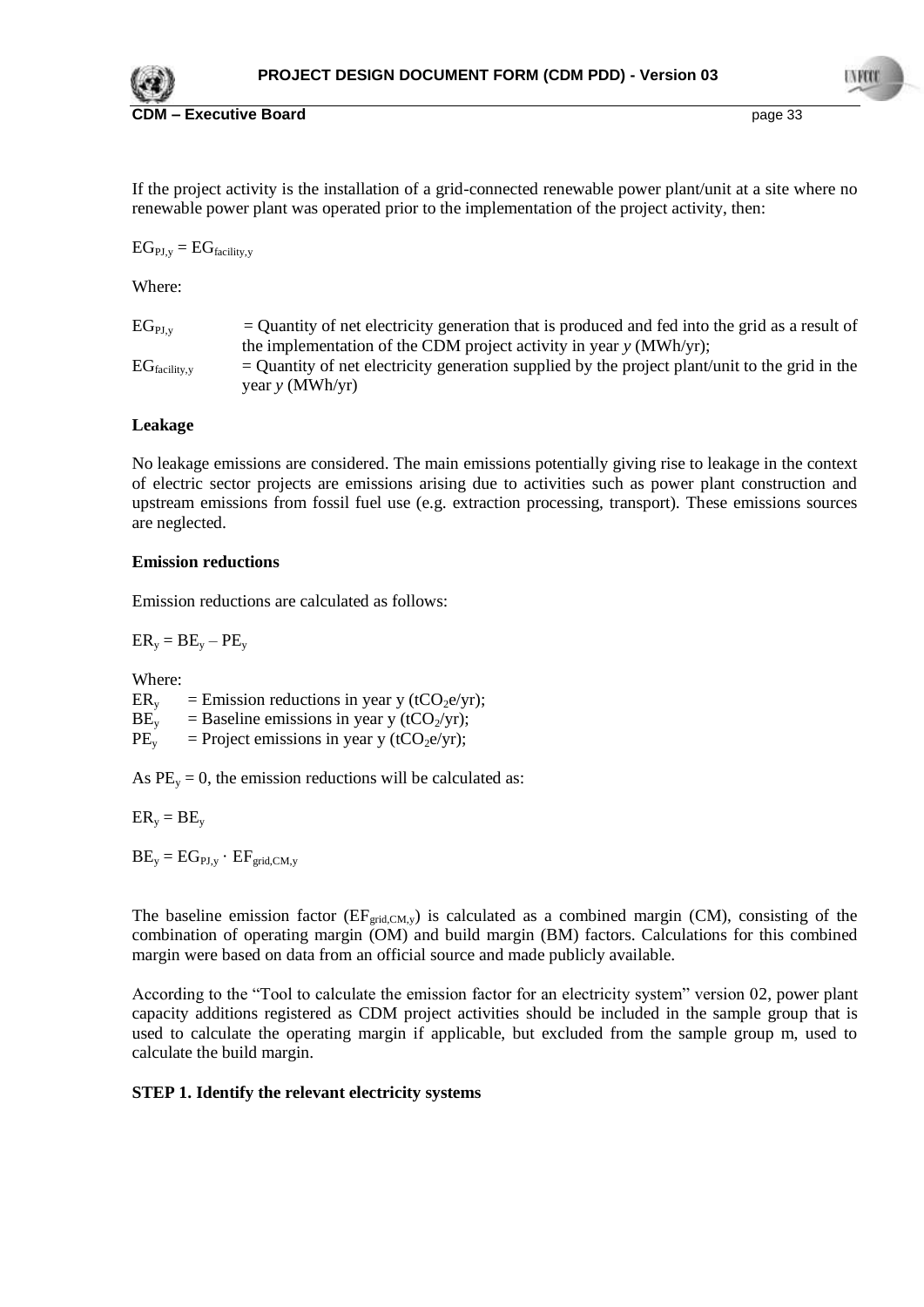

For the purpose of determining the electricity emission factor, a project electricity system is defined by the spatial extent of the power plants that are physically connected through transmission and distribution lines to the project activity and that can be dispatched without significant transmission constraints.

In the case of PEG project, the connected grid is the National Interconnected System (*NIS – Sistema Nacional Interconectado*) and all connected power plants (without significant transmission contraints) are included in the project boundary.

At the moment, the DNA has not published a delineation of the project electricity system.

## **STEP 2. Choose whether to include off-grid power plants in the project electricity system**

Only grid power plants are included in the calculation, Option I.

## **STEP 3. Select an operating margin (OM) method**

The method used to calculate the operating margin emission factor  $(EF_{grid,OM,y})$  was the Simple adjusted OM method (b). The data vintage used was the ex ante option, where a 3 year generation weighted average based on the most recent data available (2005, 2006 and 2007), without the requirement to monitor and recalculate the emissions factor during the crediting period.

In this calculation the CDM project activities are included in the sample group used to calculate the operating margin, if the criteria for including the power source in the sample group apply.

#### **STEP 4. Calculate the operating margin emission factor according to the selected method**

The power plants/units are separated in low-cost/must-run power sources (k) and other power sources (j). This is calculated based on data on fuel consumption and net electricity generation.

$$
EF_{grid,OM-adj,y} = (1 - \lambda_y) \times \frac{\sum_{m} EG_{m,y} \times EF_{EF,m,y}}{\sum_{m} EG_{m,y}} + \lambda_y \times \frac{\sum_{k} EG_{k,y} \times EF_{EL,k,y}}{\sum_{k} EG_{k,y}}
$$

Where:

| $EF_{\rm grid,OM\text{-}adj,y}$<br>$\lambda_{\rm v}$ | = Simple adjusted operating margin $CO_2$ emission factor in year y (tCO2/MWh);<br>$=$ factor expressing the percentage of time when low-cost/must run power units are on the<br>margin in year y; |
|------------------------------------------------------|----------------------------------------------------------------------------------------------------------------------------------------------------------------------------------------------------|
| $EG_{m,v}$                                           | = Net quantity of electricity generated and delivered to the grid by power unit m in year y<br>(MWh);                                                                                              |
| $EG_{k,y}$<br>(MWh);                                 | $=$ Net quantity of electricity generated and delivered to the grid by power unit k in year y                                                                                                      |
| m                                                    | $=$ All grid power units serving the grid in year y except low-cost/must-run power units                                                                                                           |
| k                                                    | $=$ all low-cost/must run grid power units serving the grid in year y;                                                                                                                             |
| V                                                    | $=$ The relevant year as per the data vintage chosen in Step 3                                                                                                                                     |

The parameter  $\lambda_{y}$  is defined as follows:

$$
\lambda_y(\%) = \frac{\text{Number of hours low-cost/must-run sources are on the margin in year y}}{8760 \text{ hours per year}}
$$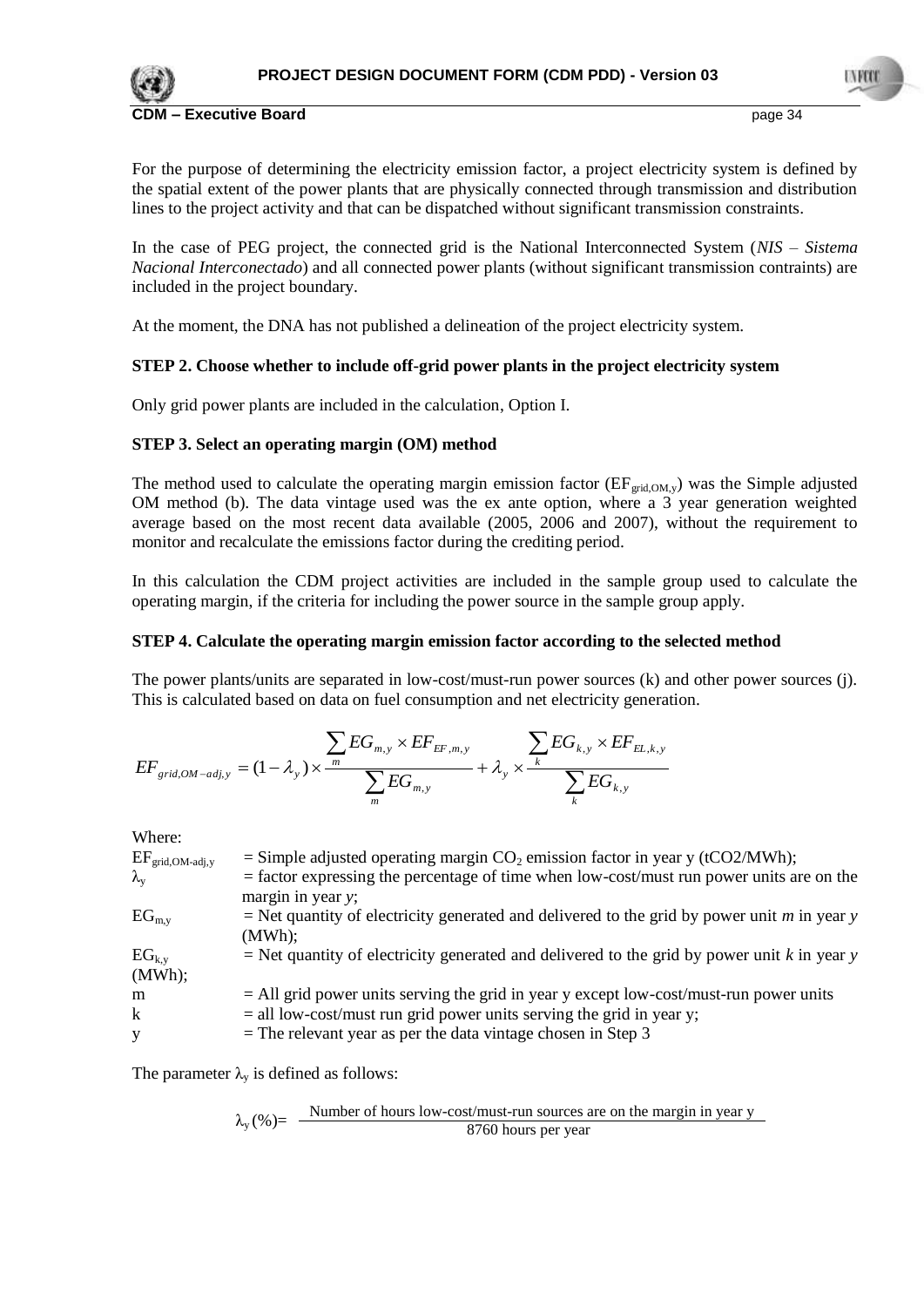

I VET

It is assumed that all the low-cost/must-run plants produce zero net emissions.

## **STEP 5. Identify the group of power units to be included in the build margin**

The idenfied power plants are listed in Annex 3, [Table. 3](#page-54-0) .

It is important to emphasize that according to the "Tool to calculate the emission factor for an electricity system", power plants registered as CDM project activities are excluded from the sample group m. For this crediting period, the Build Margin is calculated ex-ante, using Option 1.

Option 1: For the first crediting period, calculate the build margin emission factor ex-ante, based on most recent information available on units already built for sample group m at the time of CDM-PDD submission to the DOE for validation.

#### **STEP 6. Calculate the build margin emission factor**

The build margin emission factor is the generation-weighted average emission factor (tCO $_2$ /MWh) of all power units m during the most recent year y for which power generation data is available, calculated as follows:

$$
EF_{grid,BM_{,y}} = \frac{\sum_{m} EG_{m,y} \times EF_{EL,m,y}}{\sum_{m} EG_{m,y}}
$$

| = Build margin $CO_2$ emission factor in year y (tCO <sub>2</sub> /MWh);               |
|----------------------------------------------------------------------------------------|
| $=$ Net quantity fo electricity generated and delivered to the grid by power unit m    |
| in year y (MWh)                                                                        |
| $=$ CO <sub>2</sub> emission factor of power unit m in year y (tCO <sub>2</sub> /MWh); |
| $=$ Power units included in the build margin                                           |
| $=$ Most recent historical year for which power generation data is available           |
|                                                                                        |

#### **STEP 7. Calculate the combined margin emissions factor**

The combined margin emission factor was calculated as the weighted average of the Operating Margin emission factor (*EFgrid,OM,y*) and the Build Margin emission factor (*EFgrid,BM,y*):

 $EF_{grid,CM, y} = w_{OM} \times EF_{grid,OM, y} + w_{BM} \times EF_{grid,BM, y}$ 

For wind and solar projects, the default weights are as follows:  $w_{OM} = 0.75$  and  $w_{BM} = 0.25$  (owing to their intermittent and non-dispatchable nature). So, these abovementioned weights were used for this project activity.

| Data / Parameter: | $\mathrm{EF}_{\mathrm{grid},\mathrm{CM},2005\text{-}2007}$                   |
|-------------------|------------------------------------------------------------------------------|
| Data unit:        | tCO <sub>2</sub> /MWh                                                        |
| Description:      | Combined margin $CO_2$ emission factor of the Costa Rican grid in year 2005, |

#### **B.6.2. Data and parameters that are available at validation:**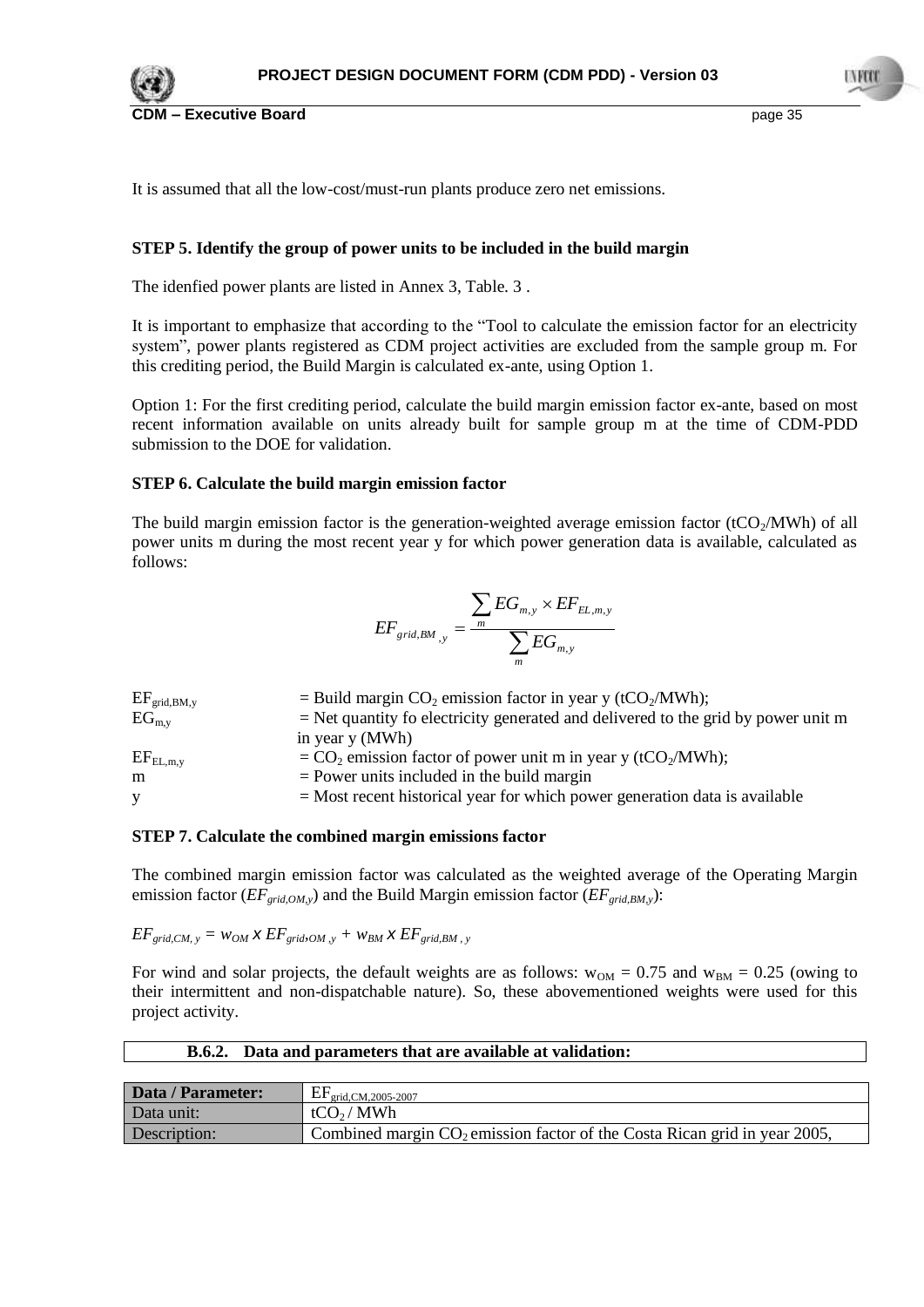

## **CDM – Executive Board COVID-100 page 36**

|                         | 2006 and 2007 using the latest version of the "Tool to calculate the emission<br>factor for an electricity system" |
|-------------------------|--------------------------------------------------------------------------------------------------------------------|
| Source of data used:    | Calculated                                                                                                         |
| Value applied:          | 0.3882                                                                                                             |
| Justification of the    |                                                                                                                    |
| choice of data or       |                                                                                                                    |
| description of          | This data will be archived electronically and according to internal procedures,                                    |
| measurement methods     | until 2 years after the end of the crediting period.                                                               |
| and procedures actually |                                                                                                                    |
| applied :               |                                                                                                                    |
| Any comment:            | Calculated as weighted sum of the OM and BM emission factors, as explained                                         |
|                         | in section B.6.3.                                                                                                  |

## **B.6.3 Ex-ante calculation of emission reductions:**

In order to calculate the ex-ante estimation of emission reductions for the first crediting period, estimated figures were used for parameters that are not available at validation or that will be monitored during the crediting period.

# $ER_y = BE_y$ *BE,y= 245,300 x 0.3882*

The baseline emission factor  $(EF_{grid,CM,y})$  is calculated as a combined margin (CM), consisting of the combination of operating margin (OM) and build margin (BM) factors. Calculations for this combined margin were based on data from an official source and made publicly available.

According to the "Tool to calculate the emission factor for an electricity system" version 01, power plant capacity additions registered as CDM project activities should be included in the sample groub that is used to calculate the operating margin if applicable, but excluded from the sample group m, used to calculate the build margin.

# **STEP 1. Identify the relevant electricity system**

For the purpose of determining the electricity emission factor, a project electricity system is defined by the spatial extent of the power plants that are physically connected through transmission and distribution lines to the project activity.

In the case of PEG project, the connected grid is the National Interconnected System (*NIS – Sistema Nacional Interconectado*) and all connected power plants (without significant transmission contraints) are included in the project boundary.

# **STEP 2. Choose whether to include off-grid power plants in the project electricity system**

Only grid power plants are included in the calculation.

# **STEP 3. Select an operating margin (OM) method**

The method used to calculate the operating margin emission factor  $(EF_{grid,OM,y})$  was the Simple adjusted OM method (b). The data vintage used was the ex ante option, where a 3 year generation weighted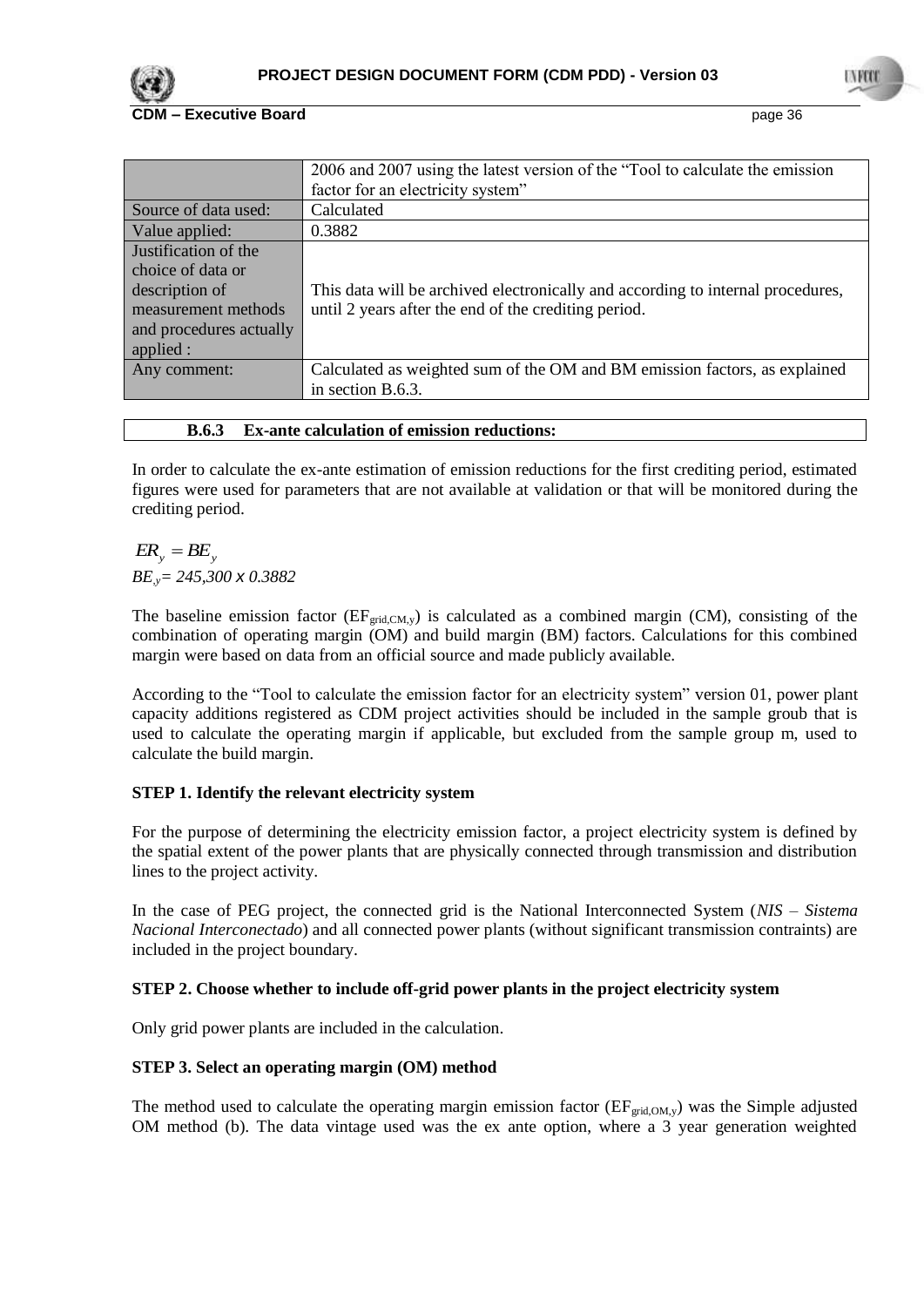

average based on the most recent data available (2005, 2006 and 2007), without the requirement to monitor and recalculate the emissions factor during the crediting period.

In this calculation the CDM project activities are included in the sample group used to calculate the operating margin, if the criteria for including the power source in the sample group apply.

### **STEP 4. Calculate the operating margin emission factor according to the selected method**

As can be observed in Annex 3, Lambda values used to calculate the operating margin emission factor have been estimated as follows:

 $\lambda_{2007} = 0.3933$  $\lambda_{2006} = 0.4784$  $\lambda_{2005} = 0.5674$ 

The  $EF_{grid,OM-adj, 2005,2006,2007} = 0.4850$  tCO<sub>2</sub>/MWh.

#### **STEP 5. Identify the group of power units to be included in the build margin**

The idenfied power plants are listed in Annex 3, [Table. 3](#page-54-0) .

It is important to emphasize that according to the "Tool to calculate the emission factor for an electricity system", power plants registered as CDM project activities are excluded from the sample group m. For this crediting period, the Build Margin is calculated ex-ante, using Option 1.

Option 1: For the first crediting period, calculate the build margin emission factor ex-ante, based on most recent information available on units already built for sample group m at the time of CDM-PDD submission to the DOE for validation.

#### **STEP 6. Calculate the build margin emission factor**

The build margin emissions factor is the generation-weighted average emission factor (tCO $_2$ /MWh) of all power units m during the most recent year y for which power generation data is available, calculated as follows:

$$
EF_{grid,BM_{,y}} = \frac{\sum_{m} EG_{m,y} \times EF_{EL,m,y}}{\sum_{m} EG_{m,y}}
$$

 $EF_{grid,BM,2007} = 0.0976$ 

#### **STEP 7. Calculate the combined margin emissions factor**

The combined margin emission factor was calculated as the weighted average of the Operating Margin emission factor (*EFgrid,OM,y*) and the Build Margin emission factor (*EFgrid,BM,y*):

 $EF_{grid,CM,y} = w_{OM} \times EF_{grid,OM,y} + w_{BM} \times EF_{grid,BM,y}$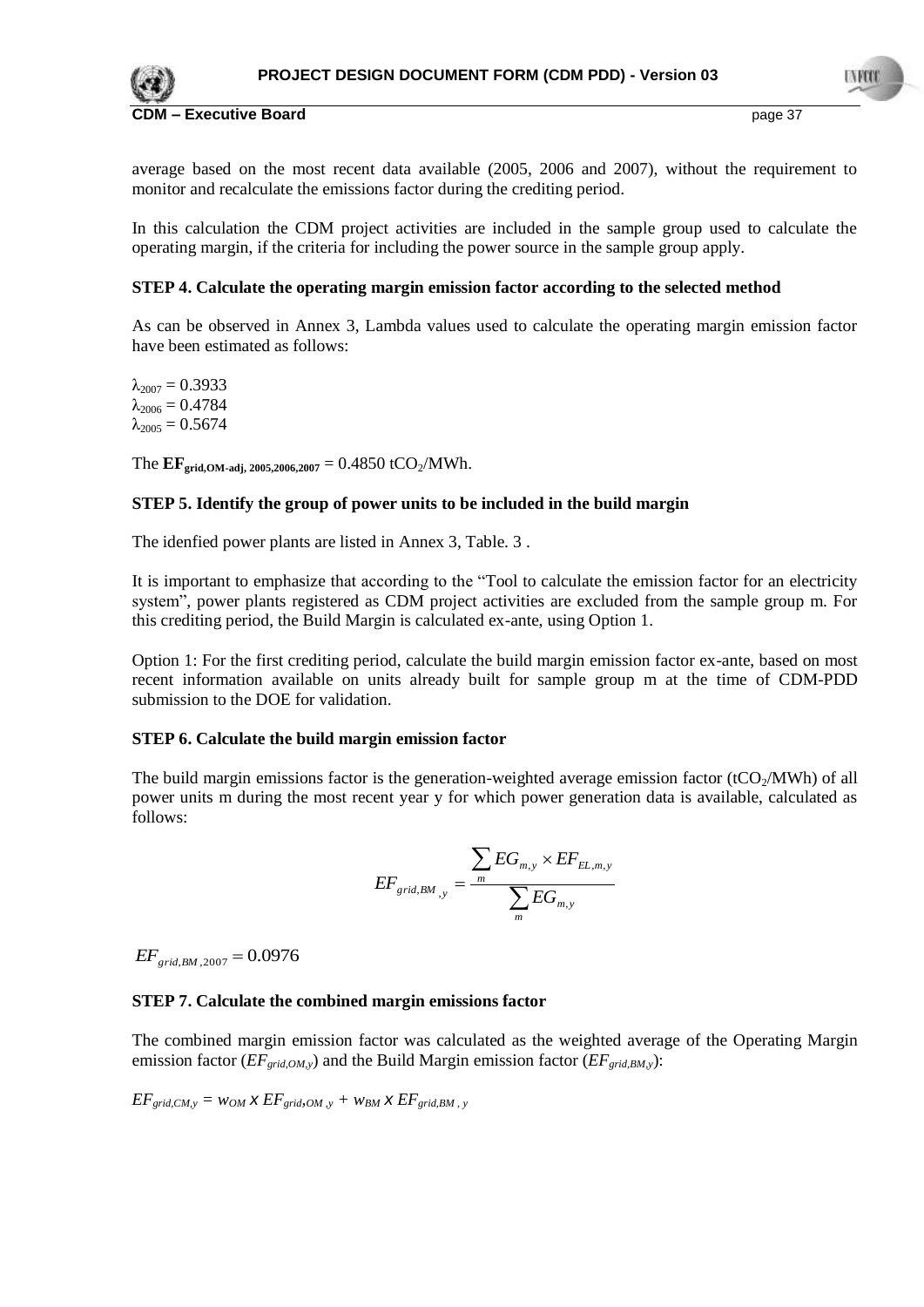

For wind and solar projects, the default weights are as follows:  $w_{OM} = 0.75$  and  $w_{BM} = 0.25$  (owing to their intermittent and non-dispatchable nature). So, these abovementioned weights were used for this project activity.

The EF<sub>grid,CM,2005,2006,2007</sub> =  $0.75 \times 0.4850 + 0.25 \times 0.0976 = 0.3882$  tCO<sub>2</sub>/MWh

Therefore, for the first crediting period, the emission reductions will be calculated as follows:

 $ER_y = 0.3882 * EG_{PJ,y}$  (in tCO<sub>2</sub>e)

**EGPJ,y = 245,300**

**ERy = 95,225**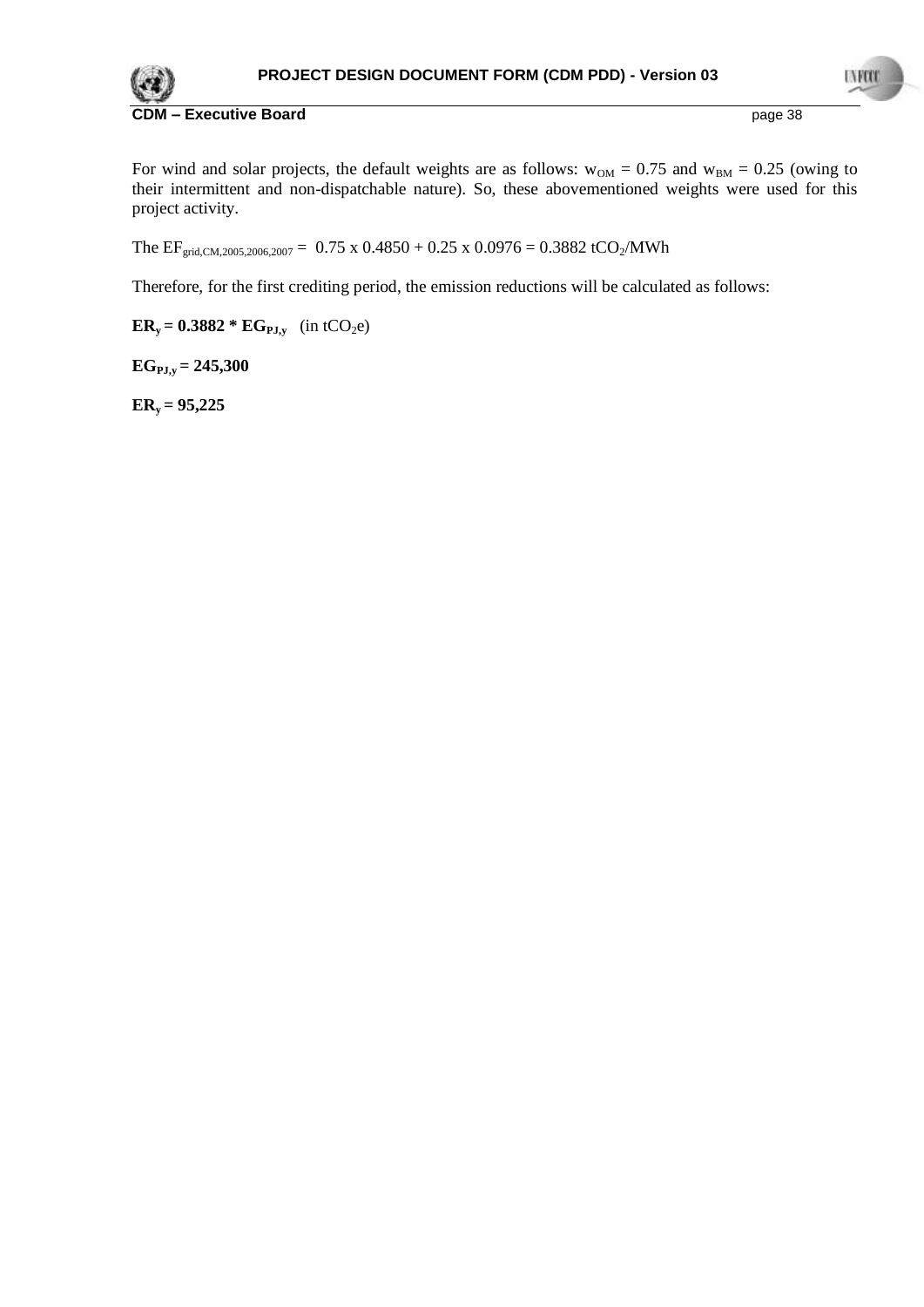

| Year                       | <b>Estimation of</b><br>project activity<br>emission (tonnes<br>of CO <sub>2e</sub> ) | <b>Estimation of</b><br><b>baseline emission</b><br>(tonnes of CO2e) | <b>Estimation of</b><br>leakage (tonnes of<br>CO2e | <b>Estimation of overall</b><br>emission reductions<br>(tonnes of CO2e) |
|----------------------------|---------------------------------------------------------------------------------------|----------------------------------------------------------------------|----------------------------------------------------|-------------------------------------------------------------------------|
| 2011                       | 0                                                                                     | 87,290                                                               | $\Omega$                                           | 87,290                                                                  |
| 2012                       | $\overline{0}$                                                                        | 95,225                                                               | $\theta$                                           | 95,225                                                                  |
| 2013                       | $\mathbf{0}$                                                                          | 95,225                                                               | $\overline{0}$                                     | 95,225                                                                  |
| 2014                       | $\mathbf{0}$                                                                          | 95,225                                                               | $\boldsymbol{0}$                                   | 95,225                                                                  |
| 2015                       | $\mathbf{0}$                                                                          | 95,225                                                               | $\boldsymbol{0}$                                   | 95,225                                                                  |
| 2016                       | $\mathbf{0}$                                                                          | 95,225                                                               | $\overline{0}$                                     | 95,225                                                                  |
| 2017                       | $\mathbf{0}$                                                                          | 95,225                                                               | $\boldsymbol{0}$                                   | 95,225                                                                  |
| 2018                       | $\overline{0}$                                                                        | 95,225                                                               | $\overline{0}$                                     | 95,225                                                                  |
| 2019                       | $\overline{0}$                                                                        | 95,225                                                               | $\overline{0}$                                     | 95,225                                                                  |
| 2020                       | $\mathbf{0}$                                                                          | 95,225                                                               | $\boldsymbol{0}$                                   | 95,225                                                                  |
| 2021                       | $\mathbf{0}$                                                                          | 7,935                                                                | $\boldsymbol{0}$                                   | 7,935                                                                   |
| <b>Total</b><br>(tonnes of |                                                                                       |                                                                      |                                                    |                                                                         |
| CO2e                       | $\boldsymbol{0}$                                                                      | 952,250                                                              | 0                                                  | 952,250                                                                 |

# **B.6.4 Summary of the ex-ante estimation of emission reductions:**

\*from 1 February 2011 to 31 January 2021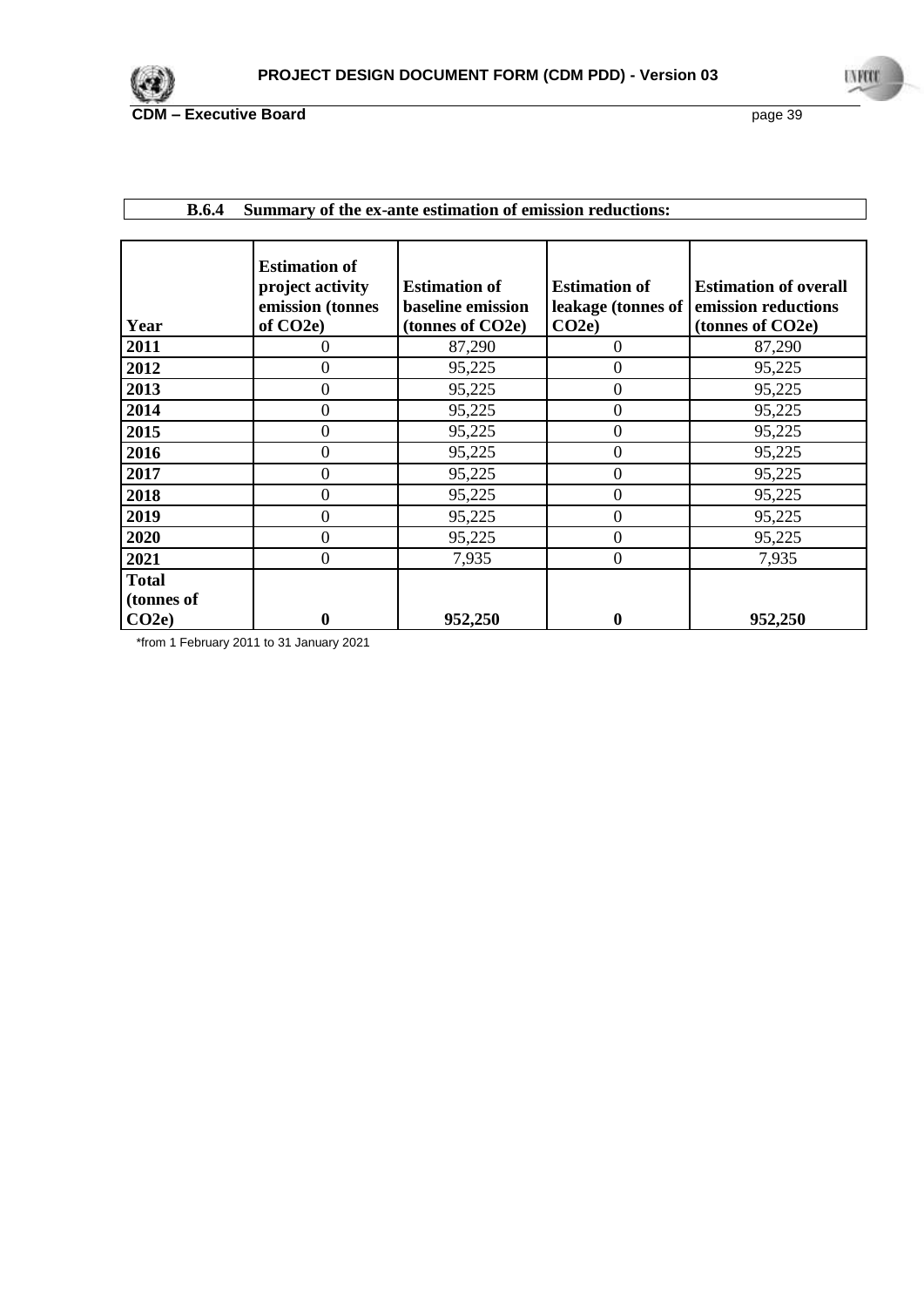

## **B.7 Application of the monitoring methodology and description of the monitoring plan:**

All data collected in purpose of monitoring will be archived electronically and be kept for at least 2 years after the end of the crediting period. It is important to highlight that all measurements will be done with calibrated equipment, according to relevant industry standards.

### **B.7.1 Data and parameters monitored:**

| Data / Parameter:      | $EG_{PJ,y}$                                                                         |
|------------------------|-------------------------------------------------------------------------------------|
| Data unit:             | <b>MWh</b>                                                                          |
| Description:           | Electricity supplied by the project activity to the grid                            |
| Source of data to be.  | Measured continuously at the PEG substation and aggregated in hourly basis          |
| used:                  |                                                                                     |
| Value of data applied  | For the first phase: 92,646 MWh                                                     |
| for the purpose of     | For the second phase: 245,300 MWh (when fully operational)                          |
| calculating expected   |                                                                                     |
| emission reductions in |                                                                                     |
| section B.5            |                                                                                     |
| Description of         | Directly measured during the crediting period. This data will be archived           |
| measurement methods    | electronically and according to internal procedures, until 2 years after the end of |
| and procedures to be   | the crediting period.                                                               |
| applied:               |                                                                                     |
| QA/QC procedures to    | This data will be directly used for calculation of emission reductions. Records of  |
| be applied:            | sales to the grid (invoices) will be used to ensure the consistency and will be     |
|                        | cross-checked on a monthly basis. The project will have a meter installed that      |
|                        | will be provided by the ICE, calibrated by a specialized laboratory and certified   |
|                        | by Autoridad Reguladora de los Servicios Publicos - ARESEP.                         |
| Any comment:           |                                                                                     |

# **B.7.2 Description of the monitoring plan:**

# **1. Management Structure and Responsibility**

Overall responsibility for daily monitoring and reporting lies with the project owner. A staff will be defined within the owner company to carry out the monitoring work (data recording and archiving, quality assurance and quality control of the data, equipment"s calibration, scheduled and unscheduled maintenances and adoption of corrective actions, if needed).

#### **1.1 Management Structure**

The manager of the proposed project will hold the overall responsibility for the monitoring process, including the follow-up of daily operations, definition of personel involved with the monitoring work, revision of the monitored results/data, and quality assurance of measurements and the process of training new staff.

# **1.2 Responsibility of the personnel directly involved:**

The personnel involved with monitoring will be responsible for carrying out the following tasks: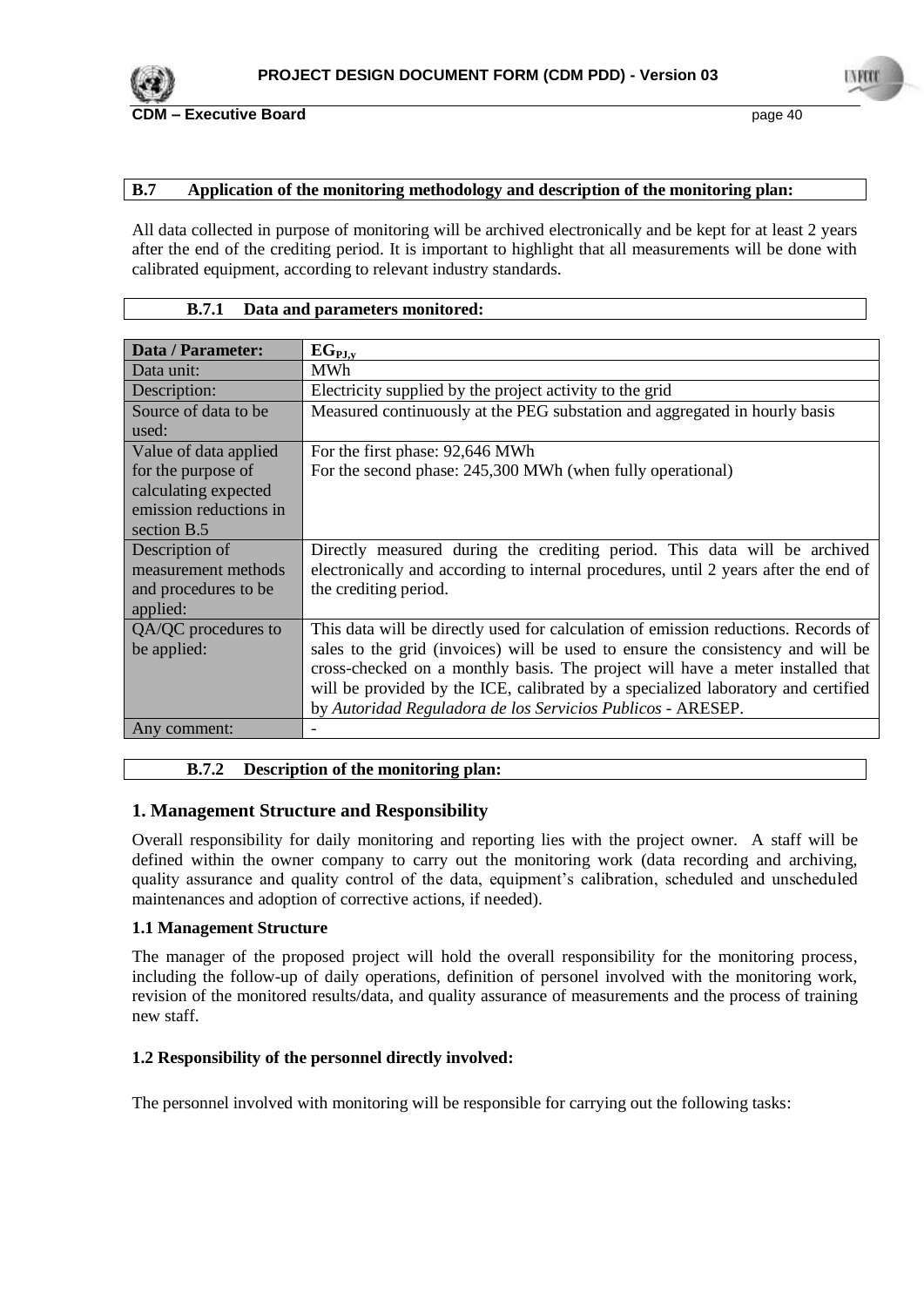

- Supervise and verify metering and recording: the staff will coordinate internally with other departments to ensure and verify adequate metering and recording of data, including power delivered to the grid.

- Collection of additional data, sales/invoices: the staff will collect sales receipts and relevant data for monitoring of the project activity;

- Calibration: the staff will coordinate internally to ensure that calibration of the metering instruments is carried out in accordance with regulations of ARESEP and ICE.

- Data Archives: the staff will be responsible for keeping all monitoring data, and making it available to the DOE for the verification of the emission reductions.

#### **1.3 Support and Third Parties Participation:**

The staff will receive support from the CDM consultants / experts (internal and/or external) in his responsibilities through the following actions:

- Provide the staff with a calculation template in electronic form for calculation of annual emission reductions;

- Provide a specific CDM monitoring training to the personnel involved in the project"s operation;
- Follow-up of the monitoring plan and continuous advice to the staff ;
- Compilation of the monitored data and preparation of the monitoring report;
- Review of monitoring reports;
- Coordination with DOEs for the preparation of periodical verifications.

# **2. Data Recording and Archiving**

Measurements of the energy generated and provided to the grid will be electronically monitored and stored through the use of a Supervisory Control and Data Acquisition (SCADA). This system is used for data acquisition, remote monitoring, open-loop and closed-loop control for both individual wind turbines and the wind farm. It enables the project staff to monitor the operating state in a real time basis and to analyse saved operating data. Data monitored by this system will be kept legible, dated, and readily identifiable and be made accessible for audit purposes either in electronic files or physical documents.

Other physical document such as invoices, paper-based maps, diagrams and other relevant monitoring requirements will be collected and stored in a central place, together with this monitoring plan. In order to facilitate auditors' reference of relevant literature relating to the project, the project material and monitoring results will be indexed. All electronical and paper-based information will be stored by the project owner and kept at least for 2 years after the end of the crediting period.

# **3. Quality Assurance and Quality Control**

Accuracy patterns of the meters used at the project site are defined at the PPA. According to this agreement, meters used shall have an accuracy of equal to or higher than 0.2s (Class 0.2) and be periodically calibrated as per national calibration standards. The project owner will keep a back-up meter installed that can be accessed in case of mal-functioning of the main meter. In addition, the PPA also authorizes the installation of an additional meter for cross-checking purposes. The need of this additional meter will be adequately assessed by the project owner during the crediting period.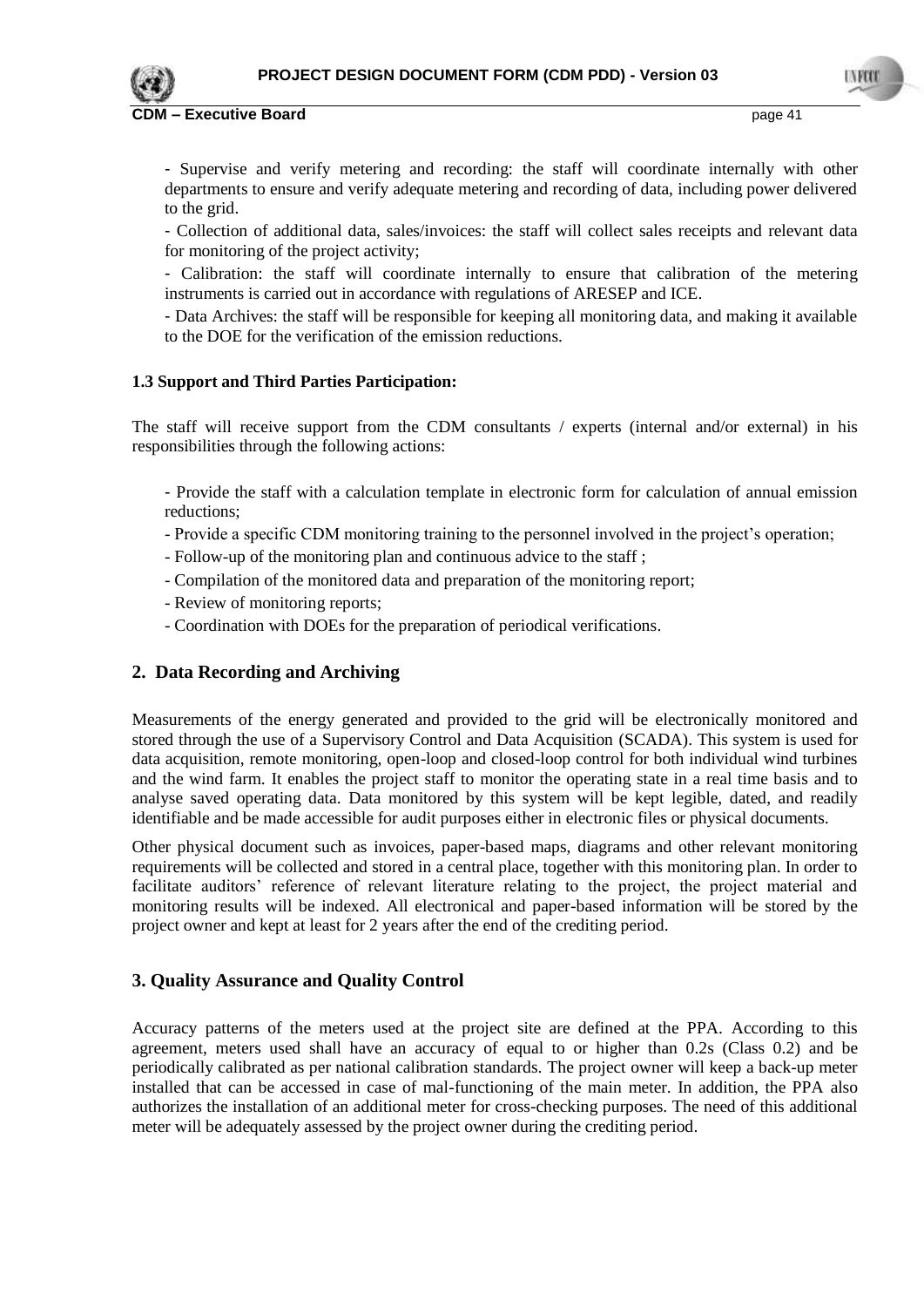

The data generated will be analysed daily by the operational personnel and reviewed by the project manager on a monthly basis. In order to guarantee the accuracy of the data measured and used for calculating emission reductions, project developer will cross-check this information with the amount of energy stated at the energy sales receipts (invoices), provided by ICE.

If required, other quality assurance and quality control relevant procedures will be developed by the project owner.

Electricity generation of the project will be monitored through the use of onsite metering equipments at the project site; a main meter will be installed after the main transformer in the sub-station (Mogote substation) to monitor the net electricity supplied to the grid. The meter is calibrated by ARESEP, the national regulating entity in Costa Rica, and a procedure for calibration and validation is provided for in the PPA.

# **4. Periodical Maintenance and Calibration of Equipments**

Periodical maintenance inspections will be conducted by the operation personnel. According to the PPA, an annual maintenance plan shall be elaborated and submitted to ICE for approval. The Program shall describe the frequency of scheduled maintenance inspections and activities carried out to assure a proper performance of the Project Activity. Unscheduled maintenance activities may also be performed as a way to remedy any fault, defect, breakdown, deficiency and failure of the WECs and other related systems. If the need is identified, preventive actions will be undertaken by the project owner as a way to guarantee the energy supply as per defined at the PPA. Furthermore, corrective actions will also be defined and adopted if a problem is identified during both scheduled and unscheduled maintenance activities. Records of the periodical maintenance inspections will be kept by the project owner and be made available for ICE technicians and external auditors.

As previously stated, the metering equipment will be properly configured and checked periodically according to the requirements from *ARESEP* Regulations and the PPA with ICE. A start-up configuration and checking of metering equipments is also expected to occur before project activity's commercial operation.

Should any previous months reading of the main meter be inaccurate by more than the allowable error, or otherwise, functioned improperly, the electricity generated by the proposed project shall be determined by:

1) first, by checking the data from Backup system, unless a test by either party reveals it is inaccurate;

2) if the backup system is not with acceptable limits of accuracy or is otherwise performing improperly the proposed project owner and the electric power company shall jointly prepare an estimate of the correct reading; and

3) If the proposed project owner and the electric power company fail to agree on the estimate of the correct reading, then the matter will be referred for arbitration according to agreed procedures.

# **5. Verification and Monitoring Results**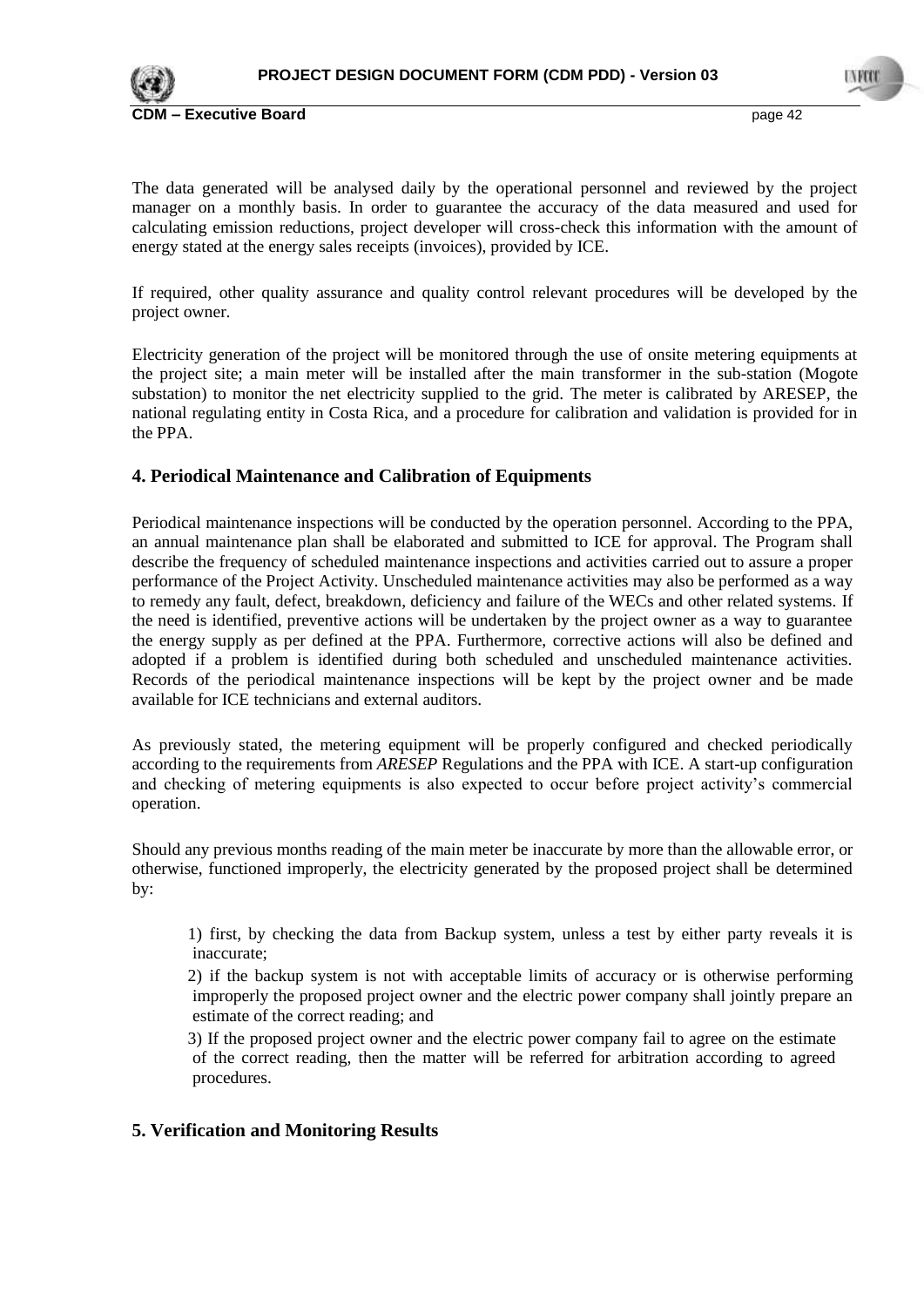

The verification of the monitoring results of the project is a mandatory process required for all CDM projects. The main objective of the verification is to independently verify that the project has achieved the emission reductions as reported and projected in the PDD.

The responsibilities for verification of the projects are as follows:

- Sign a verification service agreement with specific DOE and agree to a time framework for carrying out verification activities. The proposed project owner will make the arrangements for the verification and will prepare for the audit and verification process to the best of its abilities.

- The proposed project owner will facilitate the verification through providing the DOE with all required necessary information, before, during and, in the event of queries, after the verification.

- The proposed project owner will fully cooperate with the DOE and instruct its staff and management to be available for interviews and respond honestly to all questions from the DOE.

The verification audits will be based on the requirements of the latest version of the VVM.

#### **B.8 Date of completion of the application of the baseline study and monitoring methodology and the name of the responsible person(s)/entity(ies)**

The date of completion the application of the methodology to the project activity study is 24/06/2008.

The person/entity determining the baseline is as follows: Econergy Brasil Ltda, São Paulo, Brazil Telephone: +55 (11) 3555-5700 Contact person: Mr. Maurício Bencic Rovea e-mail: [mauricio.rovea@econergy.com.br](mailto:mauricio.rovea@econergy.com.br)

#### **SECTION C. Duration of the project activity / crediting period**

# **C.1 Duration of the project activity:**

#### **C.1.1. Starting date of the project activity:**

17/07/2007 – Date of the contract agreement for purchase the Wind Energy Converters.

#### **C.1.2. Expected operational lifetime of the project activity:**

18 years.

# **C.2 Choice of the crediting period and related information:**

# **C.2.1. Renewable crediting period**

**C.2.1.1. Starting date of the first crediting period:**

Not applicable.

| <br>. | æ.<br>rirst <u>crediting period</u> :<br>Length of<br>the |  |
|-------|-----------------------------------------------------------|--|
|       |                                                           |  |

Not applicable.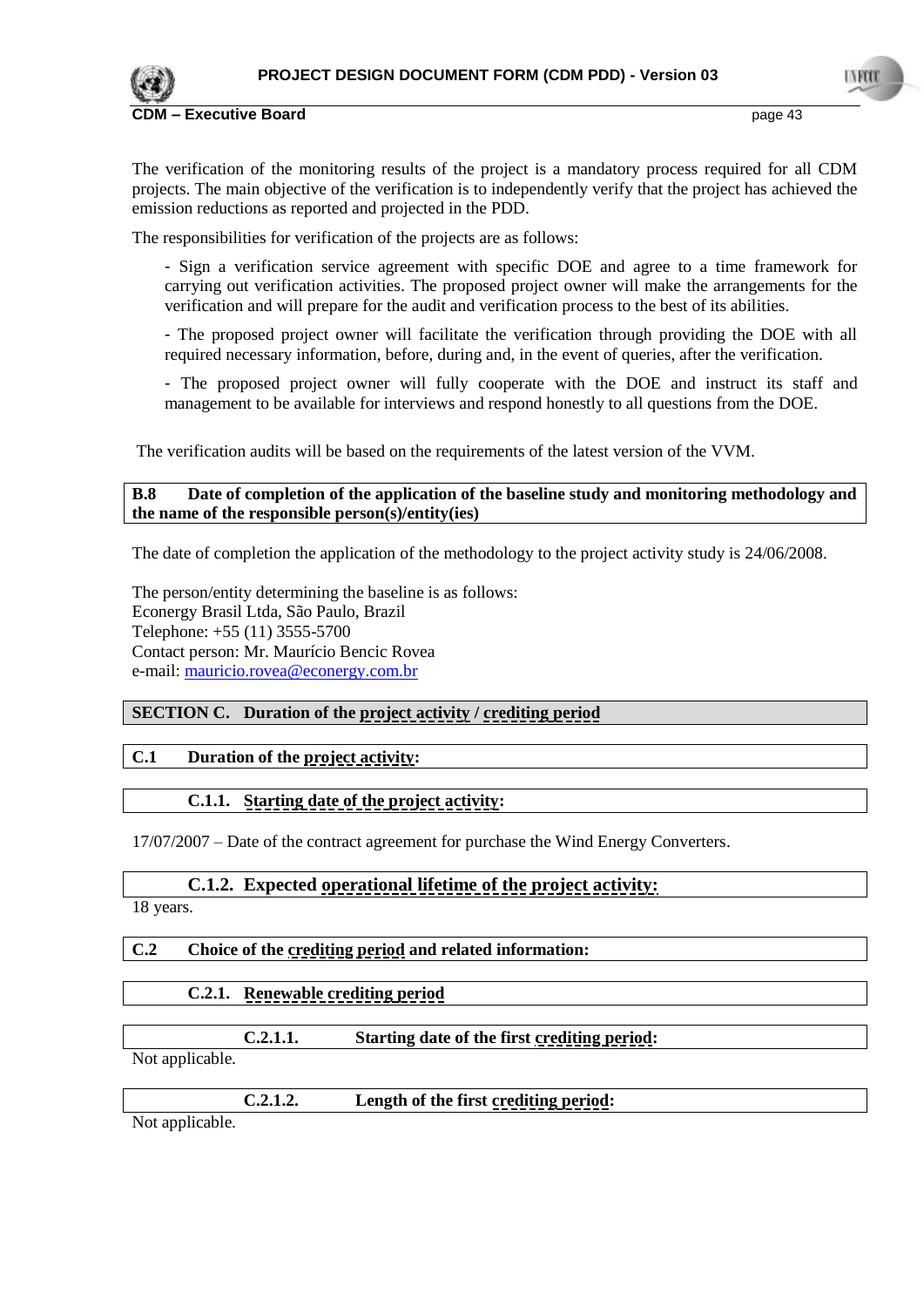

|  | C.2.2. Fixed crediting period: |  |
|--|--------------------------------|--|
|  |                                |  |

| C.2.2.1. | <b>Starting date:</b> |  |
|----------|-----------------------|--|
|----------|-----------------------|--|

01/02/2011 or on the date of registration of the CDM project activity, whichever is later.

**C.2.2.2. Length:** 

10 years.

## **SECTION D. Environmental impacts**

### **D.1. Documentation on the analysis of the environmental impacts, including transboundary impacts:**

Guanacaste Wind Farm has completed an Environmental Impact Assessment (EIA) that is required by Costa Rica"s environmental law. The EIA for the project activity was submitted to SETENA - *Secretaria Técnica Nacional Ambiental*, the Environmental National Technical Secretary and was approved by the Resolution 2028 in October 2007. This document was completed by the consultancy firm "*Gestiόn Ambiental de Proyectos* (GAPRO, S.A.)" and provides a comprehensive analysis of the proposed project, and anticipates environmental, economic and social impacts (positive and negative) on the region and people in the area as outlined at the table below.

| <b>Identified environmental impacts</b>          | <b>Conclusions and Measures taken</b>           |
|--------------------------------------------------|-------------------------------------------------|
| <b>Physical and Biotic Impacts</b>               |                                                 |
| <b>Air Pollution and Atmospheric Emissions</b>   |                                                 |
| <b>Construction Phase</b>                        | Impacts are considered irrelevant or moderate.  |
| The main impacts in the air refer to dust        | Measures comprise: i) to assure a good          |
| generation and atmospheric emissions caused      | maintenance of heavy and light vehicles used;   |
| by earth works (excavations) to adapt internal   | ii) to monitor vehicles and other machines      |
| routes and paths and to settle aero-generators   | used; iii) to splash water during excavation to |
| and transmission cables; traffic of heavy and    | avoid dust expansion iv) to replace the         |
| light vehicles to transport construction         | removed land in the project site.               |
| material and the production of cement.           |                                                 |
| <b>Operational Phase</b>                         |                                                 |
| No impacts on air quality are observed for this  |                                                 |
| phase.                                           |                                                 |
| <b>Impacts on Biodiversity and Ecosystems</b>    |                                                 |
| <b>Construction Phase</b>                        | All impacts are classified as moderate.         |
| Suppression of vegetation in limited areas to    | Measures comprise: i) to assure that only a     |
| adapt internal routes and paths; impacts over    | small quantity of trees will be suppressed; ii) |
| animal life dependent on the existent            | to develop a plan to accelerate the natural     |
| vegetation and also the transportation<br>of     | sprouting of pasture area (that will be not     |
| construction materials that could possibly       | impacted during construction).                  |
| disturb animal life in directly affected areas.  |                                                 |
| <b>Operational Phase</b>                         | Project site is not a common route for birds.   |
| Most important impact is related to the          | Nevertheless, the mortality of birds will be    |
| mortality of birds during the operation of aero- | continuously monitored and reported.            |
| generators.                                      |                                                 |

## **Table 13. Environmental Impacts and Mitigation Measures Proposed**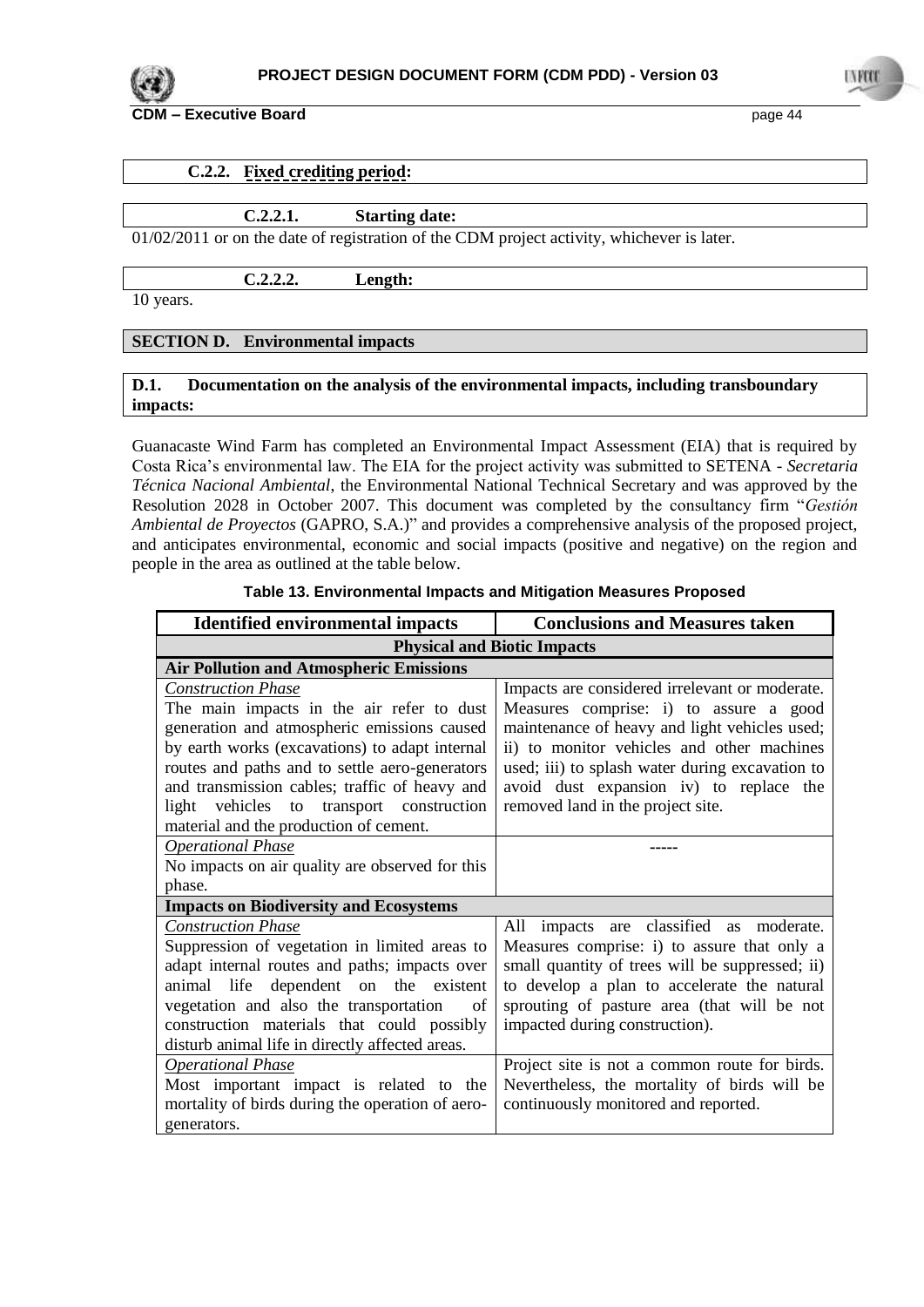

| <b>Impacts on Soil</b>                                                                                                                                                                                                                                                                                                              |                                                                                                                                                                                                                                                                                                                                                                                                                                  |
|-------------------------------------------------------------------------------------------------------------------------------------------------------------------------------------------------------------------------------------------------------------------------------------------------------------------------------------|----------------------------------------------------------------------------------------------------------------------------------------------------------------------------------------------------------------------------------------------------------------------------------------------------------------------------------------------------------------------------------------------------------------------------------|
| <b>Construction Phase</b><br>Impacts on soil relate to the adaptation of<br>project's internal ways and paths, construction<br>of the sub-station, preparation of land to install<br>the aero-generators and excavations<br>to<br>introduce transmission cables.                                                                    | All impacts have been considered moderate.<br>Measures comprise: i) to control pluvial<br>waters in areas considered of high erosion risk<br>(such as the land where the aero-generators<br>will be installed); ii) to prevent sediments<br>dragging by installing protection collectors in<br>these areas; iii) land that is extracted will be<br>deposit in a discharge area to be used or<br>applied onsite.                  |
| <b>Operational Phase</b>                                                                                                                                                                                                                                                                                                            |                                                                                                                                                                                                                                                                                                                                                                                                                                  |
| No impacts on air quality are observed for this<br>phase.                                                                                                                                                                                                                                                                           |                                                                                                                                                                                                                                                                                                                                                                                                                                  |
| <b>Impacts on Superficial and Subterranean Waters</b>                                                                                                                                                                                                                                                                               |                                                                                                                                                                                                                                                                                                                                                                                                                                  |
| <b>Construction Phase</b><br>Contamination of water courses through<br>possible spilling of fossil fuel or other<br>sediments during the use of cranes to install<br>the aero-generators, transportation of material<br>for construction, excavations and earth works<br>and the generation of effluents from cement<br>production. | Impacts have been classified as irrelevant or<br>moderate. Measures include: i) to ensure good<br>maintenance of vehicles; ii) construction of<br>narrow channels and collection wells to avoid<br>that contaminants reach water courses; iii) fuel<br>for the crane and other heavy machinery will<br>be stored onsite in a metallic container to<br>avoid contact with rain and any kind of<br>contamination of water courses. |
| <b>Operational Phase</b><br>Contamination of subterranean waters with<br>fuel spilling during the operation of the sub-<br>station.                                                                                                                                                                                                 | Impact is considered moderate.<br>Narrow<br>channels and collection wells will be built to<br>avoid contamination.                                                                                                                                                                                                                                                                                                               |
| <b>Social Impacts</b>                                                                                                                                                                                                                                                                                                               |                                                                                                                                                                                                                                                                                                                                                                                                                                  |
| <b>Construction Phase</b><br>Increase of: i) traffic in the routes surrounding<br>the project site; ii) foreign staff with different<br>costumes and values (possible source of<br>conflicts).                                                                                                                                      | Impacts are considered moderate. Material<br>transportation into the project site will be<br>programmed and monitored in order to avoid<br>intense traffic in the area.<br>Project developer committed to hire local<br>employees as a way to diminish this possible<br>impact.                                                                                                                                                  |

As a result of this assessment, the EIA concluded there will be no transboundary impacts related to the construction and operation of the PEG. The main impacts outlined in the EIA were considered temporary and, thus, not considered significant.

In addition, there will be many positive environmental impacts generated as a result of the project. Local jobs will be created during construction and then operation of the plant. Costa Rica will also benefit from having a new large-scale source of emissions-free renewable energy producing electricity for its citizens – helping to reduce GHG emissions and improve air quality.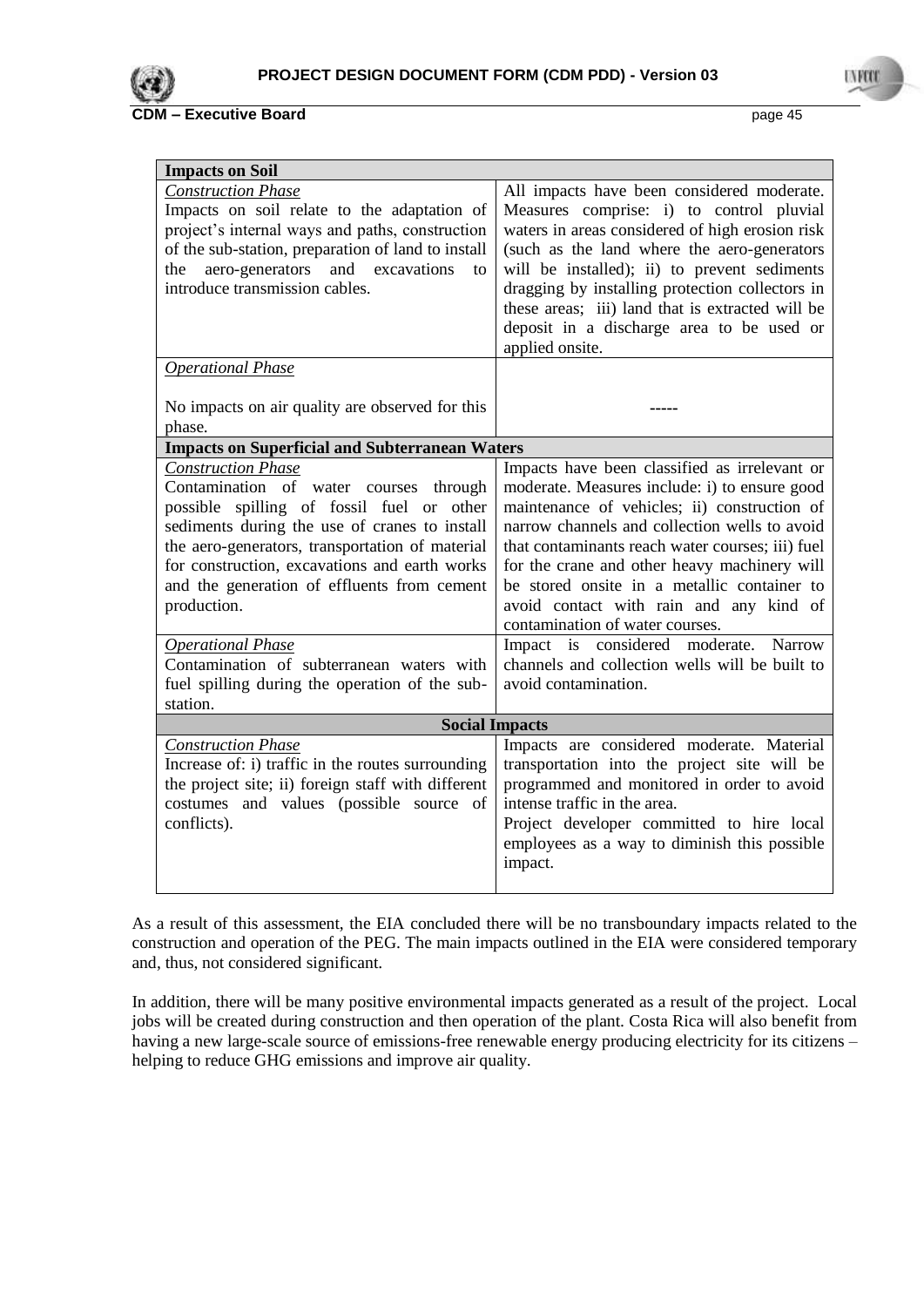

## **D.2. If environmental impacts are considered significant by the project participants or the host Party, please provide conclusions and all references to support documentation of an environmental impact assessment undertaken in accordance with the procedures as required by the host Party:**

The EIA has established that the environmental impacts that will occur during the construction and operational phases will not be significant.

As stated in Section D.1, there will be no transboundary impacts resulting from the construction or operation of the PEG project. All the relevant impacts occur within Costa Rican borders and have been mitigated to comply with the environmental requirements for the project"s implementation.

## **SECTION E. Stakeholders' comments**

## **E.1. Brief description how comments by local stakeholders have been invited and compiled:**

In accordance with the Costa Rican procedures to obtain the EIA approval, project proponents must present the project to local stakeholders (dated of 1 June 2007). The local stakeholder consultation that was conducted occurred in two phases. The first phase entailed a qualitative study and the other consisted of a quantitative study. The qualitative study entailed interviews with members of local and regional organizations located in the project"s area. In addition to being informed about the proposed PEG wind project, stakeholders were asked to provide responses to a number of different issues, including economic and social issues they were facing in the area, perceptions of private electrity companies, opinions about renewable energy, the positive and negative impacts they could foresee by having a project like PEG developed in the region, as well as ideas about important community issues to consider when developing a project like PEG. The quantitative study consisted of interviews with 320 habitants that live in the indirect or direct project influence area.

#### **E.2. Summary of the comments received:**

All local stakeholders interviewed showed a high level of acceptance towards the development of the PEG project activity. Among comments received, there was specific and regular mention of the benefits of the jobs that will be directly and indirectly created by the project, increase in regional tourism and the reactivation of local business and services. The regional stakeholders also pointed to power generation by a renewable source as a favourable characteristic of this project.

# **E.3. Report on how due account was taken of any comments received:**

As the local stakeholder consultation was done in small group interviews or in a single person interviews, all questions raised were collected and answered by PEG promptly. PEG appreciated all questions raised by the local stakeholders, and will actively work to ensure that the project will be in compliance with all applicable environmental regulation in Costa Rica, and that it maintains the support from local residents in the area.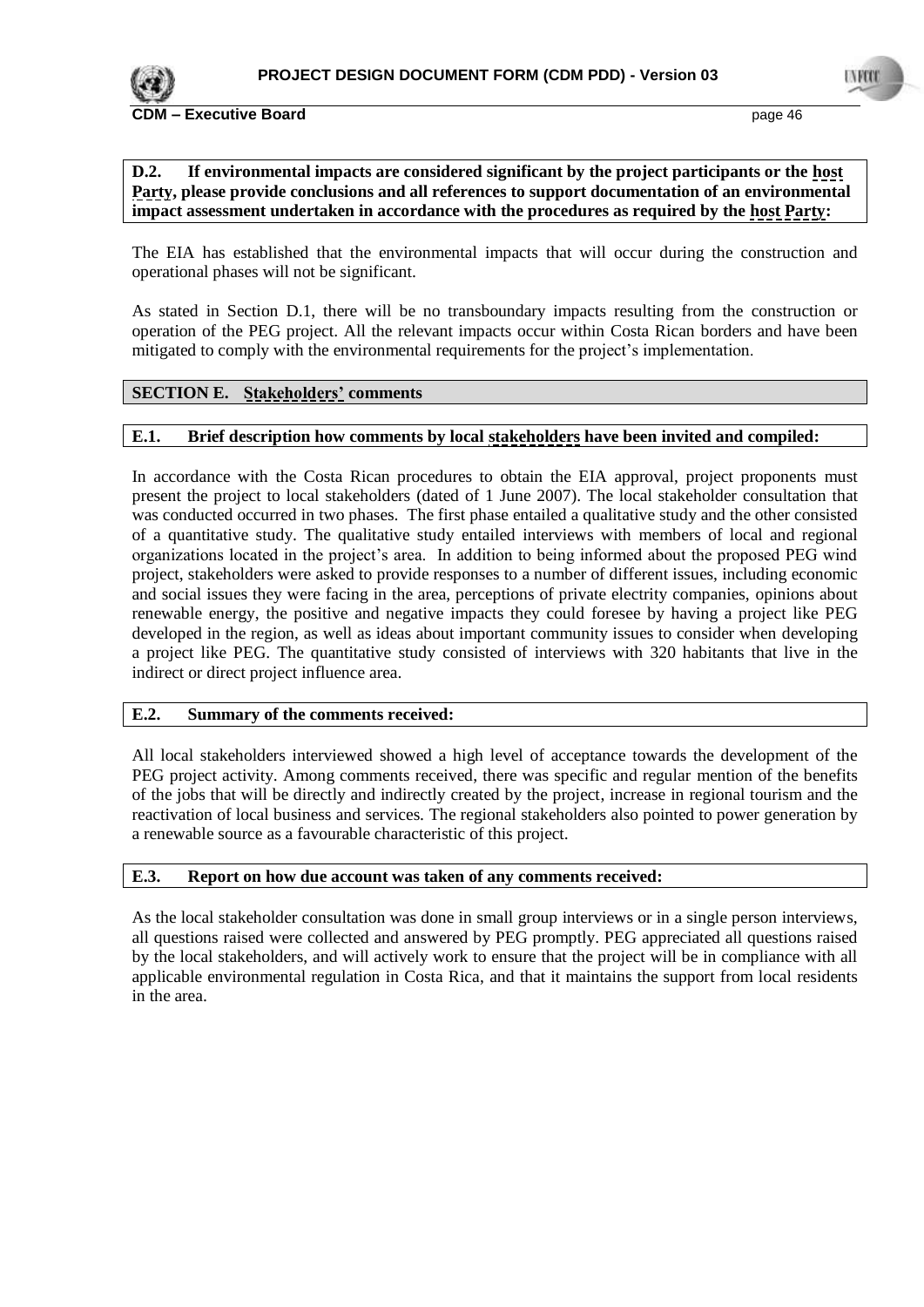

## **Annex 1**

# **CONTACT INFORMATION ON PARTICIPANTS IN THE PROJECT ACTIVITY**

| <b>Project Participant 1</b> |                                       |
|------------------------------|---------------------------------------|
| Organization:                | Planta Eólica Guanacaste, S.A.        |
| Street/P.O.Box:              | 102 Avenida Escazú, Suite 305. Escazú |
| Building:                    |                                       |
| City:                        | San Jose                              |
| State/Region:                | $\overline{\phantom{a}}$              |
| Postfix/ZIP:                 | $\overline{\phantom{0}}$              |
| Country:                     | Costa Rica                            |
| Telephone:                   | $+50622885574$                        |
| FAX:                         |                                       |
| E-Mail:                      | Jorge.Dengo@suezenergyca.com          |
| URL:                         |                                       |
| Represented by:              | $\overline{\phantom{a}}$              |
| Title:                       |                                       |
| Salutation:                  | Mr.                                   |
| Last Name:                   | Dengo                                 |
| Middle Name:                 | Manuel                                |
| <b>First Name:</b>           | Jorge                                 |
| Department:                  | $\overline{\phantom{a}}$              |
| Mobile:                      | $\overline{\phantom{a}}$              |
| Direct FAX:                  | $\overline{\phantom{a}}$              |
| Direct tel:                  |                                       |
| Personal E-Mail:             | Jorge.dengo@suezenergyca.com          |

## *Project Participant 2*

| $1$ roject I articipatu $\mu$ |                                                     |
|-------------------------------|-----------------------------------------------------|
| Organization:                 | Electrabel NV/SA                                    |
| Street/P.O.Box:               | Boulevard du Régent 8                               |
| Building:                     |                                                     |
| City:                         | <b>Brussels</b>                                     |
| State/Region:                 |                                                     |
| Postfix/ZIP:                  | 1000                                                |
| Country:                      | Belgium                                             |
| Telephone:                    | $+32$ 2 501 57 86                                   |
| FAX:                          | +32 2 501 59 16                                     |
| E-Mail:                       | gregory.gilis@gdfsuez.com                           |
| URL:                          | www.electrabel.com                                  |
| Represented by:               |                                                     |
| Title:                        | Head of Carbon Procurement and Portfolio Management |
| Salutation:                   | Mr                                                  |
| Last Name:                    | Gilis                                               |
| Middle Name:                  |                                                     |
| <b>First Name:</b>            | Gregory                                             |
| Department:                   | Trading and Portfolio Management Europe             |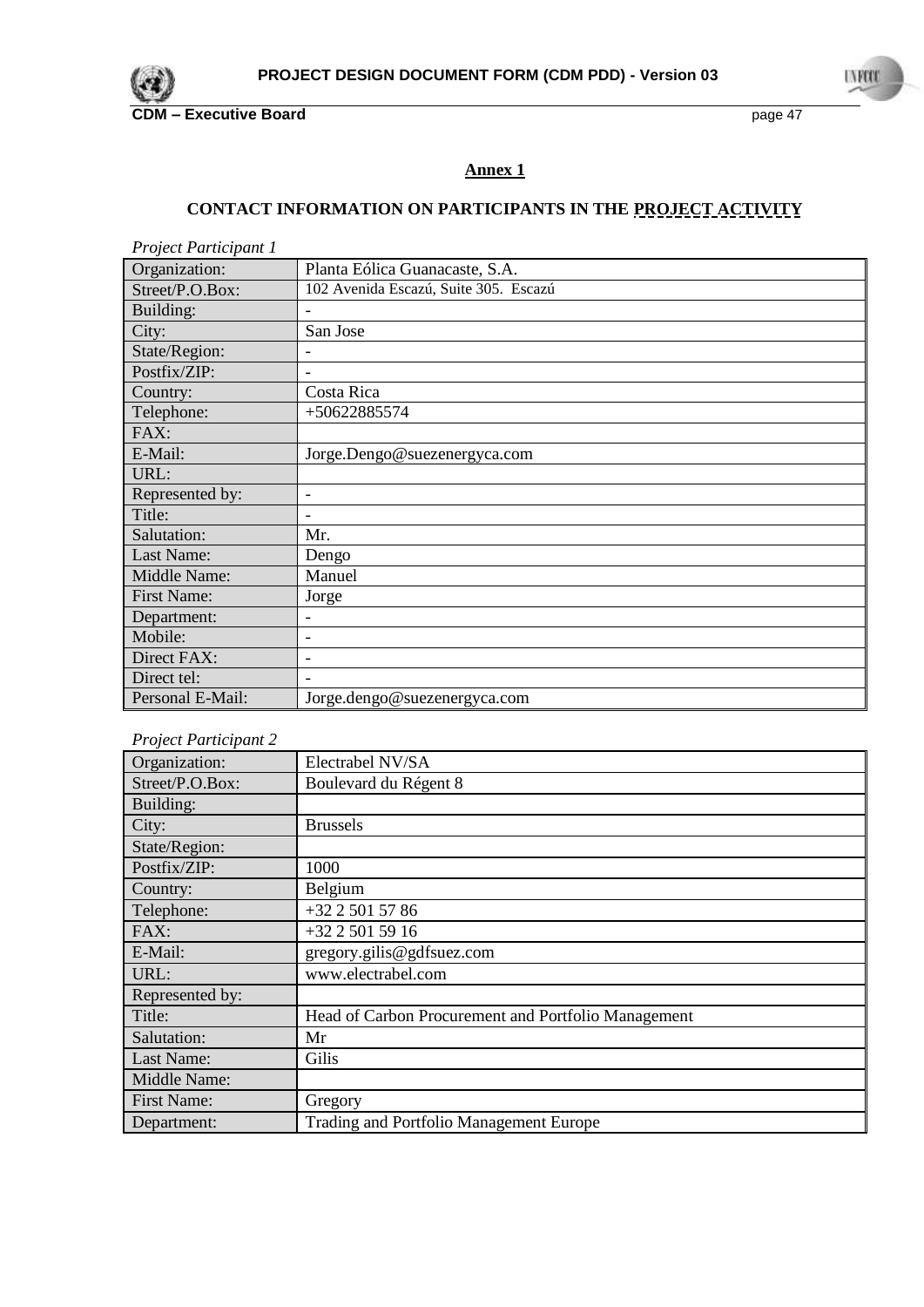

| Mobile:          |                                         |
|------------------|-----------------------------------------|
| Direct FAX:      | $+3225015916$                           |
| Direct tel:      | $+3225015786$                           |
| Personal E-Mail: | gregory.gilis@gdfsuez.com               |
| Represented by:  |                                         |
| Title:           | Senior Environmental Markets Advisor    |
| Salutation:      | Mr                                      |
| Last Name:       | Rossi                                   |
| Middle Name:     |                                         |
| First Name:      | Daniel                                  |
| Department:      | Trading and Portfolio Management Europe |
| Mobile:          |                                         |
| Direct FAX:      | $+3225185730$                           |
| Direct tel:      | $+3225015916$                           |
| Personal E-Mail: | daniel.rossi@gdfsuez.com                |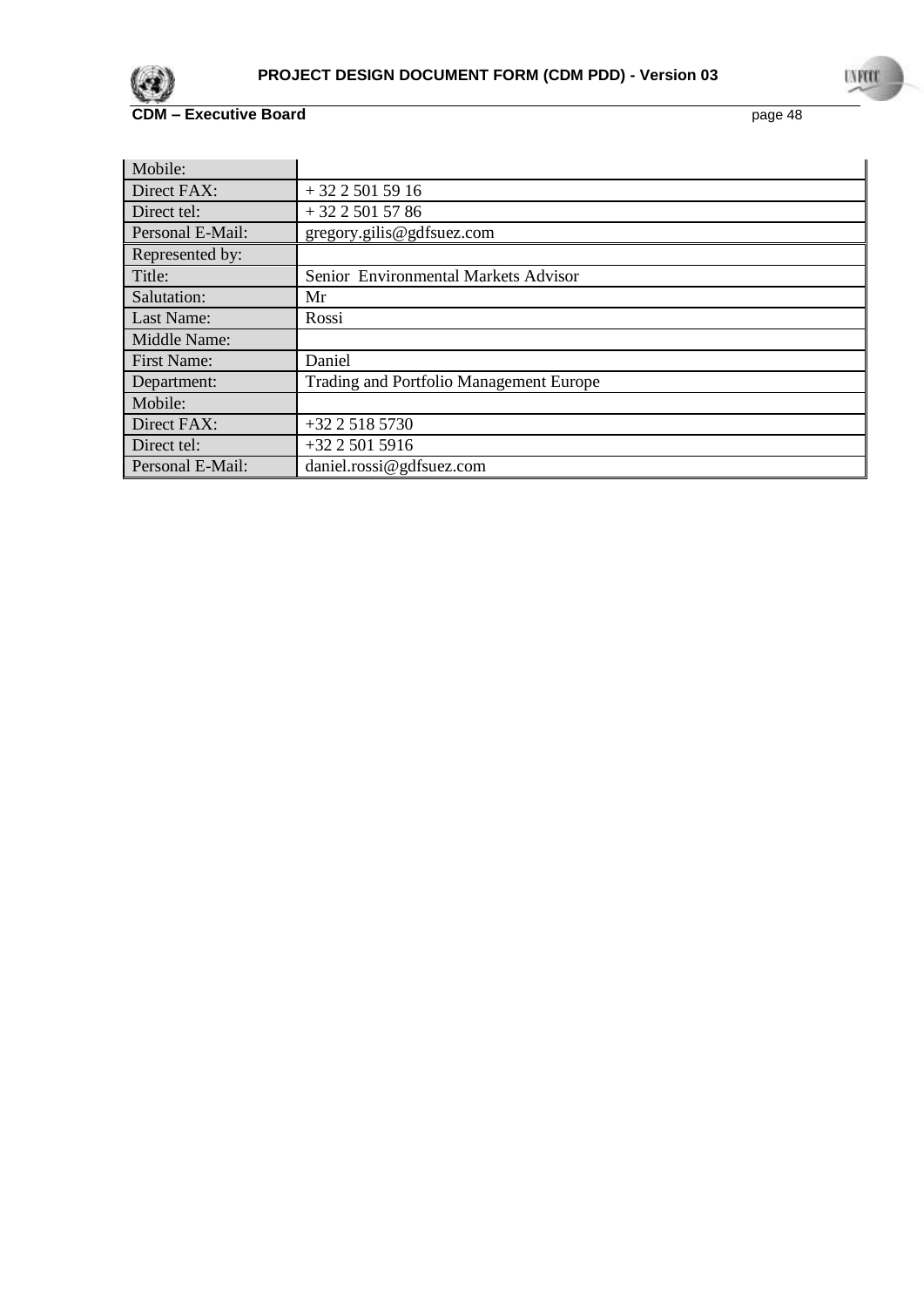

**Annex 2**

# **INFORMATION REGARDING PUBLIC FUNDING**

Not applicable.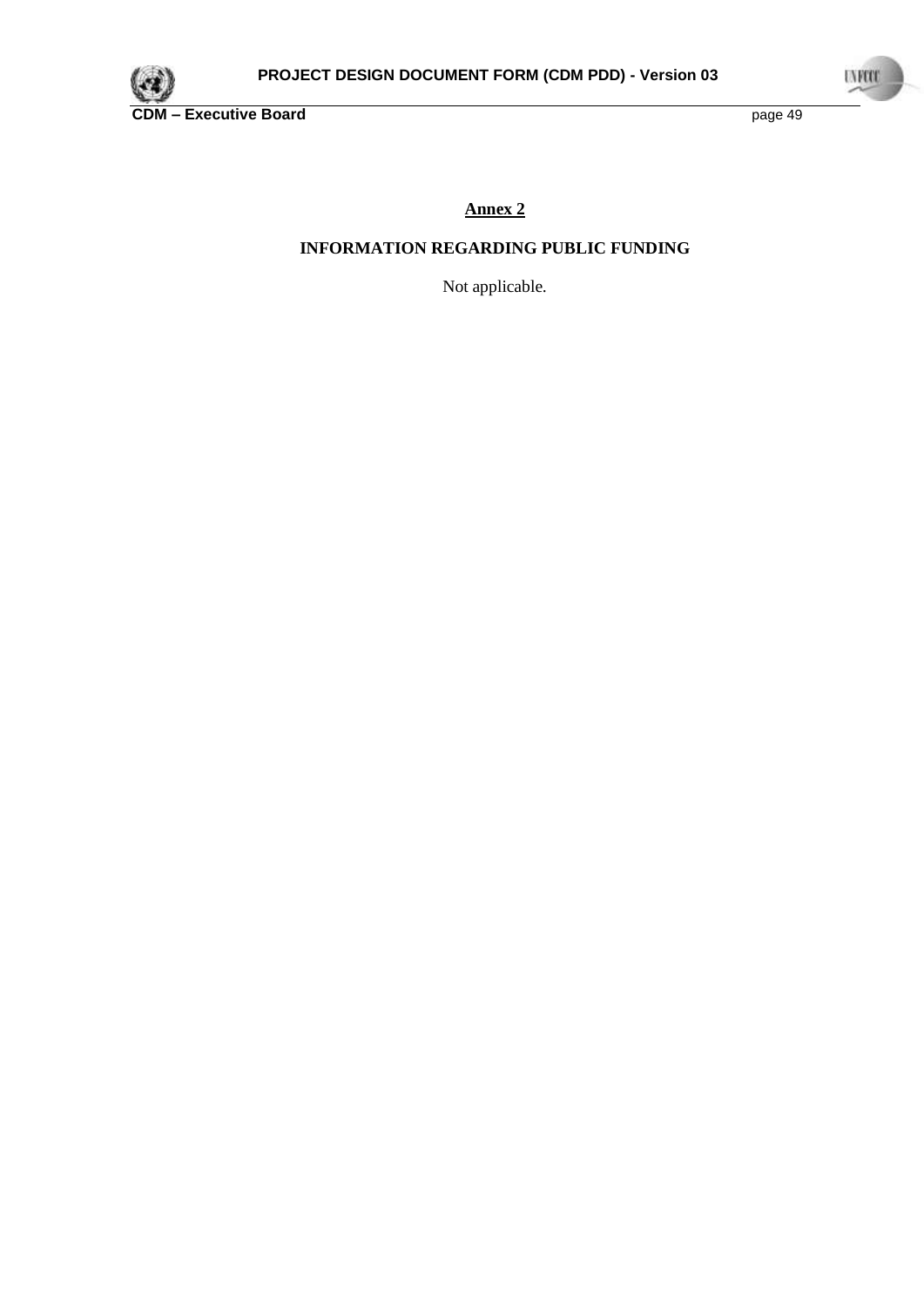

-

**Annex 3**

## **BASELINE INFORMATION<sup>39</sup>**

Table 1 gives an overview of the power plants that form the generation park (available at the moment of the PDD writing), as well as their characteristics. As demonstrated by this Table, the interconnected system has an effective installed capacity of 1,840 MW, 72% of these are hydroelectric power plants, 17% thermal power plants, 8% geothermal power plants and only 3% are wind power plants. From the total installed capacity, the national government, owned and controlled by ICE, operates 82%, the whole private power generation sector stands for around 11% and the distribution companies operate 7%.

<sup>&</sup>lt;sup>39</sup> References[: www.grupoice.com,](http://www.grupoice.com/) [www.aresep.go.cr](http://www.aresep.go.cr/) and www.dse.go.cr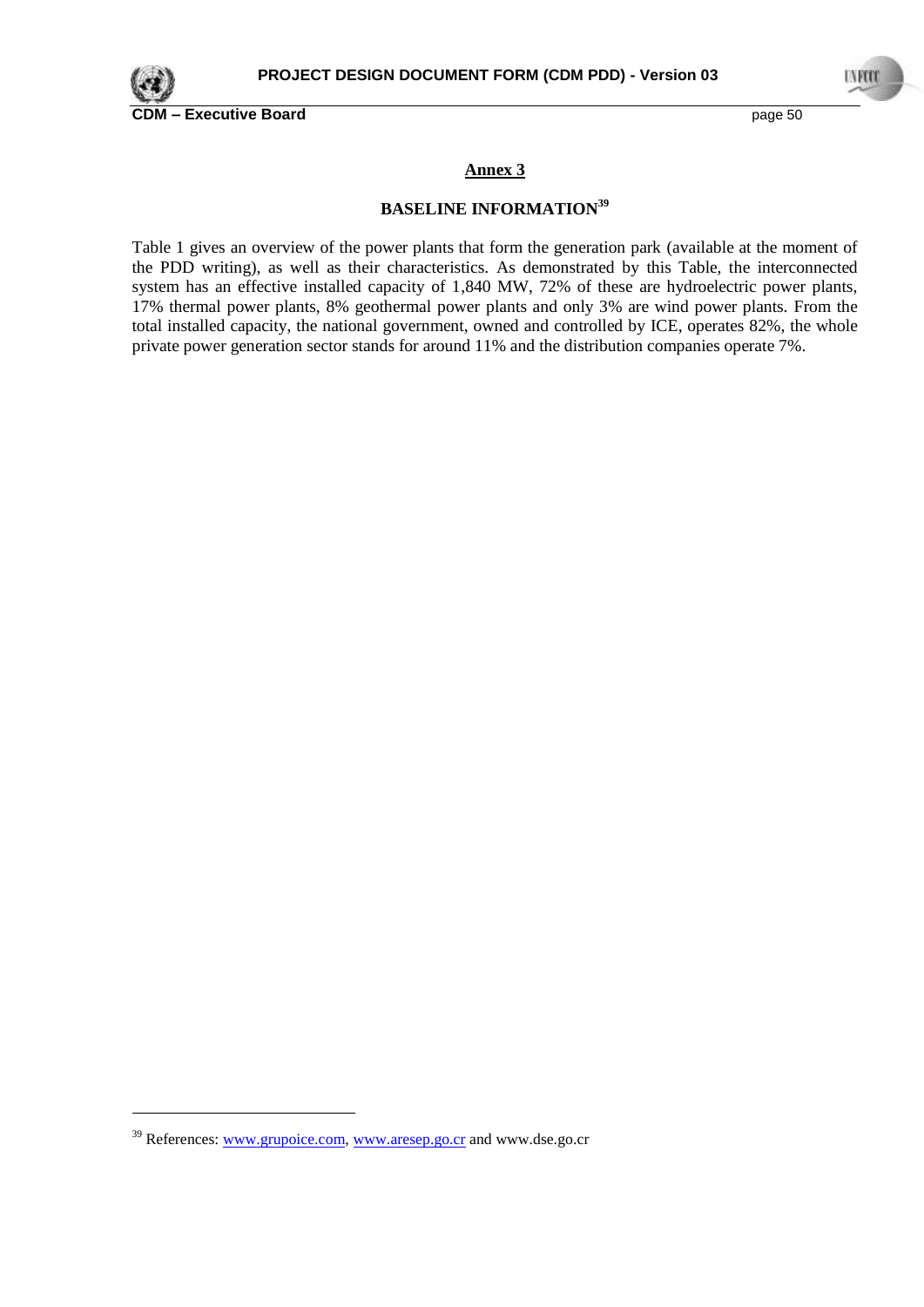

| Name                       | <b>Starting</b><br>operational<br>year | <b>Efective</b><br>installed<br>capacity<br>(MW) | Average<br>annual<br>generation<br>(GWh) | % from<br>the total<br><b>NIS</b> |
|----------------------------|----------------------------------------|--------------------------------------------------|------------------------------------------|-----------------------------------|
| 1. Hydro Power Plants      |                                        |                                                  |                                          |                                   |
| Arenal                     | 1979                                   | 157.40                                           | 675                                      |                                   |
| Corobici-Dengo             | 1082                                   | 174.00                                           | 758                                      |                                   |
| Sandillal                  | 1992                                   | 32.00                                            | 133                                      |                                   |
| Cachí                      | 1967                                   | 105.00                                           | 617                                      |                                   |
| Garita                     | 1958                                   | 40.40                                            | 172                                      |                                   |
| Menores ICE                | Var.                                   | 5.32                                             | 39                                       |                                   |
| Río Macho                  | 1963                                   | 120.00                                           | 577                                      |                                   |
| Ventanas Garita            | 1988                                   | 100.00                                           | 455                                      |                                   |
| Toro I                     | 1996                                   | 24.00                                            | 95                                       |                                   |
| Toro II                    | 1997                                   | 66.00                                            | 268                                      |                                   |
| Angostura                  | 2000                                   | 180.00                                           | 819                                      |                                   |
| Peñas Blancas              | 2002                                   | 37.03                                            | 178                                      |                                   |
| Generación Privada         | Var.                                   | 127.32                                           | 690                                      |                                   |
| CNFL                       | $\overline{\vee}$ ar.                  | 73.00                                            | 366                                      |                                   |
| <b>ESPH</b>                | Var.                                   | 2.34                                             | 18                                       |                                   |
| JASEC                      | Var.                                   | 20.32                                            | 101                                      |                                   |
| Chocosuela (Coopel.)       | 1999                                   | 25.70                                            | 117                                      |                                   |
| Subtotal                   |                                        | 1289.83                                          | 6078                                     | 79.99%                            |
| 2. Thermal power plants    |                                        |                                                  |                                          |                                   |
| Barranca                   | 1974                                   | 36.00                                            | 28                                       |                                   |
| S.A.Gas                    | 1973                                   | 34.00                                            | $\overline{22}$                          |                                   |
| Colima                     | 1956                                   | 14.00                                            | 24                                       |                                   |
| Moín Pistón                | 1977                                   | 26.00                                            | 21                                       |                                   |
| Moín Gas                   | 1991/1995                              | 130.50                                           | 193                                      |                                   |
| Moín CNFL                  | 2002                                   | 78.00                                            | 48                                       |                                   |
| Río Azul                   | 2004                                   | 3.70                                             |                                          |                                   |
| Ingenios (Taboga)          | 2003/2004                              | 5.00                                             | 13                                       |                                   |
| Subtotal                   |                                        | 327.20                                           | 349                                      | 4.59%                             |
| 3. Geothermal power plants |                                        |                                                  |                                          |                                   |
| Miravalles I               | 1994                                   | 55.00                                            | 342                                      |                                   |
| Miravalles II              | 1998                                   | 55.00                                            | 350                                      |                                   |
| Boca de Pozo               | 1994                                   | 5.00                                             | $\overline{23}$                          |                                   |
| Miravalles III (BOT)       | 2000                                   | 26.20                                            | 196                                      |                                   |
| Miravalles V               | 2003                                   | 15.50                                            |                                          |                                   |
| Subtotal                   |                                        | 156.70                                           | 911                                      | 11.99%                            |
| 4. Wind Power Plants       |                                        |                                                  |                                          |                                   |
| Tejona                     | 2002                                   | 20.00                                            | 81                                       |                                   |
| Eólico Privado             | 1998/2000                              | 46.00                                            | 179                                      |                                   |
| Subtotal                   |                                        | 66.00                                            | 260                                      | 3.42%                             |
| Total NIS                  |                                        | 1839.73                                          | 7598                                     |                                   |

**Table. 1 - Generation system, Costa Rica, 2004**

During the 2006 year, the National Electric System generated 8,641 GWh, increasing 5.2% in relation to the previous year. ICE is responsible for 93% of it, generating 75% by their own power plants and buying only 18% from independent power producers. The other 7% were generated by other distribution companies (owned by the government). From the total, 8730 GWh were produced inside Costa Rica while 89 GWh were imported.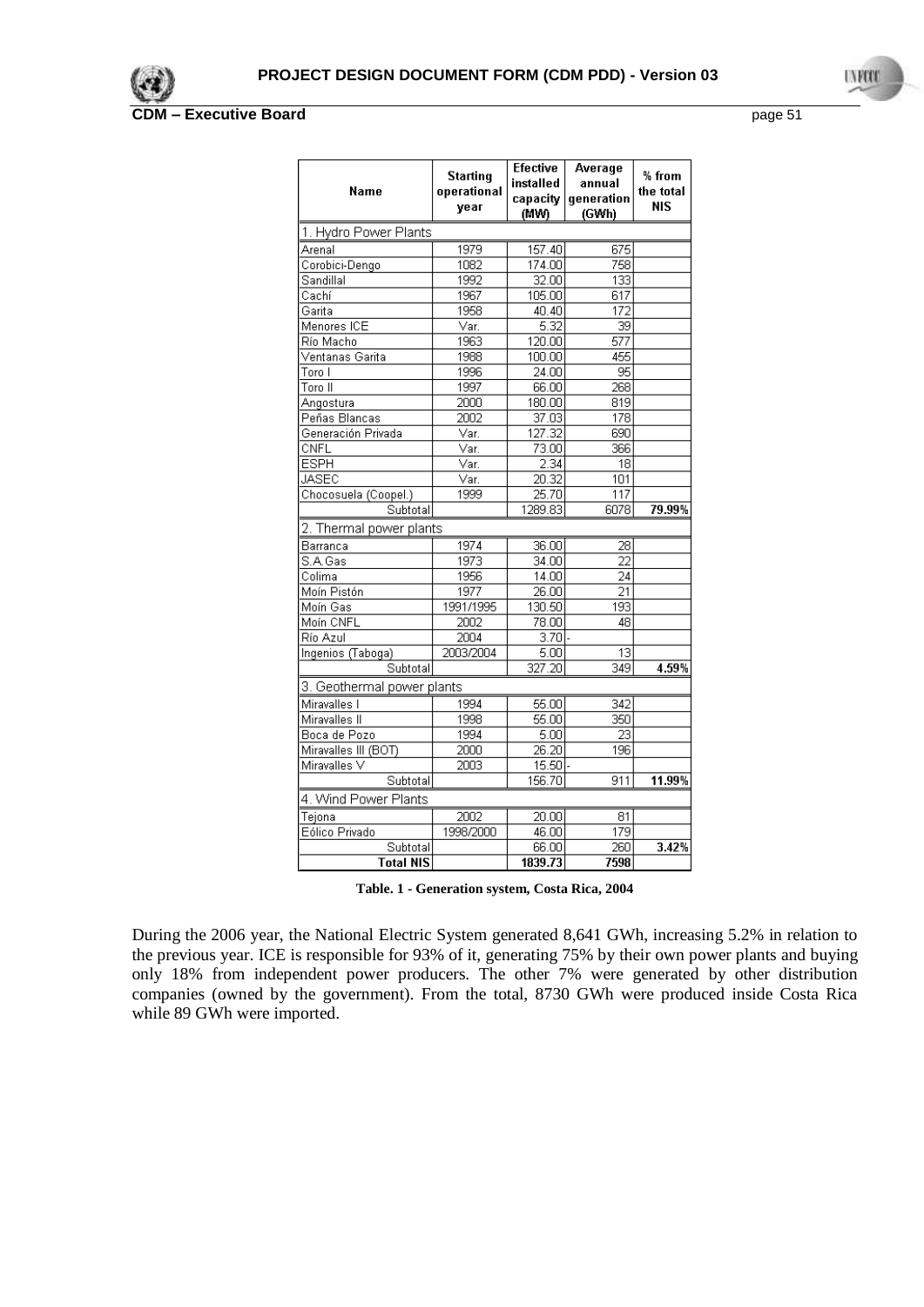



**Graph 3 - Costa Rica Installed Capacity in 2006**



**Graph 4 - Costa Rica Power Generation in 2006**

In terms of lambda factor calculation, the data was provided by ICE with the most recent information available. The Emission Factor was calculated ex-ante with data from years 2005, 2006 and 2007.

On the following pages, a summary of the analysis is provided. [Table. 2](#page-52-0) shows the summarized conclusions of the analysis of the emission factor calculation and [Graph 5,](#page-52-1) [Graph](#page-53-0) 6 and [Picture 7](#page-53-1) present the load duration curves for the National Interconnected System.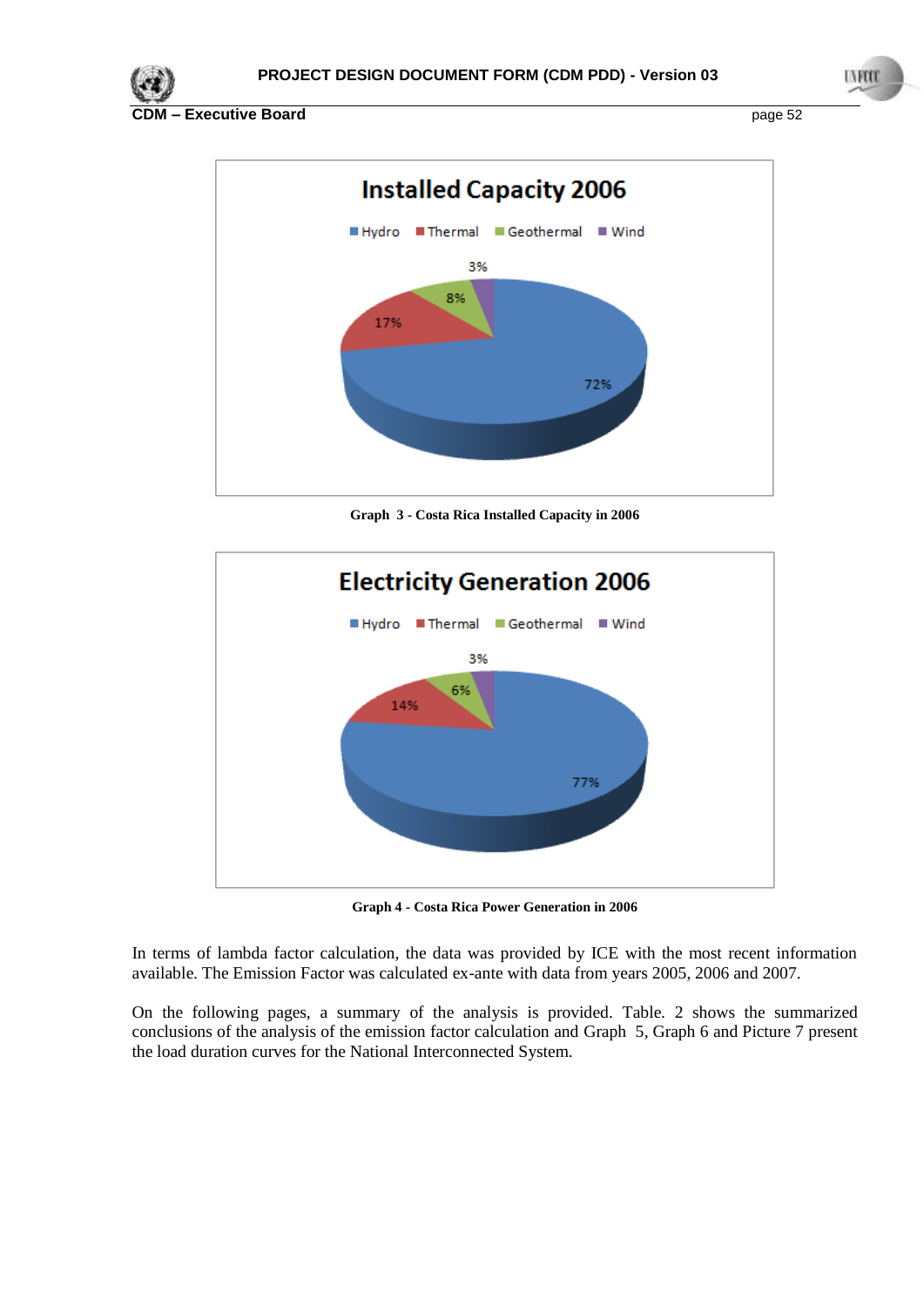

| <b>Baseline</b> | EF <sub>OM</sub> [tCO <sub>2</sub> /MWh] | $\lambda_{\rm v}$     | Generation [MWh]               |
|-----------------|------------------------------------------|-----------------------|--------------------------------|
| 2005            | 0.9416                                   | 0.5674                | 8,215,094                      |
| 2006            | 0.9065                                   | 0.4784                | 8,612,894                      |
| 2007            | 0.9368                                   | 0.3933                | 8,918,753                      |
|                 | EFOM, simple-adjusted                    | EF <sub>BM,2007</sub> |                                |
|                 | 0.4850                                   | 0.0976                |                                |
|                 | Weights_wind and solar<br>projects       |                       | $EF_y$ [tCO <sub>2</sub> /MWh] |
|                 | 0.75<br>$W_{OM} =$                       |                       | wind and solar projects        |
|                 | 0.25<br>$W_{BM} =$                       |                       | 0.3882                         |

# **Emission factors for the Costa Rican National Interconnected System**



<span id="page-52-0"></span>

<span id="page-52-1"></span>**Graph 5 – Load duration curve for the NIS system, 2005**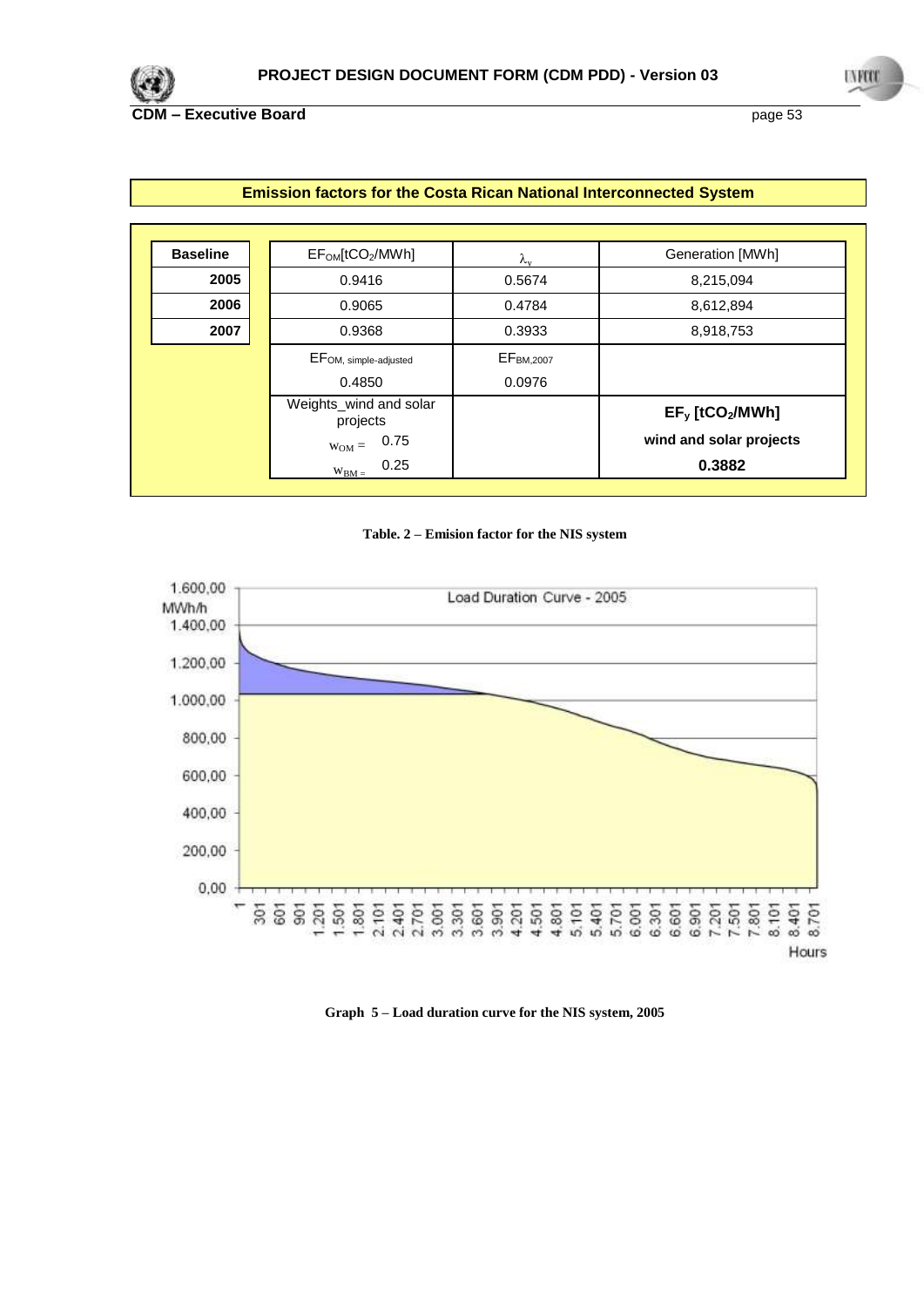





<span id="page-53-0"></span>

<span id="page-53-1"></span>**Picture 7 – Load Duration curve for the NIS system, 2007.**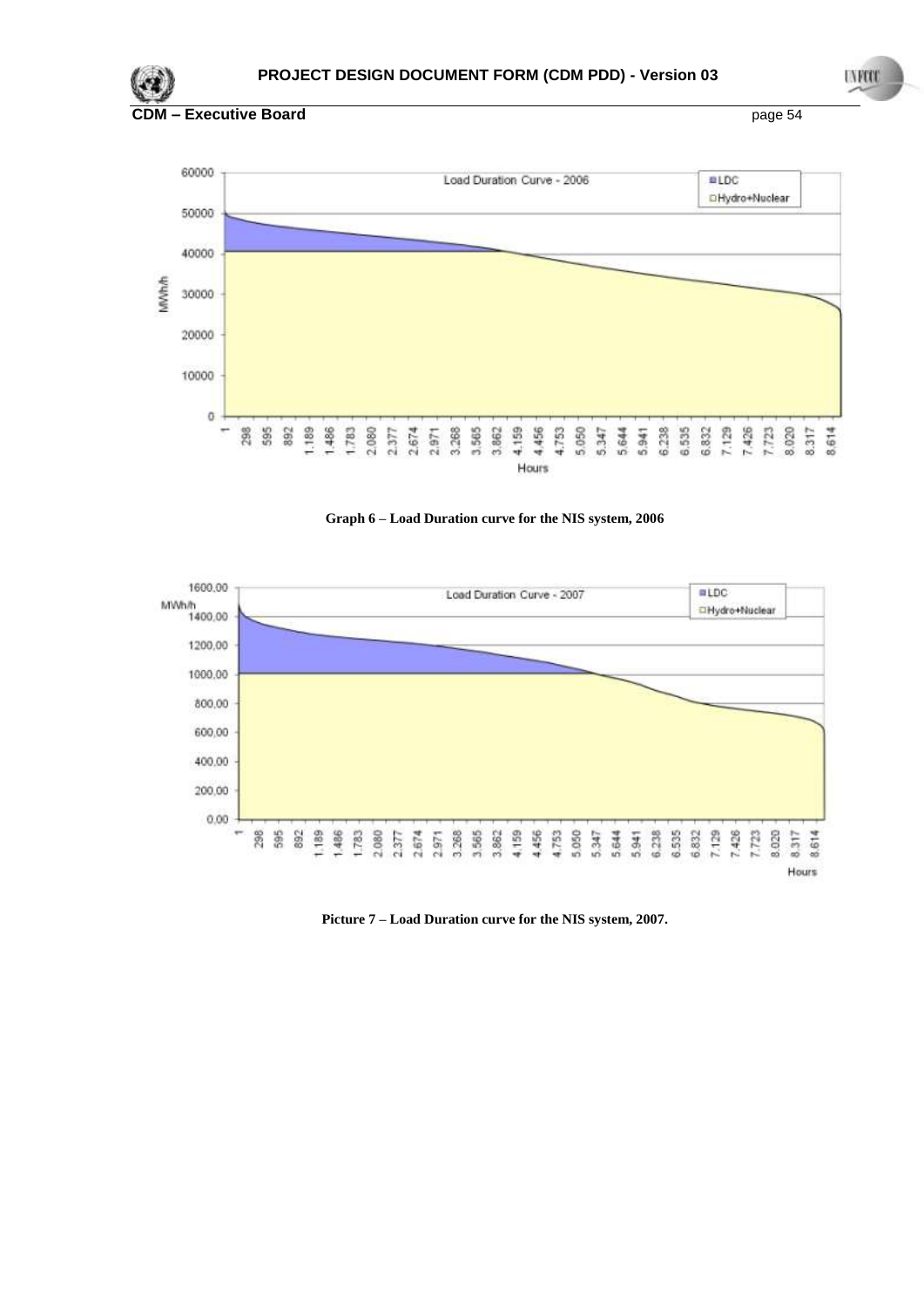

| The build margin sample of units is presented below: |  |  |  |  |
|------------------------------------------------------|--|--|--|--|
|------------------------------------------------------|--|--|--|--|

| Company              | Year of starting<br>operation | <b>Source</b> | Generation 2007 [MWh] |
|----------------------|-------------------------------|---------------|-----------------------|
| Cariblanco           | 2007                          | Hydro         | 140,076               |
| Pujol Marti          | 2006                          | Fossil fuel   | 136,765               |
| Ingenios (Taboga)    | 2003/2004                     | Bagasse       | 12,911                |
| Miravalles V         | 2003                          | Geothermal    | 93,388                |
| Peñas Blancas        | 2002                          | Hydro         | 170,908               |
| Moin CNFL            | 2002                          | Fossil fuel   | 119,653               |
| Angostura            | 2000                          | Hydro         | 874,524               |
| Miravalles III (BOT) | 2000                          | Geothermal    | 415,172               |
| <b>Total</b>         |                               |               | 1,963,396.47          |

<span id="page-54-0"></span>**Table. 3 – Group m, set of power capacities used in Build Margin calculus 40**

-

 $^{40}$  All links and references presented in the EF calculation sheet